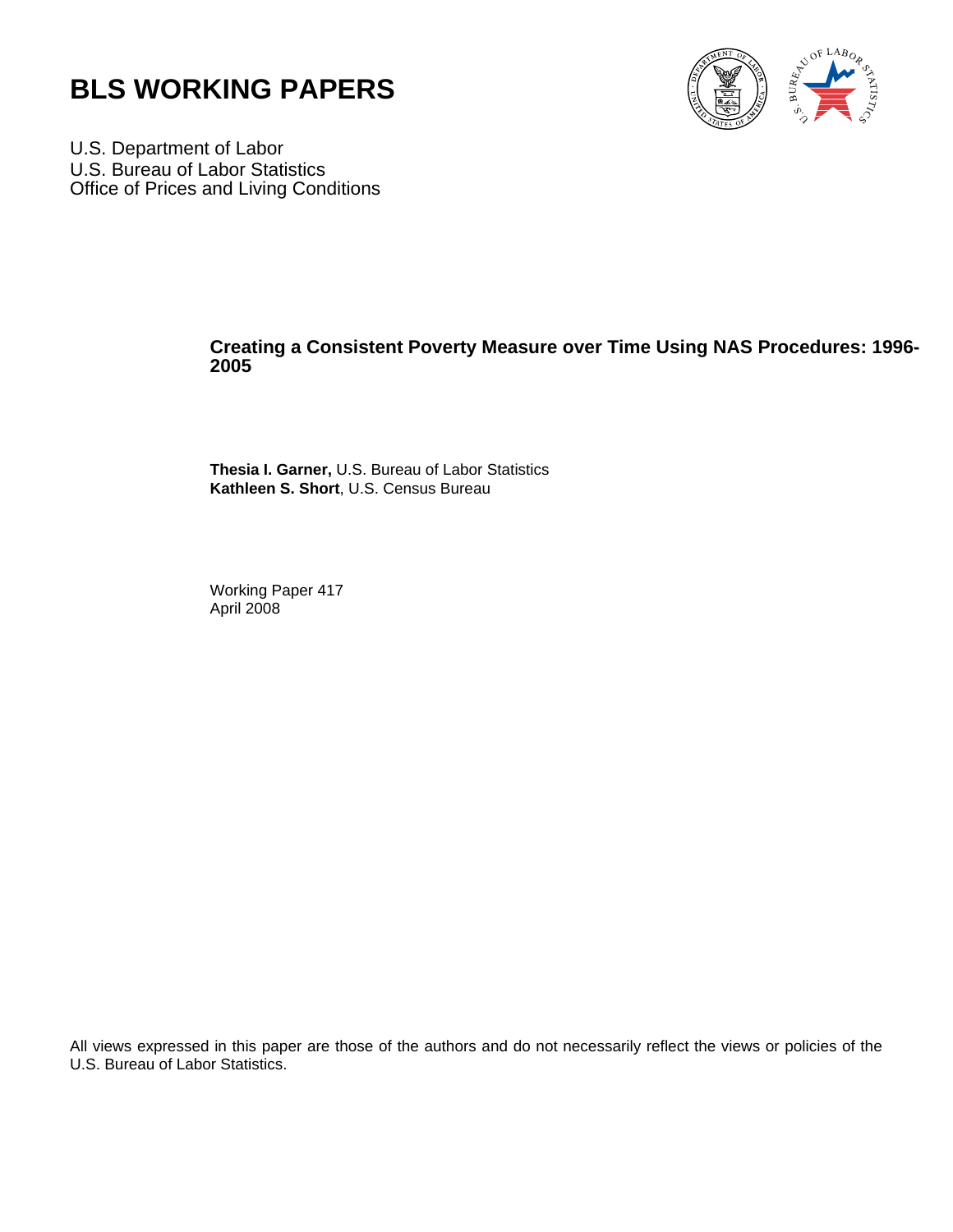# *Creating a Consistent Poverty Measure over Time*

## *Using NAS Procedures: 1996-2005*

by

Thesia I. Garner Senior Research Economist Division of Price and Index Number Research Bureau of Labor Statistics (BLS) U.S. Department of Labor Washington, D.C. 20212 garner.thesia@bls.gov (202) 691 - 6576

Kathleen S. Short Senior Research Economist Housing and Household Economic Statistics Division U.S. Census Bureau Washington, D.C. 20233 kshort@census.gov (301) 763 - 8921

**Submitted April 16, 2008** 

**Edited July 9, 2008** 

*JEL Classification: I320 (Measurement and Analysis of Poverty)* 

**\_\_\_\_\_\_\_\_\_\_\_\_\_\_\_\_\_\_\_\_\_\_\_\_\_\_\_\_\_\_\_\_\_\_\_\_\_\_\_\_\_\_\_\_\_\_\_\_\_\_\_\_\_\_\_\_\_\_\_\_\_\_\_\_\_\_\_\_\_\_\_\_\_\_\_\_\_\_\_\_\_\_\_\_\_\_\_\_\_\_\_\_\_** 

Earlier versions of this research were presented during the following: Conference on Consumption, Income, and the Well-being of Families and Children, May 4-5, 2006 in Washington, DC; 2005 Joint Statistical Meetings (JSM) in Minneapolis, Minnesota; and at Bureau of Labor Statistics seminars over the years. The comments of conference discussants, Gary Burtless and Timothy Smeeding, are appreciated. Ralph Bradley, Rob McClelland, and Uri Kogan in the BLS Division of Price and Index Number Research and David Johnson and Charles Nelson in the Housing and Household Economics Statistics Division for the Census Bureau also provided useful comments. Appreciation is also extended to Rob Cage, Patrick Falwell, and Mary Lynn Schmidt who provided assistance with the U.S. Consumer Price Index (CPI), and Laura Paszkiewicz, who provided assistance with the U.S. Consumer Expenditure Interview Survey. All comments greatly improved this research.

The views expressed in this research, including those related to statistical, methodological, technical, or operational issues, are solely those of the authors and do not necessarily reflect the official positions or policies of the Census Bureau or U.S. Bureau of Labor Statistics, or the views of other staff members within these agencies. The authors accept responsibility for all errors. This paper is released to inform interested parties of ongoing research and to encourage discussion of work in progress.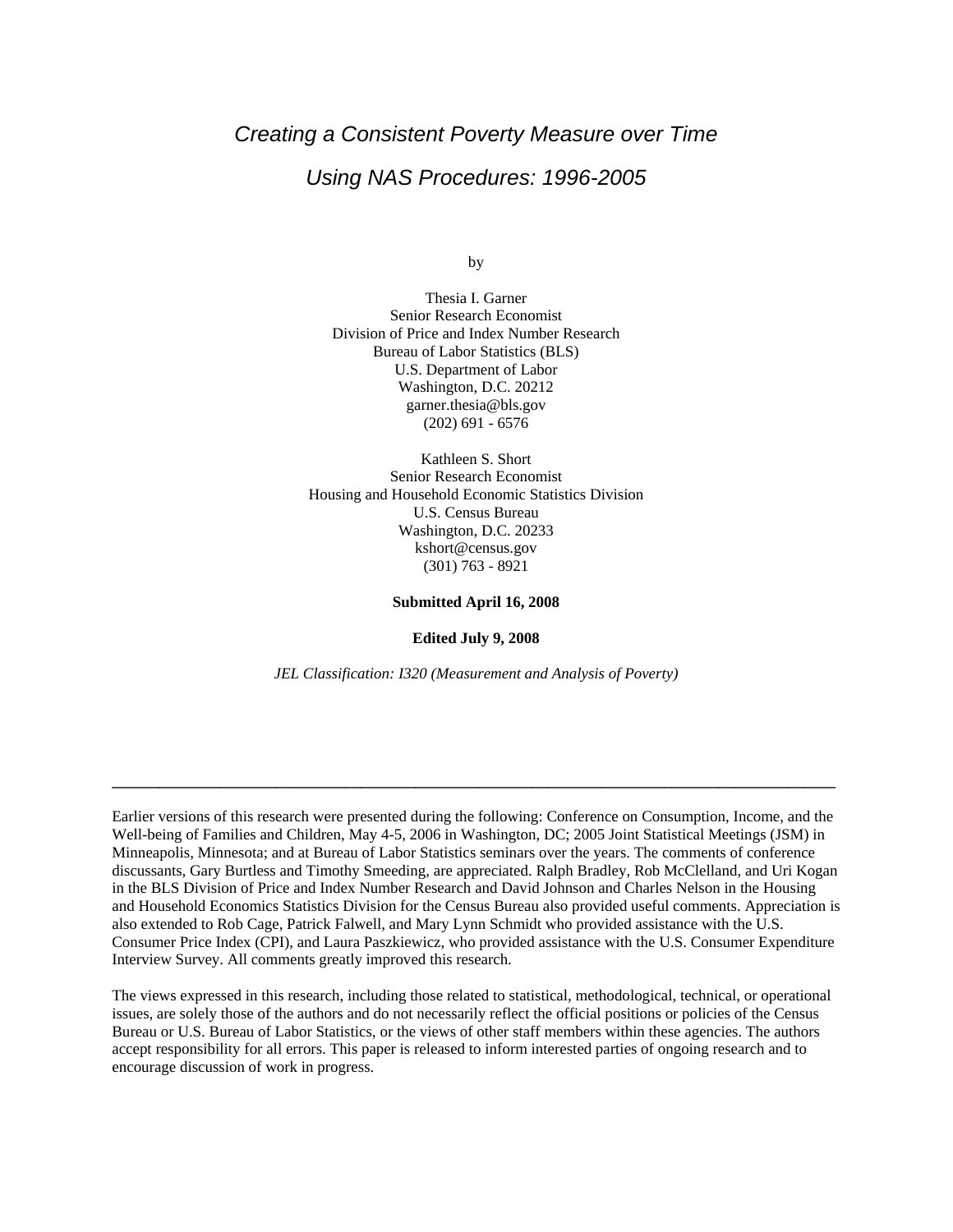*Abstract* **--** This paper presents an experimental poverty measure and compares it to the current official measure, now more than 40 years old. The experimental measure is based on an approach, drawn from work by a National Academy of Sciences (NAS) expert Panel, to consistently define basic needs and family resources. The experimental thresholds are based on out-of-pocket spending by families on basic goods and services and are based on an "outflows" concept. The resource measure is based on an "inflows" concept and reflects money coming into the household that is available to meet one's basic needs. The U.S. Consumer Expenditure Survey serves as the basis for the experimental thresholds and the Current Population Survey Annual Social and Economic Supplement serves as the basis for the resource measure. Results for 1996 to 2005 are reported with trends examined. An important finding is that increases in expenditures for shelter and utilities, captured in the new thresholds, suggest a greater increase in the number of families not able to meet basic needs than is reflected by the official poverty statistics.

*Keywords:* Consumer Expenditures, Income Measures, Poverty Thresholds, Poverty Measurement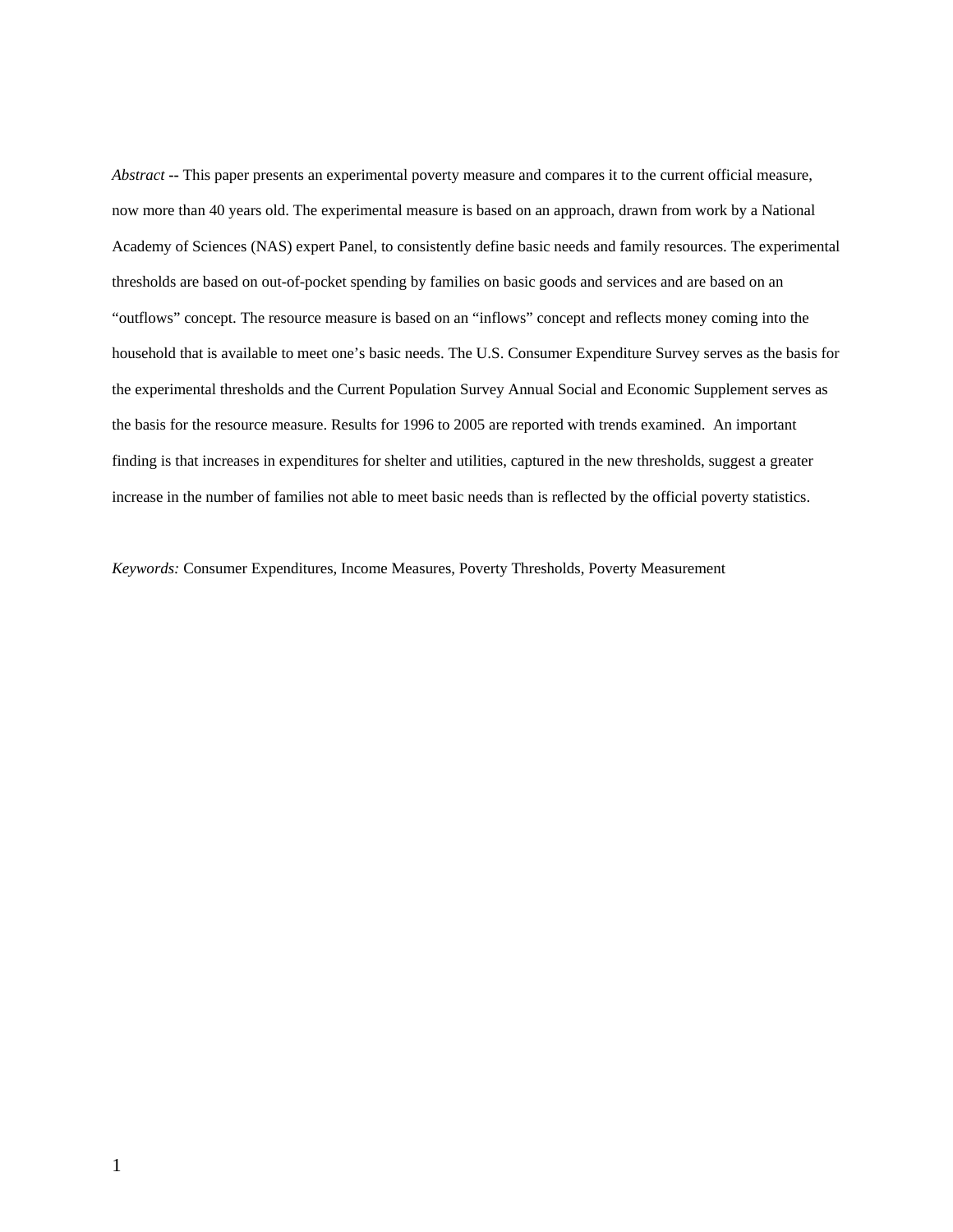## **I. Introduction**

In 1995, the National Academy of Sciences (NAS) Panel on Poverty and Family Assistance, under the auspices of the Committee on National Statistics (CNSTAT), published a report, *Measuring Poverty, A New Approach* (Citro and Michael, 1995). This expert Panel argued that the official U.S. poverty measure is outdated, given the changes in U.S. society and in government policies (Citro and Michael, 1995; also see Ruggles, 1990). They noted that the current measure does not account for the increased labor force participation of mothers and working families, nor does it account for changes in health care costs and needs. This Panel agreed that, as living standards and notions of minimum needs change, poverty thresholds too should change and that income measures that reflect the resources available to families, should take account of government policies that make it easier for families to meet those basic needs.

The current poverty threshold "no longer represents the concept on which it was originally based—namely, food times a food share multiplier [the percentage of after-tax money income spent on food]—because that share will change (and has changed) with rising living standards. Rather, the poverty threshold reflects in today's dollars the line that was set some 30 [now more than 40] years ago" (Citro and Michael, 1995, p. 25). Total expenditures of families have increased in real terms, and spending on nonfood items has risen more rapidly than spending on food. While expenditures on food accounted for one-third of the after-tax money income in the 1950s, it is estimated that food would account for less than one-sixth of this income today.<sup>[1](#page-3-0)</sup> "If the original approach were used to develop the poverty thresholds today, their value would be significantly higher." (Citro and Michael, 1995, p. 30)

-

<span id="page-3-0"></span><sup>1</sup> The authors conducted an exercise to determine what the threshold would be if the same procedure were used today as was used to derive the official threshold more than 40 years ago. Internal to Bureau of Labor Statistics (BLS) Consumer Expenditure Survey quarterly income and expenditure data from 2003Q1 through 2004Q1 were used along with the U.S. average value of the U.S. Department of Agriculture (USDA) Thirty Food Plan in January, June, and December (USDA, 2003). The Food Plan assumes that all meals and snacks are purchased at stores and prepared at home. Since the Food Plan is based on the ages for older children and adults and the gender of family members, the value of the Plan for a specific four-person family was used to determine the value of the food adequacy standard for this exercise. The family was composed of a husband and wife who are both in the 20-50 year age range, one child who is 2 years old, and another who is in the 3-5 year age range. For this time period, when income data were missing they were imputed by the BLS. However, missing income taxes were not imputed thus after-tax income data were not available for the analysis. Instead, food spending shares were based on before-tax money income, total expenditures, and consumption expenditures to provide a range of multipliers to derive new food spending-based thresholds. Total before-tax money income includes the cash value of food stamps but not food or rent as pay. Total expenditures are defined by the BLS for publication of CE data (USDL, 1997; BLS 2004). Consumption expenditures are a subset of total expenditures; they do not include cash contributions, insurance premiums for life or other personal insurance, or contributions to retirement accounts or Social Security. The food share of before-tax money income for a four-person consumer unit was 10.2 percent, the food share of published CE total expenditures was 13.8 percent and the share of consumption expenditures was 16.1 percent. These shares translate into multipliers of 9.77, 7.23, and 6.23. Applying these multipliers to the annual value of the Food Plan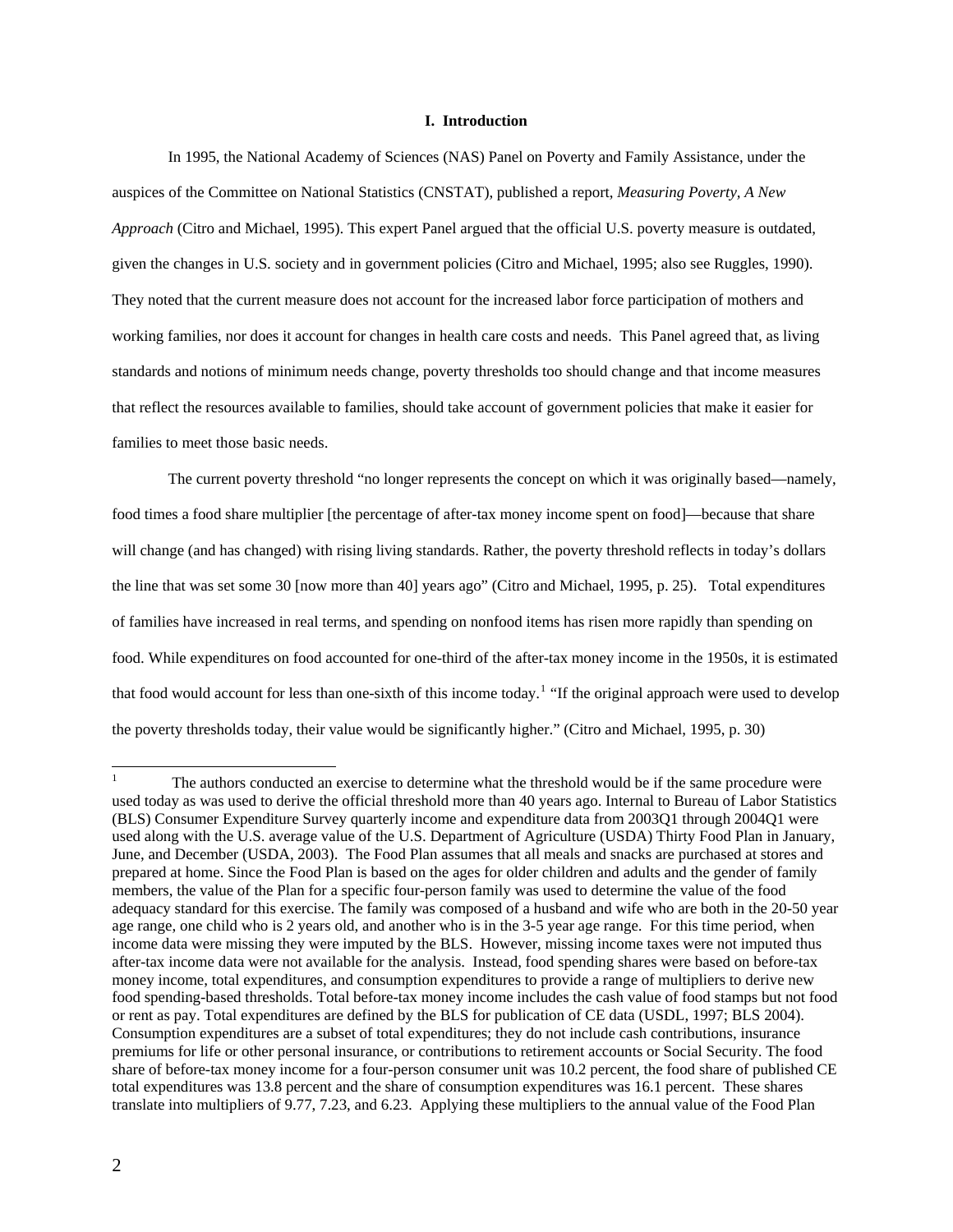Further, the current measure of family resources that is compared to the official poverty thresholds is also outdated and is not consistent with the threshold measure. The measure of resources used for official poverty measurement is defined as before-tax money income while the thresholds are based on spending relative to after-tax income. When the resource measure was first developed for poverty measurement, few families at the lower end of the distribution paid taxes. Now many of these families qualify for the earned income tax credit (EITC) that did not exist when the measure was first developed, but is now an important anti-poverty program.

 Since the NAS Panel's report was released, research has been conducted on the experimental measure that they recommended. Much of this work has been conducted at the Census Bureau and Bureau of Labor Statistics (e.g., Garner, 2005; Garner et al., 1998; Iceland et al., 2001; Johnson et al., 1997; Short, 2001, 2005; Short et al., 1998, 1999; and Short and Garner, 2004). The current research represents a culmination of this previous work, taking into account the concerns of the research and policy communities regarding the desirable properties of a poverty measure (CNSTAT, 2005; Iceland, 2005). Properties deemed desirable by the Panel include: consistency between thresholds and resources in construction, statistical defensibility, understandability, broad acceptance by the public and operational feasibility (Citro and Michael, 1995, p. 4). The primary aim of this research is to present a poverty measure that is fundamentally based on the NAS recommendations with these desirable properties. The Panel emphasized that their purpose was to propose a *procedure* that could be used to produce a poverty measure that is more appropriate for current society. The procedure calculates a poverty threshold that is, by design, updated on a continuous basis and reflects changes in levels of basic needs over time. The proposed measure of income or family resources reflects the effect of taxes and transfers and takes account of necessary work expenses such as child care and commuting to work in a way that is consistent with the threshold concept.

Just as the Panel recommended in the 1995 Report, the starting threshold is for a reference family with particular characteristics and accounts for food, clothing, shelter, and utilities. Participants at a 2004 NAS Workshop recommended that medical care be accounted for in the threshold as well (see CNSTAT, 2005 and Iceland, 2005); thus, the threshold measure produced and presented in this research accounts for medical care.

 In this study, spending "outflows" and money "inflows" are the focus. Spending outflows are those for basic needs only; food, clothing, shelter, utilities, and medical expenses. If a family's annual cash inflow, including

 $\overline{a}$ 

<sup>(\$4,893.20)</sup> resulted in thresholds of \$47,796 using before tax money income, \$35,393 using total expenditures, and \$30,469 using consumption expenditures. The official poverty threshold for a two-adult two-child family (\$18,660),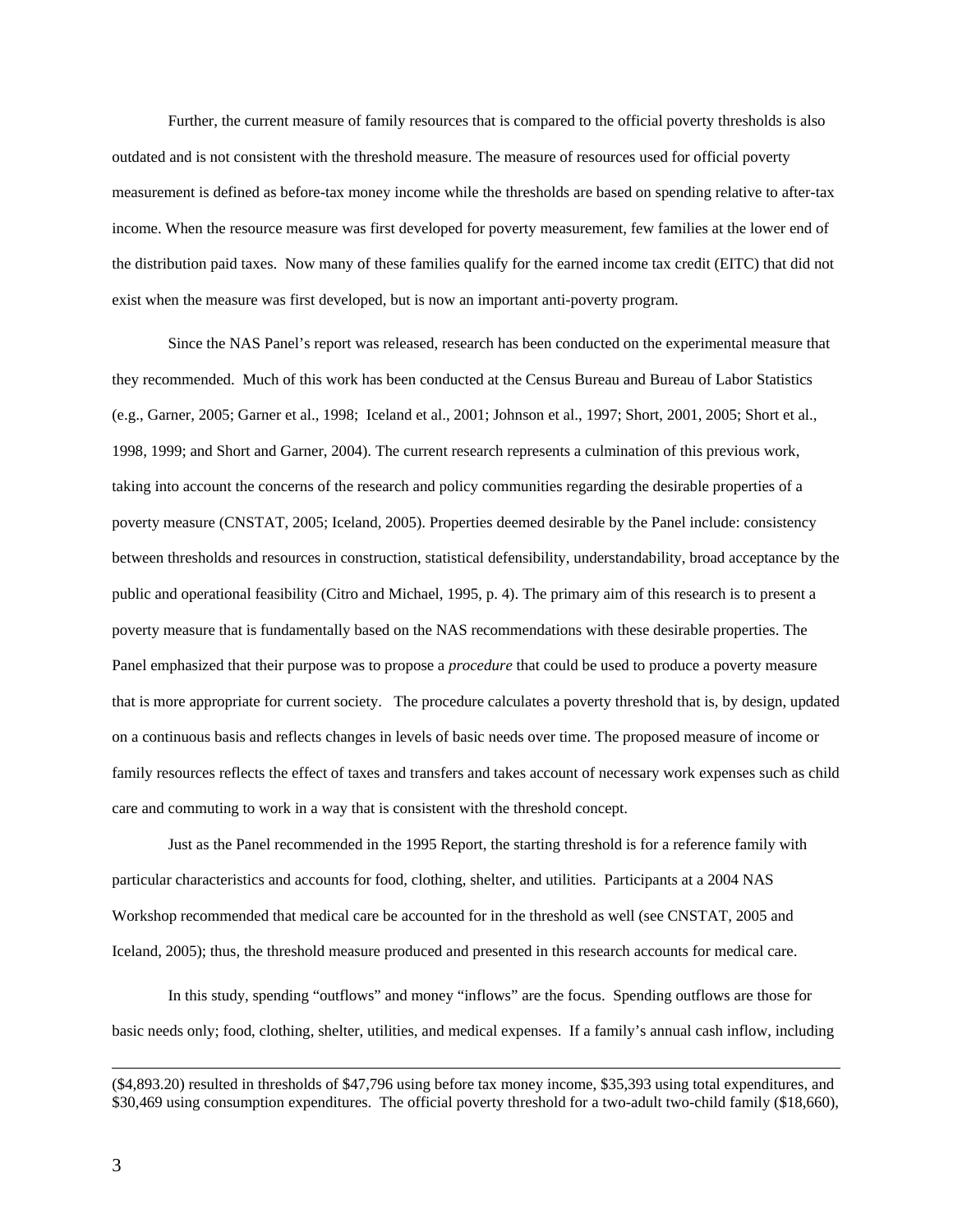relevant near-cash benefits and net of necessary expenses, falls below the threshold level of cash outflow, then that family is designated as poor. Spending needs and outflows are defined in terms of out-of-pocket expenditures<sup>[2](#page-5-0)</sup> using U.S. Consumer Expenditures Survey data (CE). The resource measure includes annual inflows based on after-tax money income plus near-cash benefits that are available to meet spending needs defined in the thresholds. This measure uses the Current Population Survey Annual Social and Economic supplement (CPS). Consistent with the threshold measure, resources include money income from all sources plus the value of near-money benefits that help the family meet spending needs, less necessary expenses, like work-related expenses and taxes that must be paid. This outflow concept is constructed with the main purpose that it is measured in a consistent way with the experimental thresholds. Much care has been taken to thoroughly understand the NAS procedures used to construct both sides of the experimental poverty measure and to ensure that the thresholds and resources are consistent. This is the first attempt, in the economics literature, to produce a consistent measure of poverty over time using the NAS procedure.<sup>[3](#page-5-1)</sup>

The paper begins with a review of the current official measure of poverty followed by a description of the threshold and the elements that make up the resource side of the experimental poverty measure proposed in this research. Efforts are made to ensure that the threshold and resources are consistent in concept and in measurement. The technical and conceptual issues that underlie the NAS-based approach to poverty measure construction are highlighted. Results for 1996 through 2005 are presented. The NAS-based thresholds are compared to the current official thresholds and examined with regard to underlying concepts and movements in both series over time. Poverty rates are calculated that compare the measure presented here with the current official measure to illustrate differences in trends. Poverty rates are presented for the total population and for specific subgroups of the population that have been most susceptible to hardship historically.

<span id="page-5-1"></span>-

<sup>61.2</sup> percent of the least generous of these thresholds.

<span id="page-5-0"></span><sup>2</sup> Throughout the remainder of this study, spending and expenditures are used interchangeably. The implicit cash value of food stamps is included in out-of-pocket spending for food. The cash values of other in-kind programs, for example housing subsidies or energy assistance, are not included.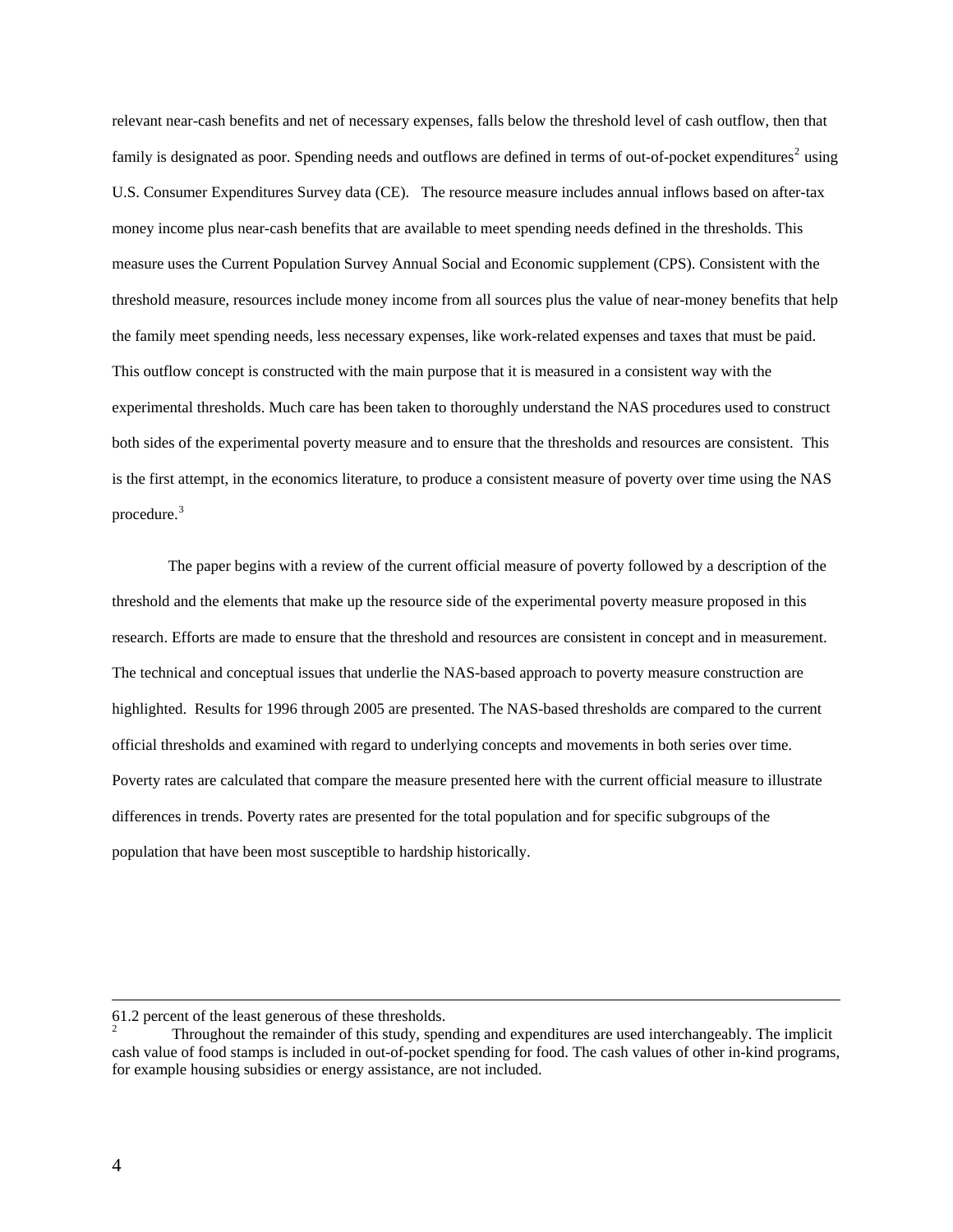## **II. The Current Official Poverty Measure**

The current official measure was developed in the early 1960s as an indicator of the number of people with inadequate income to cover the costs of a minimum food diet and to allow for other needed expenses (see Orshansky, 1965; Citro and Michael, 1995). The official thresholds are based on the share of food spending in aftertax money income (one-third for families of three or more; other shares were used for smaller families) using data from the 1955 Household Food Consumption Survey, and a food adequacy standard based on the same survey. The food adequacy standard selected was the USDA Economy Food Plan, issued by the Department for "temporary or emergency use when funds are low" (Orshansky 1965, p. 20). The food plan did not allow for meals eaten out or other food eaten away from home. Thus, if family members ate at school or on the job, those meals were to be prepared at home. Also for this standard it was assumed that "the homemaker is a good manager and has the time and skill to shop wisely, she must prepare nutritious, palatable meals on a budget" for herself and her family (Orshansky 1965, p. 24).

 Since the first official thresholds were released, thresholds have been updated by changes in prices, holding the multiplier constant at three and the food adequacy standard constant as the Economy Food Plan. In 1969, the Bureau of the Budget gave "official" status to the following change in the poverty thresholds: to use the overall Consumer Price Index to update the thresholds for price changes instead of the Economy Food Plan that had been used earlier. Office of Management and Budget Policy Directive No. 14 (OMB, 1978) specifically states that, "The official poverty thresholds do not vary geographically, but they are updated for inflation using [the] Consumer Price Index (CPI-U)." The CPI-U represents the change in prices of a fixed market basket of goods and services, with relative prices changing while utility remains constant.<sup>[4](#page-6-0)</sup> The updating mechanism for the official poverty measure is

-

<sup>3</sup> Our first attempt to produce a consistent measure of poverty, using the NAS procedure, was presented during the American Statistical Association annual meeting in 2005 during a session focused on the NAS recommended procedures (see Garner 2006; Short, 2005).

<span id="page-6-0"></span><sup>4</sup> The CPI market basket changes on a periodic basis. In addition to this regular change in the market basket, other changes have been made in the production of the index over the years (see http://stats.bls.gov/cpi/home.htm for references). Shapiro and Wilcox (1996) note that, "The consumer price index is not a static construct" (p. 137) with changes having been made over the years to improve the index. The official thresholds are never revised for earlier periods so improvements in the CPI are only reflected when new methods are incorporated in the official index. For example, in January 1983, the BLS changed the way in which homeownership costs were measured in the CPI-U, with a rental equivalence method replacing the asset-price approach to homeownership costs that had been used in previous years. The BLS has released a series of price indexes that incorporated this change for earlier periods, but these re-estimated indexes do not replace the official CPI's that were released earlier (USDL, 1997).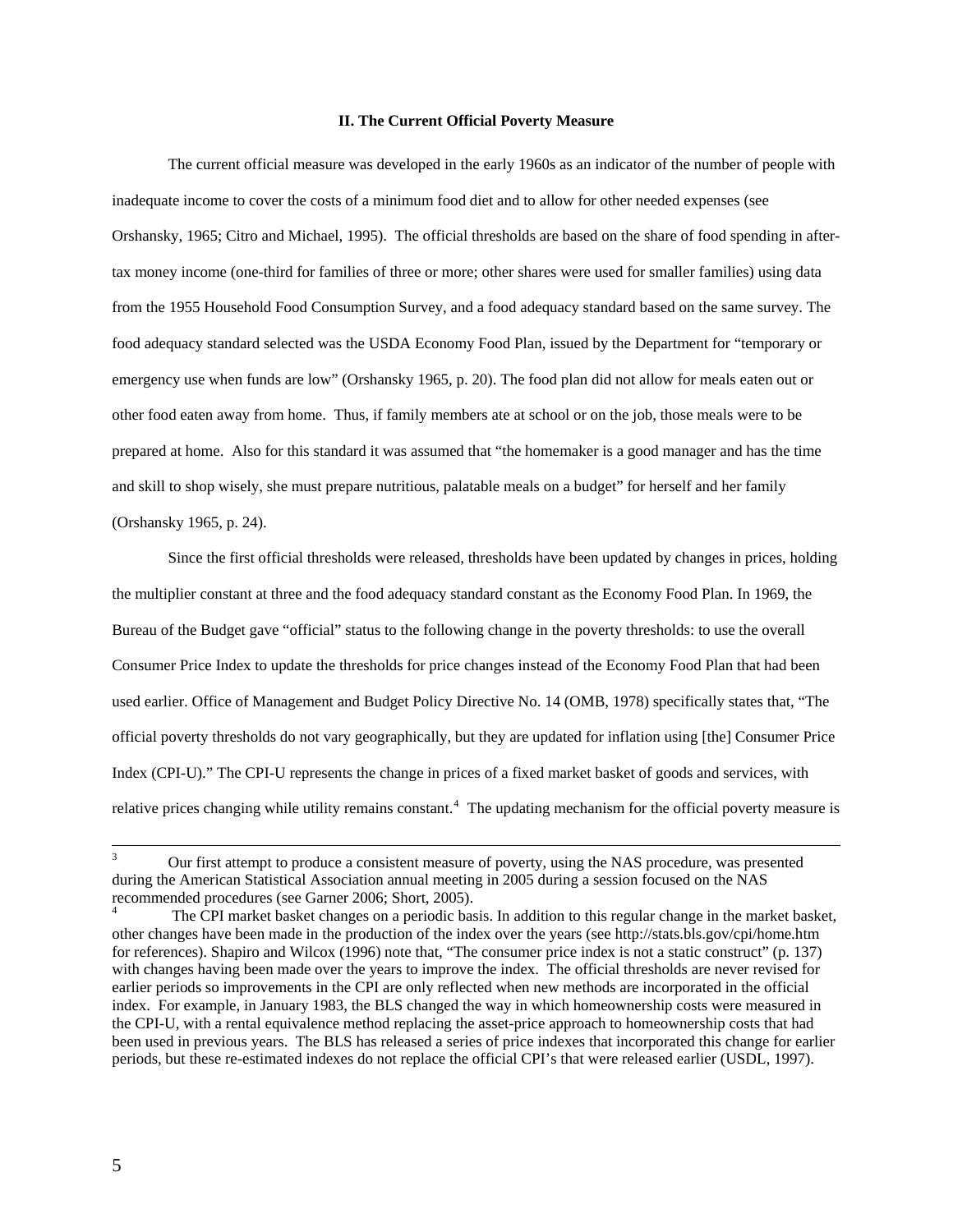based on the relative change in prices of goods and services purchased by an average consumer unit (using plutocratic, not democratic, weights<sup>[5](#page-7-0)</sup>).

The measure of income used in the official poverty measure is before-tax money income although the threshold is based on the share of after-tax income available for food spending. Before-tax money income includes the following: earnings, unemployment compensation, workers' compensation, Social Security, Supplemental Security Income, public assistance, veterans' payments, survivor benefits, pension or retirement income, interest, dividends, rents, royalties, income from estates, trusts, educational assistance, alimony, child support, assistance from outside the household, and other miscellaneous sources received on a regular basis. Non-cash benefits (such as food stamps) are not included, nor are capital gains or losses. If a person lives with family members, the family member incomes are added together and compared to thresholds that reflect the family size and composition.

Concerns have been raised regarding the appropriateness of using before-tax income for official poverty measurement when thresholds are based on after-tax income and resulting measurement inconsistencies. Citro and Michael (1995, p. 9) noted that, "It is important that family resources are defined consistently with the threshold concept in any poverty measure. The current [official] measure violates this principle, as has some recent work to investigate alternatives." Referring to the importance of income taxes specifically, Hill and Michael (2001, p. 728) state that, "…in the early 1960s, when the measure was first introduced, the amount of taxes paid by families at or below the poverty level was so low as to make only a trivial difference. That is decidedly not the case today, however." Hill and Michael further note that, "The inconsistency between the thresholds and the income measure is one of the often-cited major flows in the official measure of poverty." Blank (forthcoming 2008) has also addressed this issue, recommending the following: "Explicitly direct the statistical agency to provide a poverty definition that produces both a credible and coherent poverty threshold and a consistent and appropriate resource measure." Continuing Blank stated that,

> Too many poverty measurement alternatives have changed only the resource definition side of the equation. The NAS Panel was quite clear that both the resource definition and the

<span id="page-7-0"></span> $\frac{1}{5}$  Plutocratic weights are based on the value of goods and services across all consumer units for each commodity and service represented in the index. For example, the weight for food is total spending on food for all consumer units in the CPI-U population sample divided by the value of all goods and services for this population. These weights are then combined with prices to produce the index. Democratic weights reflect the distribution of consumer units in the population. For example, consumer unit specific price indexes could be created based on the value of goods and services consumed or purchased by each consumer unit and the prices that the consumer unit faces. To obtain an overall index for the population, the consumer unit specific price indexes would then be averaged using demographic population weights to reflect the values of goods and services and price experiences of all consumer units.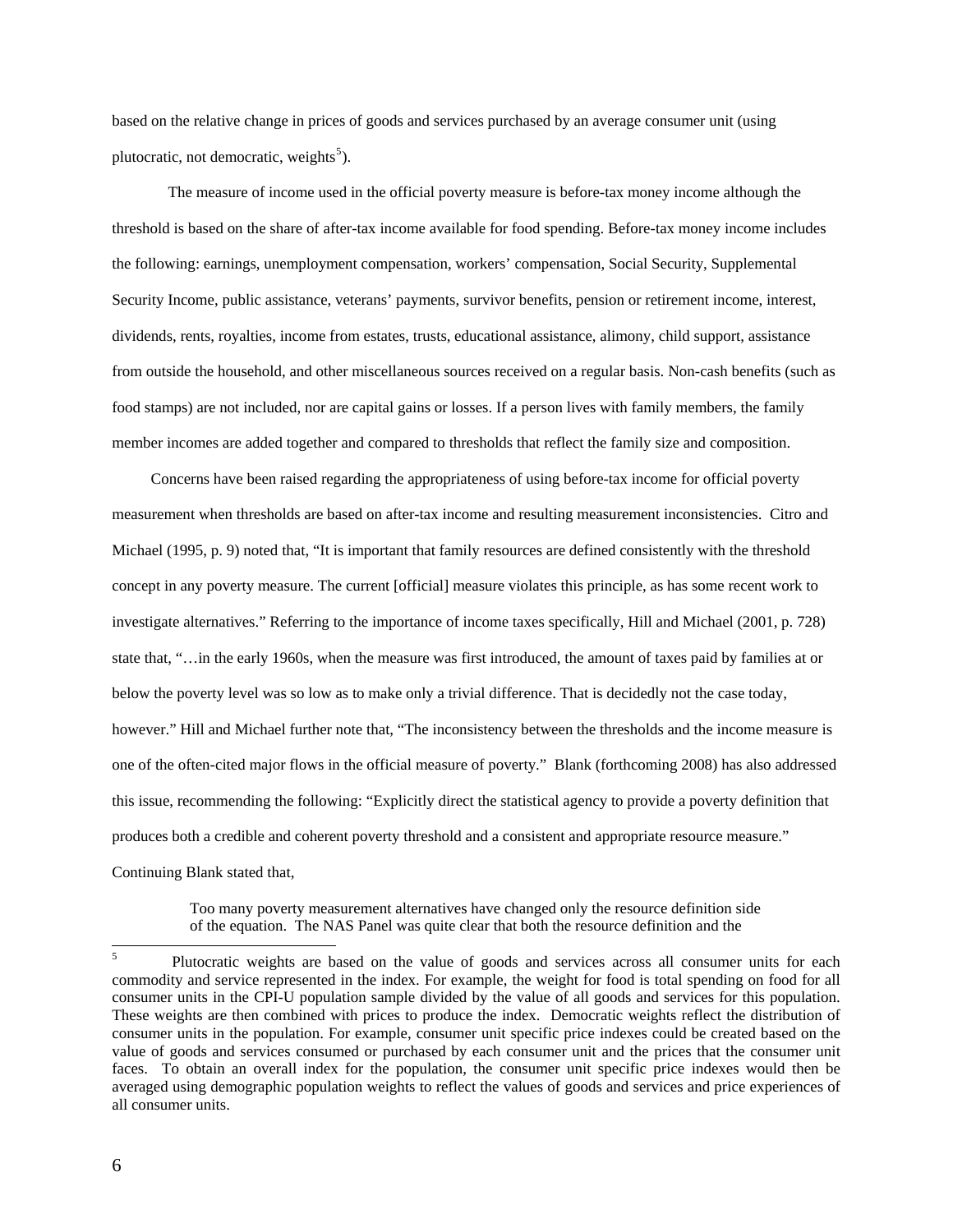thresholds were out-of-date and that a consistent definition of both is necessary for an improved poverty measure. Substantially altering how we count resources without providing a consistent measure of thresholds will only create long-term incoherence in any new poverty statistic. In my opinion, the 1963 poverty thresholds are less defensible than the 1963 definition of economic resources as "cash income only." The thresholds should use the latest available data to calculate a reasonable cut-off level, based on a measure that is consistent with the definition used to define resources.

A major goal of the current research is to produce consistently defined thresholds and resources. In the next section the concepts, methods, and data underlying the thresholds and resources are described.

### **III. Concepts, Methods, and Data**

The basic concepts, methods, and data for this study are based on those proposed by the National Academy of Sciences (NAS) Panel on Poverty and Family Assistance in their report, *Measuring Poverty, A New Approach* (Citro and Michael, 1995). However, since the report was completed, additional work has been conducted to further explore issues originally raised by the Panel. Findings and conclusions from this additional work are reflected in the thresholds and resource measures produced here. For example, during the 2004 NAS Workshop participants (see CNSTAT, 2005 and Iceland, 2005) agreed that medical care be accounted for in the thresholds rather than in resources, a change from the original recommendations. Also, a three-parameter equivalence scale was to replace the Panel's original two-parameter scale.

As noted previously, an issue raised by Panel members and researchers, since the 1995 report was published, is the need for consistently defined thresholds and resources. In this study, strict adherence to consistency is followed. The result is a resource measure that differs in important ways from the resource measure proposed by the Panel. The threshold measure presented in this study is based on expenditures defined as expenditure outlays;<sup>[6](#page-8-0)</sup> this is a slightly different from the "processing convenience" definition of expenditures used by the Panel (Citro and Michael, 1995, p.148).<sup>[7](#page-8-1)</sup> Given that the thresholds are outlays-based, consistent resources are defined in terms of cash and near-cash income, net of income taxes and work related expenses.

<span id="page-8-0"></span> 6 For the BLS definition of expenditure outlays, see Rogers and Gray, 1994.

<span id="page-8-1"></span><sup>7</sup> The basic difference between the definition in this study and the one used by the Panel is that the shelter expenditures of owners include mortgage principal payments here while the Panel's expenditures did not. The Panel indicated that their preferred definition of owner shelter expenditures "would include actual outlays for mortgage payments, taxes, insurance, and maintenance and repairs, together with an imputed amount for the estimated rental value of the home net of such outlays" (Citro and Michael, 1995, p.148). By adding and then subtracting the same outlays, only the imputed rental value of owner-occupied homes would be included in the threshold for owners'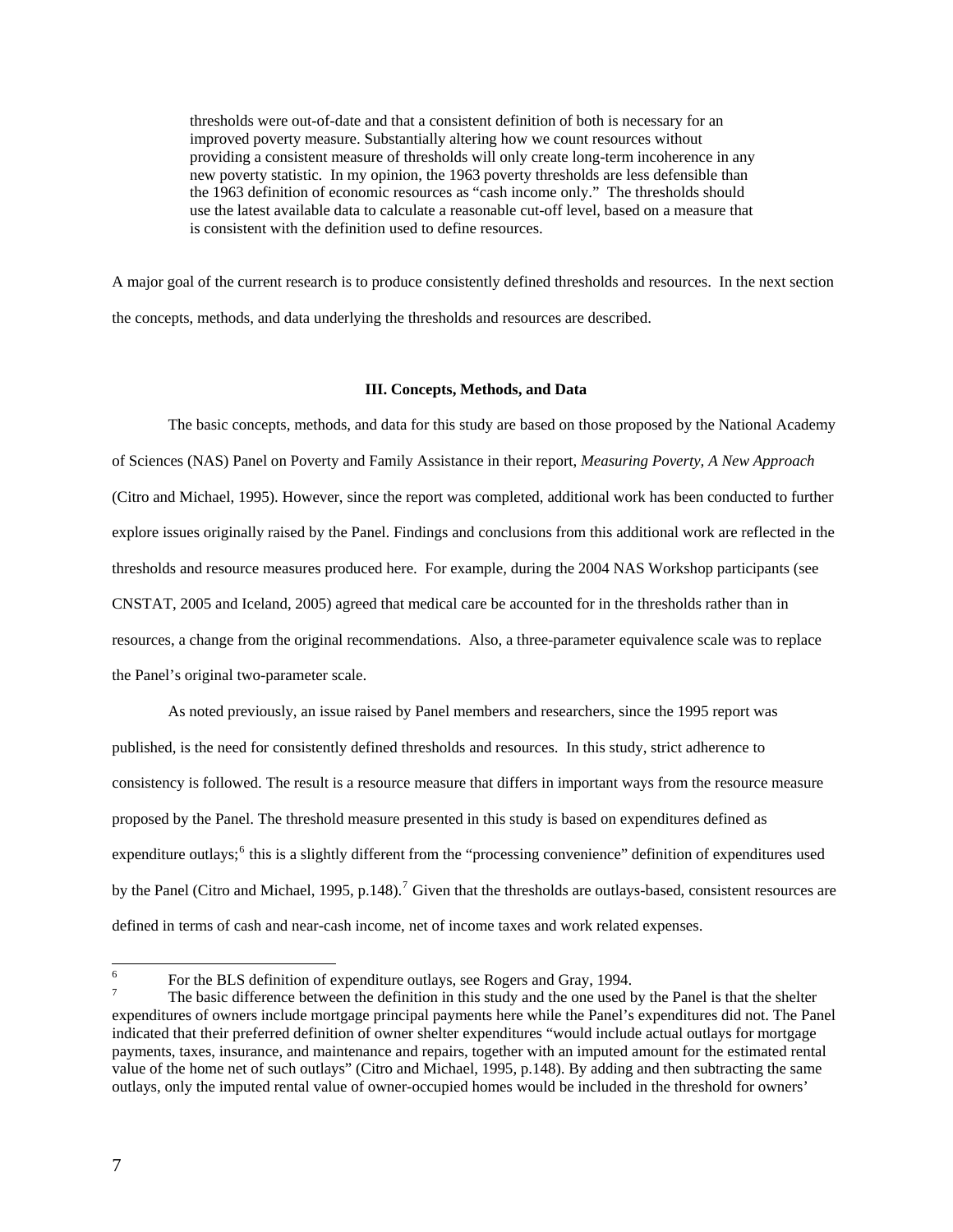In addition to consistency, another advantage of the poverty measure produced in this study is that it is well documented and described, promoting understandability, just as the Panel's measure is. This is of particular importance with regard to the thresholds. While we can surmise what is contained in the current official thresholds, there remains controversy about the exact measurement process used by Orshansky in the construction of the thresholds and assumptions regarding the goods and services accounted for in the official thresholds and the value of these (For a discussion of this issue, see Betson, 2000 and Bavier, 2001).

#### *A. NAS-Based Poverty Thresholds*

Poverty is most often defined in terms of one's ability to meet his/her basic or minimum needs for survival or participation in society. In the U.S., the official measure of poverty is concerned with the costs of some minimum bundle of goods and services that are necessary to meet one's most basic needs. A poverty threshold based on costs, such as the current official measure, is expressed in terms of the spending necessary to pay for a basic bundle of goods and services. For this study, expenditures for a prescribed set of goods and services are used to construct a spending-based poverty threshold for a reference family. Equivalence scales are then applied to this initial threshold to derive thresholds for other family types.

An important advantage of following the procedure outlined by the NAS Panel is that the thresholds are automatically updated over time by the real growth in spending for basic goods and services that pertain to a concept of poverty rather than solely by price changes. <sup>[8](#page-9-0)</sup> Such a procedure allows for improvements in societal levels of spending for a basic bundle of goods and services.

This research is not the first to produce out-of-pocket spending-based thresholds; although it is the first to produce out-of-pocket spending-based thresholds following the NAS Panel procedure. Other researchers have constructed spending-based thresholds or standards. For example, Renwick and Bergman (1993; Renwick, 1998) constructed spending-based thresholds by building basic needs budgets, specifying adequacy standards for each of the major groups of goods and services that families consume and adding an appropriate amount for direct taxes. Spending-based self-sufficiency standards have been constructed by building basic family budgets using local prices and expenditures, and expert judgment (for example, see Bernstein et al., 2000; Pearce, 2005a and 2005b). Personal

l

shelter; such a definition would result in a consumption-based threshold measure. For examples of consumptionbased thresholds see Garner, 2006, and Garner and Short, 2001.

<span id="page-9-0"></span><sup>&</sup>lt;sup>8</sup> The Panel recommended that the thresholds be updated for real growth in the consumption of basic goods and services that pertain to a concept of poverty (Citro and Michael, 1995, p. 103). However, they used consumer spending for updating rather than changes in consumption.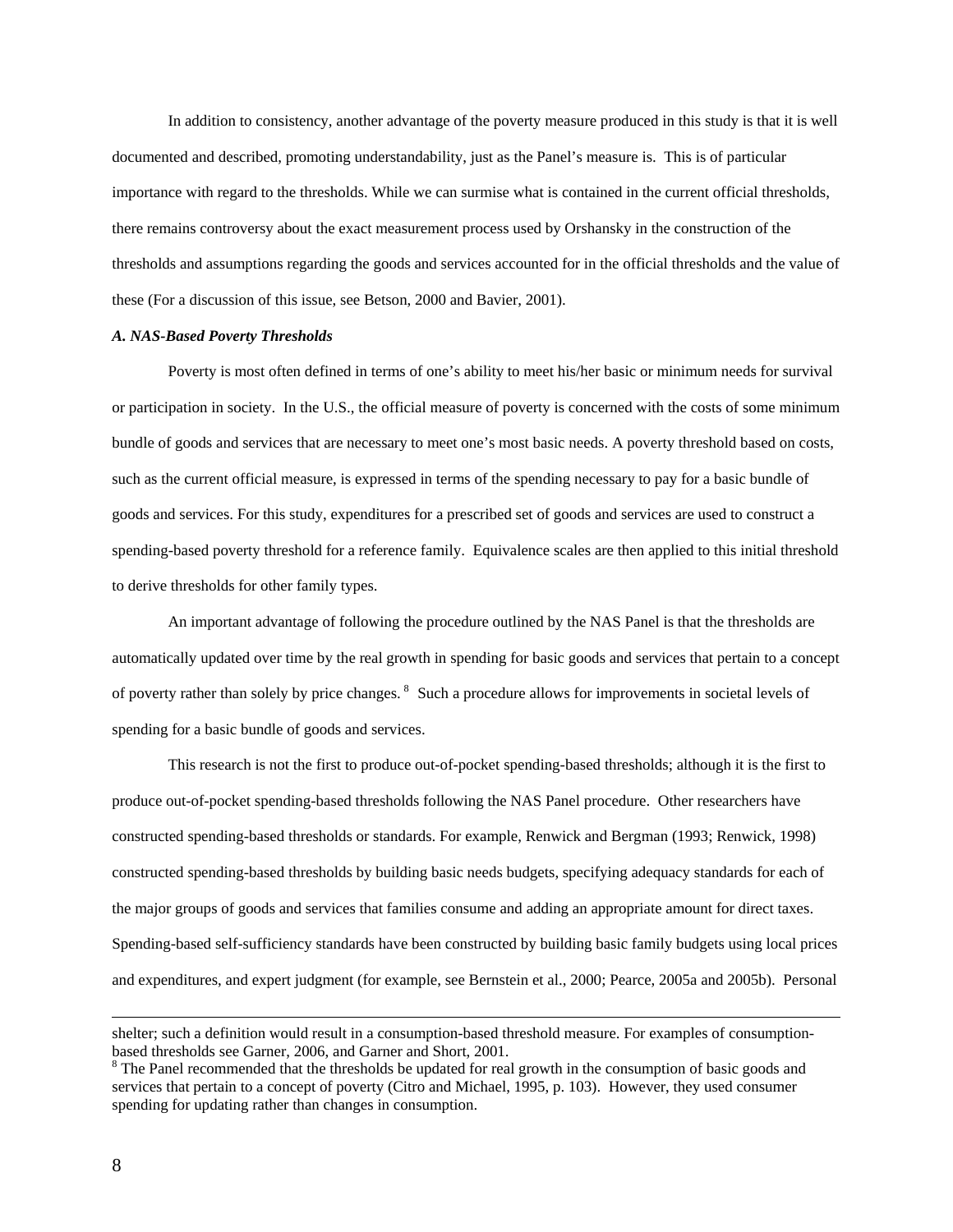assessments of what is needed financially to provide for minimum levels of living too have been used to produce thresholds based on minimum spending needs (for examples, see Garner and Short, 2003 and 2004, and Morissette and Poulin, 1991).

 Producing the threshold has several steps. These include: (1) selecting a reference family; (2) identifying the goods and services to be included in the threshold; (3) choosing an appropriate equivalence scale; and (4) choosing an updating mechanism. A fifth step in the Panel's procedure was to adjust for geographic differences across areas. In this study, this step is not implemented based on a discussion of the topic during the 2004 NAS Workshop (CNSTAT, 2005). Several Workshop participants suggested that further research on approaches to make geographic adjustments is necessary, while others said that the methods currently available are sound. However, by the end of the discussion, it was decided that research to make geographic adjustments should continue but that such adjustments should not be implemented at present.<sup>[9](#page-10-0)</sup>

For this study, the reference family includes two related<sup>[10](#page-10-1)</sup> adults and children. The NAS Panel recommended that the unit of analysis should be broadened for purposes of measuring poverty to include cohabiting couples (Citro and Michael, 1995, p. 13). Some work has been done in this area and suggests that the more inclusive the unit of analysis the lower the resulting poverty rates (Short et al., 1999), though the traditional definition of family is employed here. The criteria used by the Panel to select the family type was that the reference family would "fall near the center of the family size distribution rather than at one of the extremes … it is preferable for the reference family to be one that accounts for a relatively large proportion of the population because its spending patterns observed in a sample survey will be the basis for the poverty threshold…" (Citro and Michael, 1995, p. 101). Using the data that underlie the 2005 thresholds for this study, this type of family represents 8.45 percent of household types. Of families with children, those with two adults and two children are the largest group; people in these families account for approximately 14 percent of the U.S. population. Since children have historically made up a large portion of the poverty population, it is reasonable that the selected reference family would represent spending patterns for families with children.

 $\overline{a}$ 

<span id="page-10-0"></span><sup>&</sup>lt;sup>9</sup> There was also concern about how worthwhile it would be to spend significant resources improving geographic adjustment methods due to the "political infeasibility" that geographically adjusted thresholds would ever be adopted (CNSTAT, 2005, p.16).

<span id="page-10-1"></span> $10$  A related adult is either the spouse of the reference person or an adult who is related by blood or other legal arrangement. Children are related by blood or legal arrangement.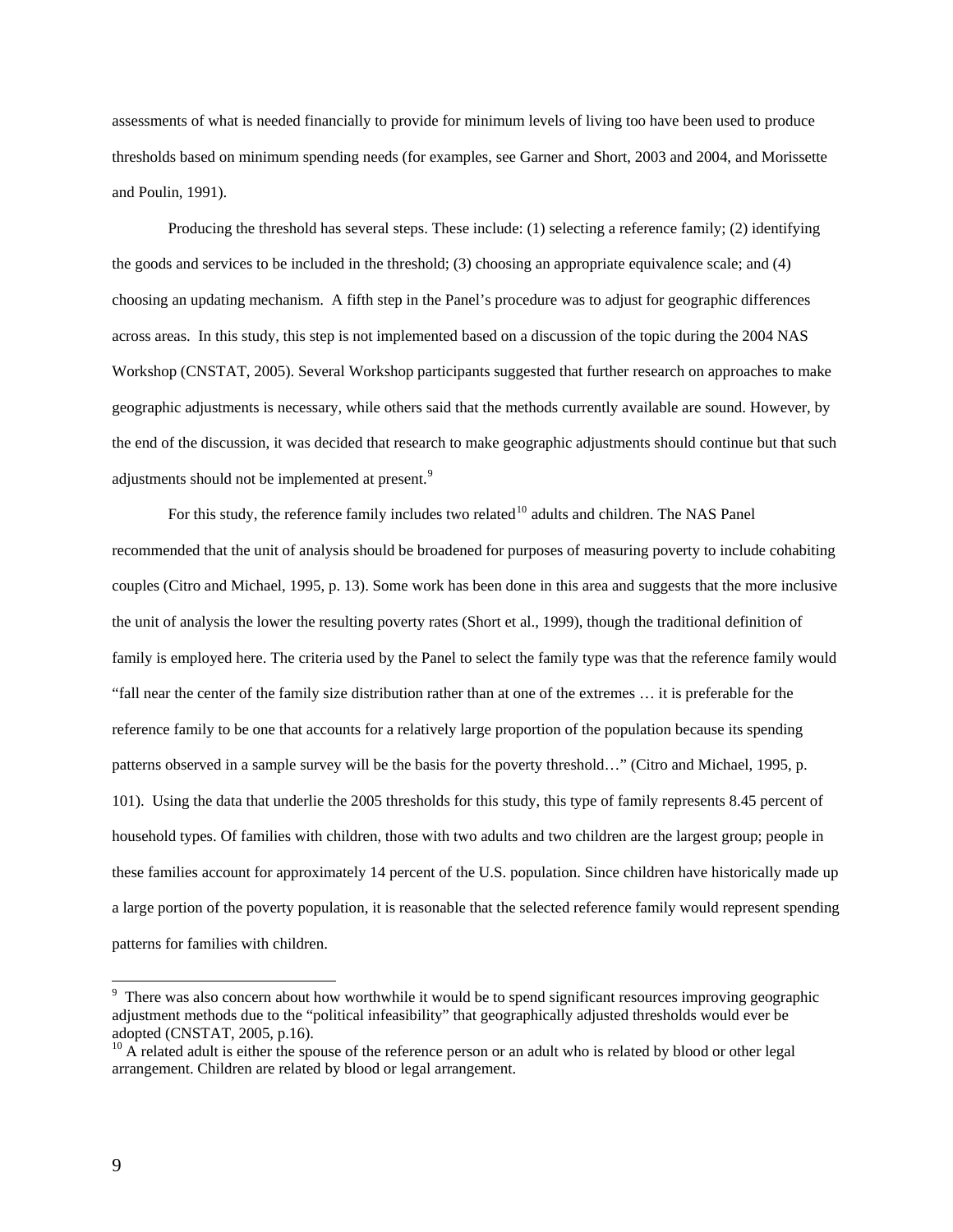Once the reference family is chosen, median expenditures for a select group of goods and services are estimated. The Panel defined this group to include food, clothing, shelter, utilities, and other needs (e.g., household supplies, personal care, and non-work-related transportation).  $11$  As noted earlier, the 2004 NAS Workshop participants agreed that medical care be treated as a basic need, along with food, clothing, shelter, and utilities; thus medical care are added to the threshold group.<sup>[12](#page-11-1)</sup> The threshold is referred to as the "FCSUM" threshold or "experimental" threshold in the remainder of this study.

 The thresholds are based on expenditure outlays. Specifically, the thresholds are based on out-of-pocket spending for:

- Food, at home and away from home
- Clothing
- Utilities (including telephone)
- **Medical care**
- For renters, shelter expenditures
- For homeowners, non-vacation shelter expenditures that include:
	- Mortgage interest payments
	- Payments of mortgage principal<sup>[13](#page-11-2)</sup>
	- Prepayment penalties

<span id="page-11-1"></span>12 Inclusion of medical care in the thresholds represents a deviation from the original recommendation of the NAS Panel that medical out-of-pocket expenses be subtracted from income as a necessary expense. For earlier research with medical care included in the thresholds, see: Banthin, et al. (2001), Bavier (2000, 2001), Short (2001), Short and Garner (2002). See Banthin (2004) for a discussion of medical care in poverty measurement.

<span id="page-11-0"></span> $11$ Expenditures included in the Panel's measure to derive poverty thresholds, but not in the expenditures measure underlying the thresholds produced for this study, are interest on home equity loans and lines of credit on primary residences, utilities for vacation homes, and food and rent as pay. Payments for home equity loans are not included in the study threshold since these could be used for non-shelter-related spending. Spending on utilities for vacation homes was considered to be discretionary and thus we did not include these in the basic needs threshold. Food and rent as pay are not included as they are not spending by the family; the resource measure does not include the cash value of these, thus maintaining consistency in the definition of the threshold and resource measures. Spending using food stamps cannot be separated from other food spending in the Consumer Expenditure Survey so the cash value of food stamps is added to resources. With the exception of mortgage principal payments being included in the thresholds produced for this study, expenditures for food, clothing, shelter, and utilities are the same in this study as in the Census Bureau P60 report (Short, 2001).<br>Inclusion of modical care in the thresholds represented

<span id="page-11-2"></span><sup>13</sup> Mortgage principal payments are not included in the BLS definition of expenditures because these payments represent allocations to savings in the form of increases to home equity for owner-occupied housing. However, unlike allocations to other savings accounts or assets that are discretionary, mortgage principal payments are not discretionary once a commitment to live in a mortgaged housing unit is made. Such payments are part of shelter spending and cannot be used to meet other basic needs of the household or family.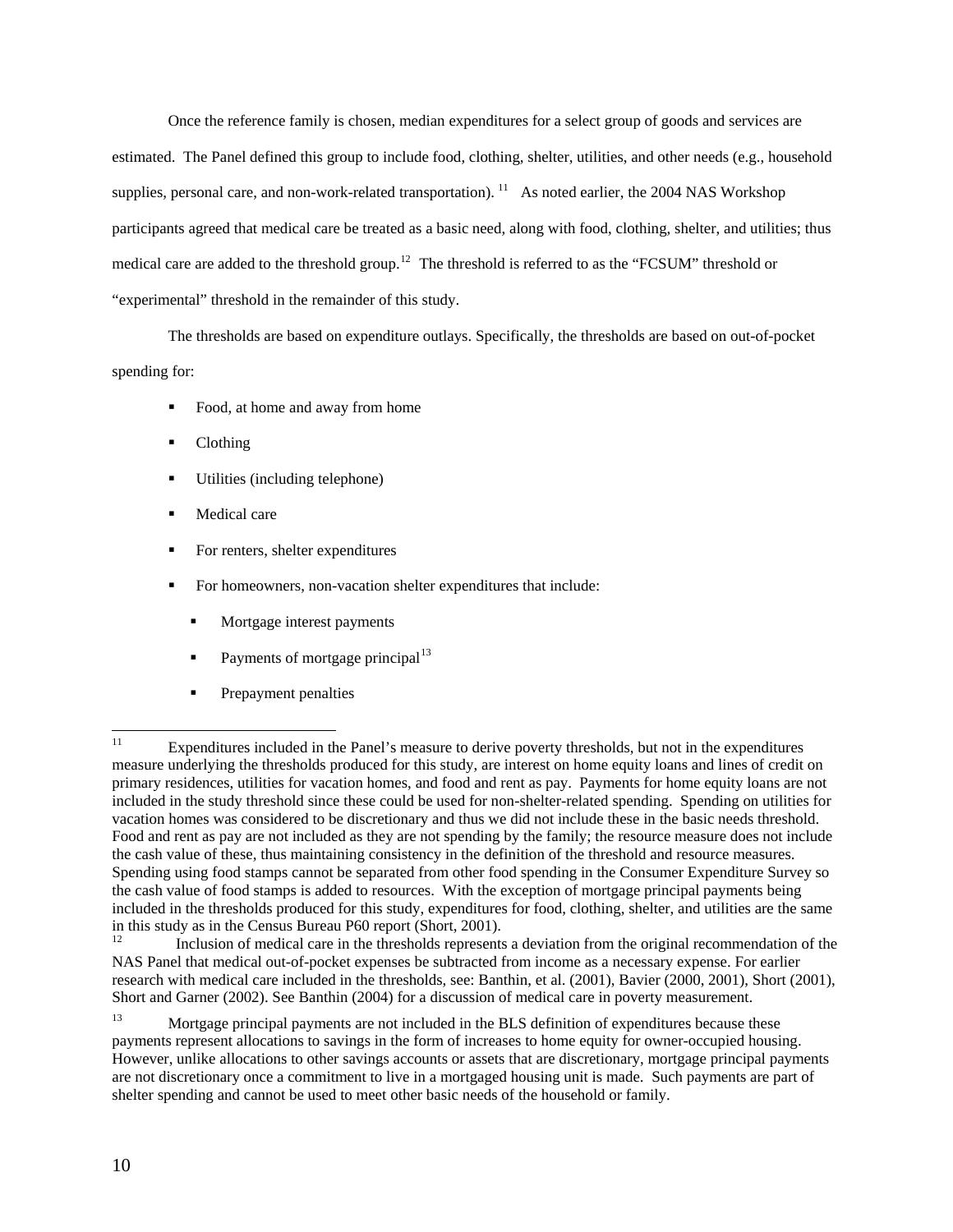- **Property taxes**
- Maintenance, repairs, insurance and other related expenditures.

 Percentages of median expenditures, based on their relationship to predetermined percentile values, drive the poverty thresholds. The use of these percentages links updates in the threshold to changes in expenditures at the median. The Panel selected percentages that correspond to the reference family's expenditures at the 30<sup>th</sup> and 35<sup>th</sup> percentiles of the distribution of the sum of food, clothing, shelter, and utilities (FCSU) expenditures. Following the same procedure for this study, approximately 78 and 83 percent of median expenditures correspond to the  $30<sup>th</sup>$  and 35<sup>th</sup> percentiles of the distribution of FCSUM expenditures for reference families in the U.S. The midpoint of the recommended percentage range is used to set the value of the thresholds; the same procedure was followed by the Panel and other researchers (e.g., Short et al., 1999).

 Once the percentages of median expenditures have been determined, multipliers are applied to add a small additional amount to allow for other needs. The Panel suggested a range of multipliers to account for expenditures for personal care, transportation (one-half of transportation expenditures are considered to be non-work related), education, and reading materials. <sup>[14](#page-12-0)</sup> The Panel used multipliers of 1.15 and 1.25 in their derivation of the reference family threshold. These multipliers are based on the relationship between the sum of food, clothing, shelter, and utilities expenditures and expenditures for smaller and larger other bundles of other needed goods and services (see Citro and Michael, 1995). These same multipliers are applied in this study, but only to the non-medical part of the threshold.

The general formula for deriving the reference family threshold, using food, clothing, shelter, utilities, and medical care is shown in the equation below.

$$
Threshold = (1 - s_{median}) \frac{(1.15 * P_L * M) + (1.25 * P_H * M)}{2}) + (s_{median}) \frac{(P_L * M) + (P_H * M)}{2})
$$
\n(1)

 *Personal care* includes products for hair, oral hygiene, and shaving, cosmetics and bath products, electric personal care appliances, other personal care products, and personal care services.

 *Education* includes tuition, fees, textbooks, supplies and equipment for public and private nursery schools, elementary, and high schools, colleges, and universities, and others schools.

 *Reading materials* includes subscriptions for newspapers, magazines, and books through book clubs, purchase of single copy newspapers, and magazines, newsletters, books, encyclopedias, and other reference books.

l

<span id="page-12-0"></span><sup>14</sup> *Transportation* expenditures were defined by the Panel to include vehicle finance charges, expenses for gasoline and motor oil, maintenance and repairs, vehicle insurance, public transportation (including air fares), vehicle rentals, and licenses and other charges. In addition, transportation included the total purchase price (minus the trade-in value) on new and used vehicles.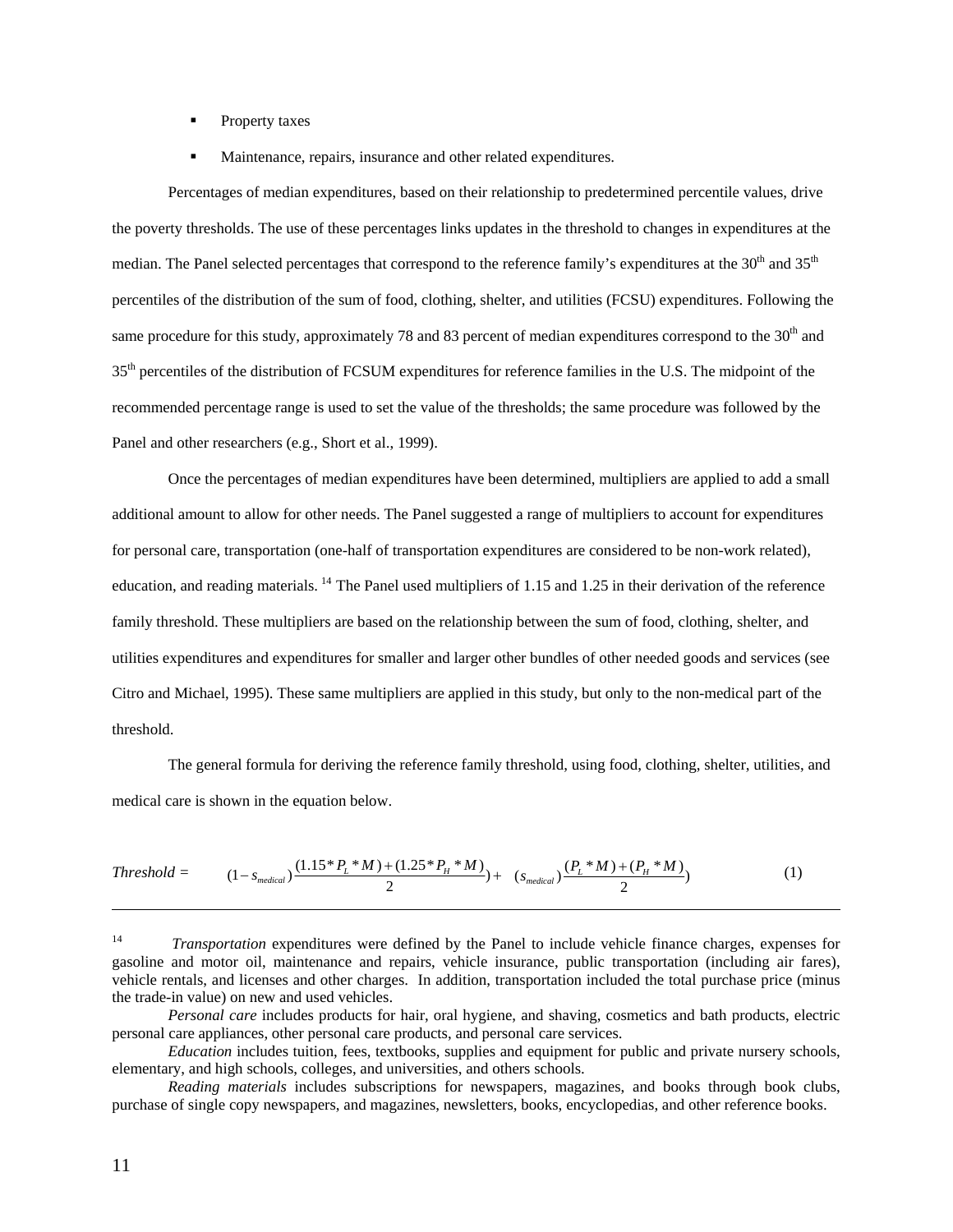where

s *medical* = medical share of threshold value

 $P_L$  = lower percentage of median costs

- $P_H$  = higher percentage of median costs
- $M$  = median expenditures for reference family.

 An equivalence scale is applied to the reference family threshold to obtain thresholds for families of other sizes and compositions. We use a three-parameter scale that allows for a different adjustment for single parents (Betson, 1996). The three-parameter scale has been used in several BLS and Census Bureau studies (Johnson et al., 1995; Short et al., 1999; Short 2001). The three-parameter equivalence scale is applied to the non-medical part of the threshold. This is because the medical care needs of children are not expected to be less than those of adults and because there are few inherent scale economies in medical care spending with increasing family size, particularly in the presence of health insurance. The three-parameter scale is shown below.

One and two adults: 
$$
scale = (adults)^{0.5}
$$
 (2a)

Single parents: 
$$
scale = (adults + 0.8 * firstchild + 0.5 * otherchildren)^{0.7}
$$
 (2b)

All other families: 
$$
scale = (adults + 0.5 * children)^{0.7}
$$
. (2c)

The economy of scales factor is set at 0.70; the Panel recommended a range of 0.65 to 0.75.

Medical risk indexes are created to account for variations in family expenditures related to family size, and the age and health insurance coverage of family members.<sup>[15](#page-13-0)</sup> The medical risk indexes are calculated as the ratio of median medical out-of-pocket expenditures for different groups compared to the median expenditures of the reference family. Only the medical part of the threshold is adjusted by the medical risk indexes.

<span id="page-13-0"></span><sup>15</sup> 15 One of the goals of the current research was to use the CE Interview Survey data for the production of the thresholds without auxiliary data from another survey. In earlier research (Short and Garner, 2002), health status of members was also accounted for in the medical risk indexes; these earlier indexes were based on Medical Expenditure Panel Survey data. An additional challenge in using the CE to produce the medical risk indexes is that the CE does not collect health insurance information for each member; data are collected on whether the consumer unit as a whole has various private health insurance policies. However, data are collected concerning the total number of people who are covered by Medicaid and Medicare.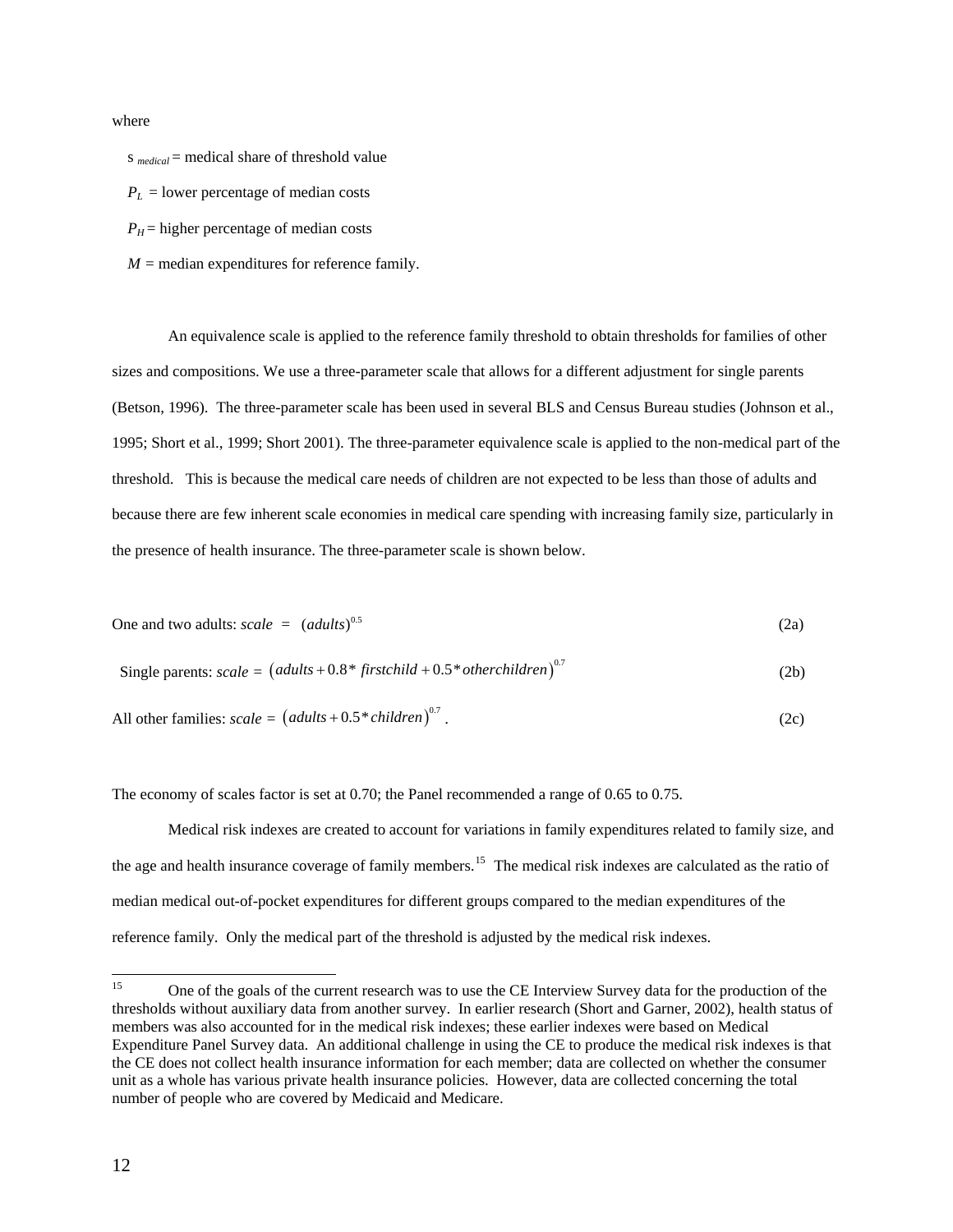The procedure to calculate the experimental thresholds is repeated each year using the three most recent years of CE data. Each year's expenditures are brought forward (or backward)<sup>[16](#page-14-0)</sup> to the threshold year using the U.S. Consumer Price Index (CPI-U) for all items. After expenditures are price adjusted to the threshold year, the median of the distribution of the sum of food, clothing, shelter, utilities and medical care expenditures is estimated. The procedure for annually updating the thresholds is referred to as a quasi-relative approach. By design, the resulting experimental thresholds are more reflective of current needs than are the official threshold. As noted by Triest (1998) such updating "would allow the poverty thresholds to increase gradually with improvements in the societal level of consumption of goods in these basic categories."[17](#page-14-1) (p. 102). Citro and Michael (1995) state that this approach allows for such changes "in a conservative manner" (p. 154).

#### *B. NAS-Based Family Resources*

The next step in constructing the experimental poverty measure is to calculate the resources that families possess to meet the needs specified in the thresholds. The resource measure presented here represents an attempt to construct a poverty measure that is internally consistent with the poverty thresholds, a priority of the Panel's. The main theme in this section is that, while the selection of a poverty threshold is a choice (see Ruggles, 1990), once that selection is made, the measure of resources employed for comparison should be consistent (Citro and Michael, 1995). When the U.S. official poverty measure was first adopted, the Current Population Survey (CPS) was identified as the source of the income data to be compared to the poverty thresholds. As noted by Fisher (1997), when Orshansky was developing the poverty thresholds, the CPS was the only good source of nationally representative income data. However, only before-tax income data were available. Thus, from the start, the resource measure has not been consistent with the official thresholds that are based on spending relative to after-tax income. Orshansky was aware of the inconsistency of applying after-tax thresholds to before-tax income data. According to Fisher (1997), Orshansky decided she had no other alternative; she reasoned that the result would yield "a conservative underestimate" of poverty.[18](#page-14-2)

<span id="page-14-0"></span> $16\,$ Expenditures for earlier years than the threshold year are adjusted to reflect threshold year prices. Data, collected in the first quarter of the year after the threshold year, are adjusted back to the threshold year.<br><sup>17</sup> Triest's comment is in reference to the updating of the thresholds based on the NAS original bundle of

<span id="page-14-1"></span>food, clothing, shelter and utilities plus a little bit more. However, it is expected that increases in medical care expenditures would also represent improvements in societal levels of consumption not just increases in the cost of medical care.

<span id="page-14-2"></span><sup>18</sup> See Fisher (1997) footnote number 57: "Counting the Poor: Another Look...," p. 10; *The Measure of Poverty*, p. 8; Orshansky, "Statement..." (January 30, 1986), p. 117 in U.S. House of Representatives, *Census Bureau Measurement of Noncash Benefits[:] Hearings Before the Subcommittee on Census and Population of the*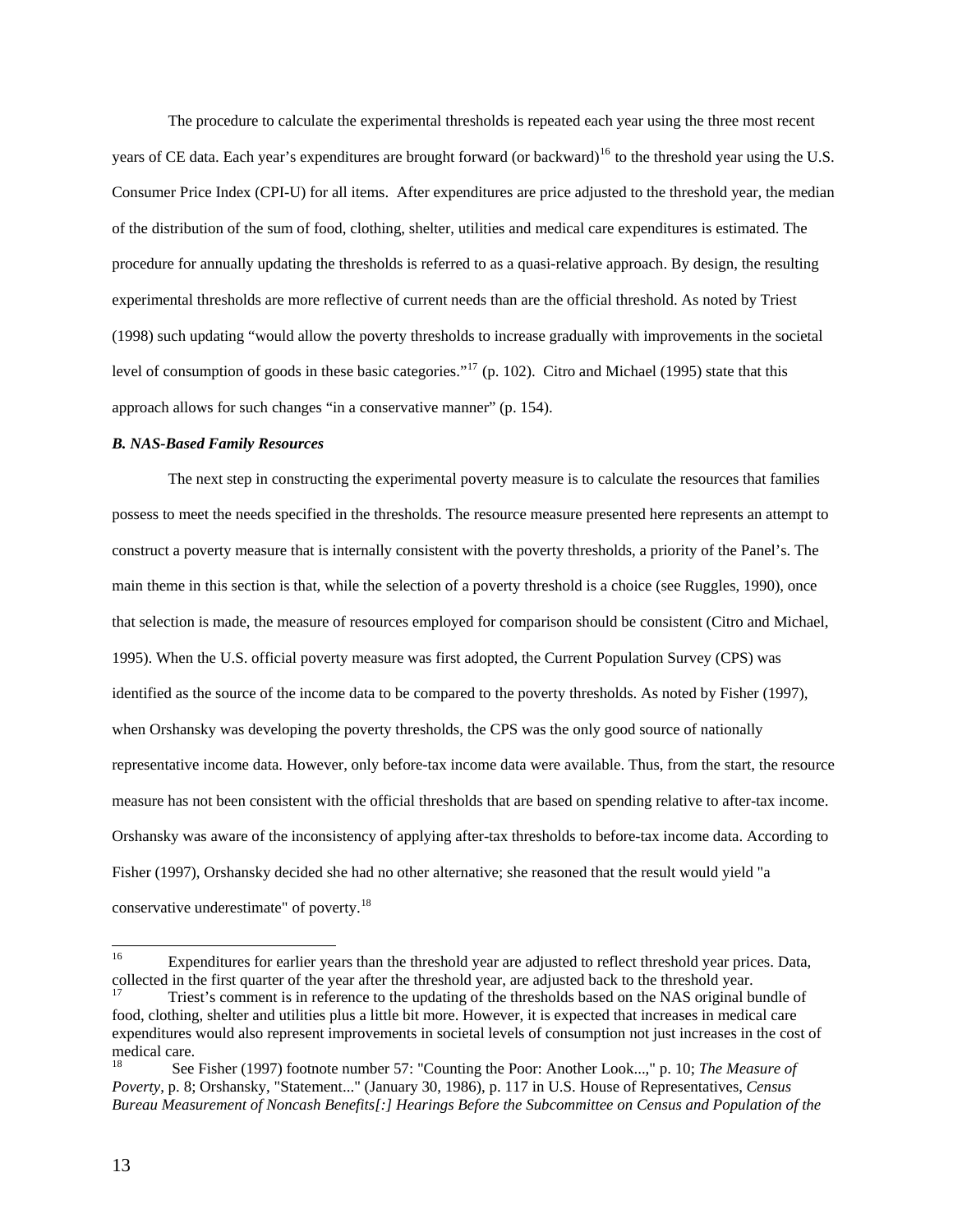Family resources are the sum of money income from all sources plus the value of near-money benefits that help the family meet spending needs, less necessary expenses that must be paid. This alternative concept of family income is referred to as "discretionary income" -- income that can be used to meet a family's basic needs (specifically for food, clothing, shelter, utilities, and medical care, plus a little bit more) after subtracting necessary expenses such as taxes and work-related expenses.

Constructing the experimental measure of family resources starts with gross money income and adds values for near-money transfers from federal programs aimed at helping poor families meet their basic spending needs. Experimental poverty thresholds based on CE data include all expenditures for food, including purchases with food stamps. Since the thresholds include all food spending, it is appropriate to include food stamps in this measure of resources. The values of other benefits are not included in resources since these are not reflected as spending needs in the threshold. Important non-cash benefits are often included in resources for poverty measurement such as housing subsidies and school lunch and breakfast subsidies.<sup>[19](#page-15-0)</sup> However, the experimental thresholds produced for this study, and the thresholds produced by the Panel, do not include the value of food paid for by subsidies for children's school meals nor does it include the value of housing subsidies.<sup>[20](#page-15-1)</sup> For consistency, the values of these are not added to resources. To understand the impact of not accounting for housing subsidies, for example, in the experimental poverty measure, let's assume that a housing program reduces tenants' rent payments so that the payments are a fixed percentage of their income, say 30 percent. If the threshold only reflects that 30 percent of income, it is not consistent to add the value of the housing subsidy to income since the subsidy does not help the family meet its spending requirement.

After calculating the income component of the resource measure, the next step is to subtract expenses that must be paid before determining how much discretionary income is available to purchase goods and services represented by the threshold.<sup>[21](#page-15-2)</sup> Before purchasing these basic goods and services, families must first pay taxes and

l

*Committee on Post Office and Civil Service...*, Serial No. 99-51, Washington, D.C., U.S. Government Printing Office, 1986; discussion between Rep. Robert T. Matsui [D-Cal.] and Orshansky, pp. 15-16 in the May 15, 1984, Congressional hearing cited in footnote 10; and "Children of the Poor," p. 8, footnote 7.

<span id="page-15-1"></span><span id="page-15-0"></span><sup>&</sup>lt;sup>19</sup> See, for example, the Census Bureau's alternative income definitions (Census, 2006).<br><sup>20</sup> Earlier studies included imputed values for housing subsidies in the thresholds (Garner and Rozaklis, 1999 and 2001).

<span id="page-15-2"></span><sup>21</sup> One important necessary expense is child support paid to another household. Child support monies that are paid out should be deducted from income since they are included as income by the receiving family. In Census Bureau income statistics using the CPS this is not done because data regarding the amount of child support paid by one household to another is not collected, while the amount received by another household is collected and added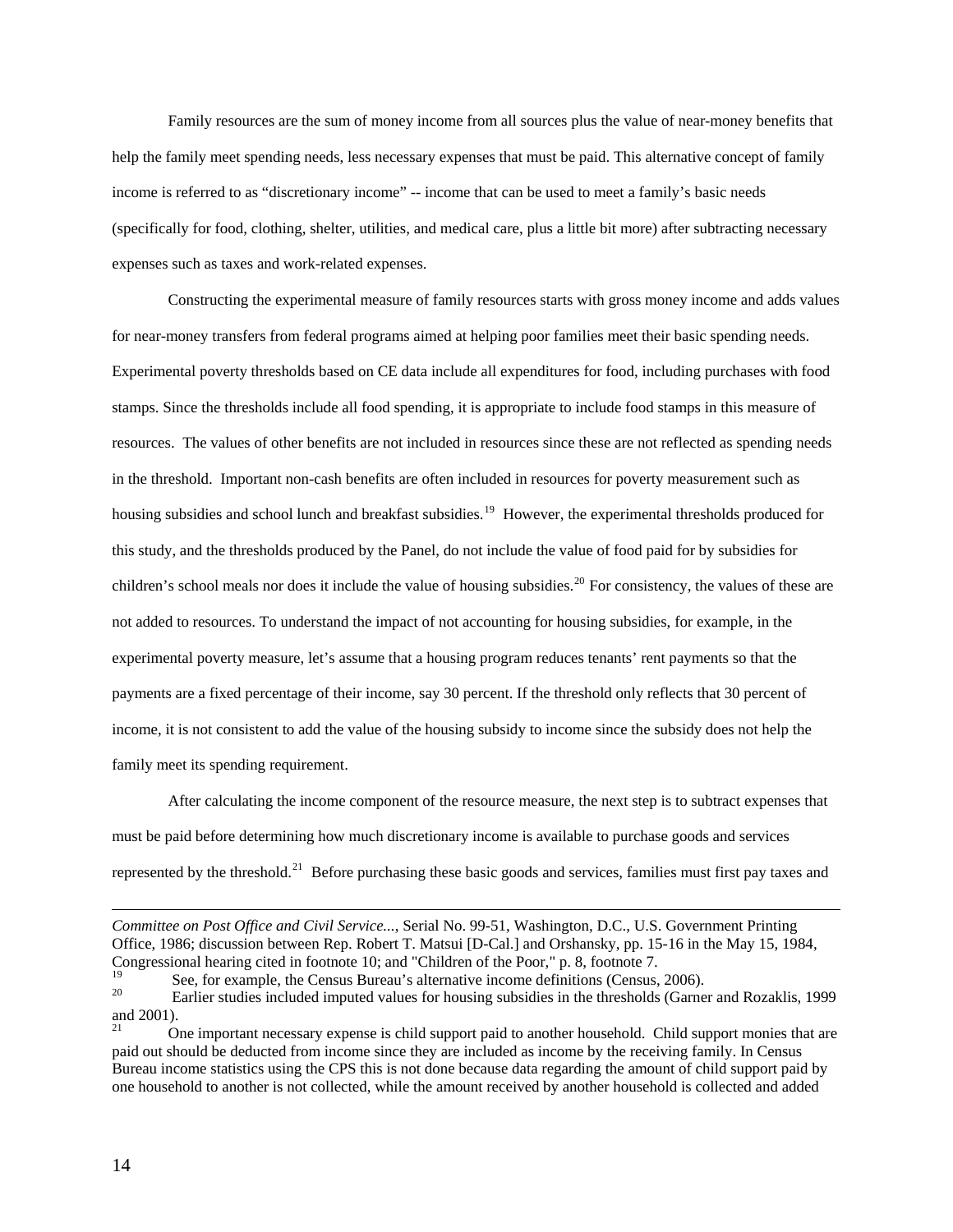expenses related to work. Federal and state income taxes and all payroll taxes paid are accounted for in the resource measure (O'Hara, 2004). Earning a wage may entail incurring expenses, such as travel to work and the purchase of uniforms or tools as well as care provided for children while parents are at work. These expenses are viewed as necessary and are paid by families before expenditures are made on other goods and services (see Short, 2004 for a detailed examination). The remaining monies represent the ability of the family to purchase, on an annual basis, what they need to spend for basic goods and services, given that they may already be receiving various non-cash benefits.

While borrowing and dissaving are options that may be used to meet spending needs in the short run, the Panel's recommended resource measure suggests an amount that is required over the year to get along. Shortfalls in available resources on an annual basis suggest circumstances that are untenable in the longer term (Citro and Michael, 1995, p. 214-218).

## *C. Data*

This paper uses several surveys to construct the experimental poverty measure. First, the Consumer Expenditure Survey (CE) quarterly Interview data, collected from 1994 through 2006 (BLS, 2007a), are used to construct thresholds for 1996 through 2005. CE data collected in an interview refer to expenditures made during the three months prior to the interview month. It is assumed that data from each reference quarter are independent of the data from other quarters; this same assumption is made for official publications of CE data and was also made by the Panel in their report. Three years of quarterly data are used to produce each threshold.<sup>[22](#page-16-0)</sup>

Second, to measure family income or, as more broadly defined, family resources, the analysis uses the Current Population Survey Annual Social and Economic Supplement (CPS ASEC) for the income years from 1996 to 2005 with data collected in 1997 through 2006 (Census, 2007b). Information from the Survey of Income and Program Participation (SIPP) 2004 Panel is used to value work-related expenses. The calculation of resources for an experimental poverty measure starts with current money income as defined and measured in the CPS ASEC and used to calculate official poverty statistics. This includes cash income received on a regular basis, such as income

 $\overline{\phantom{a}}$ 

into income. The consequence of this is that child support transfers are doubly counted in household income and official poverty statistics. These expenses and reported receipts were about \$22 billion in 2001.

<span id="page-16-0"></span> $^{22}$  For example, for the 2005 threshold, 36 months of data from 2003 quarter two through 2006 quarter one are used. Data from earlier years in the three-year cycle are updated to the threshold year using the annual All Items Consumer Price Index, U.S. City Average (CPI-U); data collected in the post-threshold year are price adjusted to the threshold year.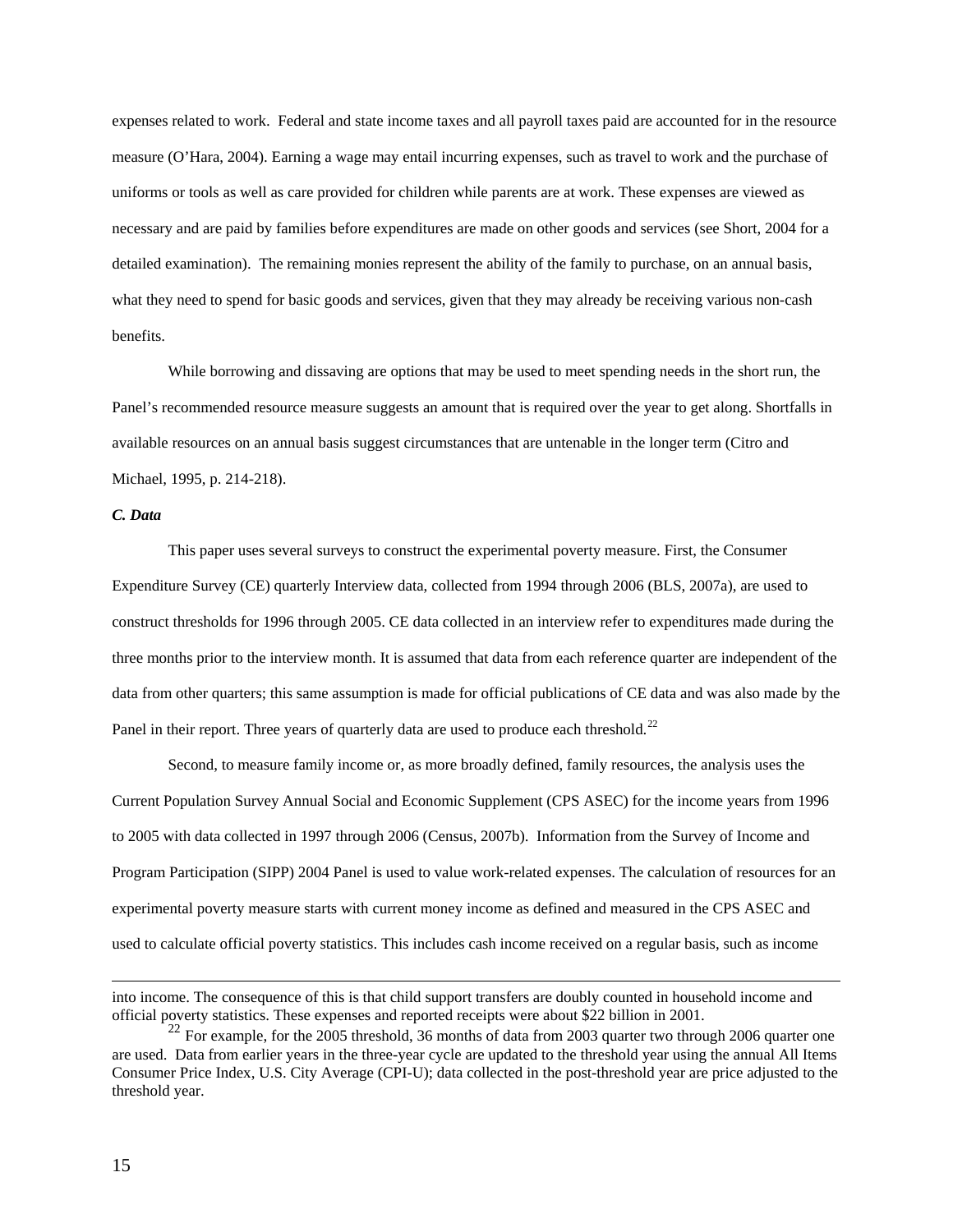from earnings, any cash transfers, and property income. It includes money income received in the previous calendar year by the family residing together as of February, March, or April of the interview year. Before-tax income, regularly received, does not include net realized capital gains, gifts, lump sum inheritances, or insurance payments. The CPS collects no information on taxes paid, so a tax calculator is employed. As part of the tax calculator, net realized capital gains are simulated and added to income in the computation of adjusted gross income (AGI).

## **IV. Results and Discussion**

## *A. Thresholds*

Experimental and official poverty thresholds for a family with two adults and two children are presented in Table 1 and Chart 1. Spending needs-based thresholds are the focus of this study and are estimated using out-ofpocket expenditures for food, clothing, shelter, utilities, and medical care spending; these thresholds are referred to as FCSUM in the results. For comparison, the thresholds that do not account for medical care spending (referred to as FCSU) are presented as well. Both series of experimental thresholds increase over the 1996 to 2005 period,<sup>[23](#page-17-0)</sup> just as the official threshold increases. Yet, the rates of increase for the experimental thresholds are greater. The official threshold in 1996 is \$15,911 and in 2005 it is \$19,806, a 24.5 percent increase. In contrast, the FCSUM experimental threshold for 1996 is \$18,096 and \$24,784 by 2005, a 37.0 percent increase. The experimental thresholds increase at a faster rate than the official threshold from around 1998. In 1996 the official threshold is 88 percent of the FCSUM threshold but by 2005 the ratio drops to 80 percent

Table 2 and Chart 2 compare the official and FCSUM experimental thresholds (the only ones considered in the remainder of this research) to published mean Current Population Survey (CPS) before-tax money income (Census, 2007b) and published mean Consumer Expenditure Survey (CE) total expenditures (based on integrated data from the Diary and Interview Surveys) (BLS, 2007b). From 1996 to 2000, before-tax money income for all households increases more rapidly than total expenditures for all consumer units and reference family thresholds. From 2001 to 2002, income flattens and then increases, following a similar pattern to that of expenditures. CE total expenditures and experimental thresholds increase from 1996 to 2006 at about the same rate (37 percent), while income increases only 34.4 percent over this period. The official thresholds rose only 24.5 percent over this time.

<span id="page-17-0"></span><sup>23</sup> 23 Threshold levels continue to increase for 2006 as well: the 2006 FCSU threshold is \$23,949 and the FCSUM threshold is \$25,740.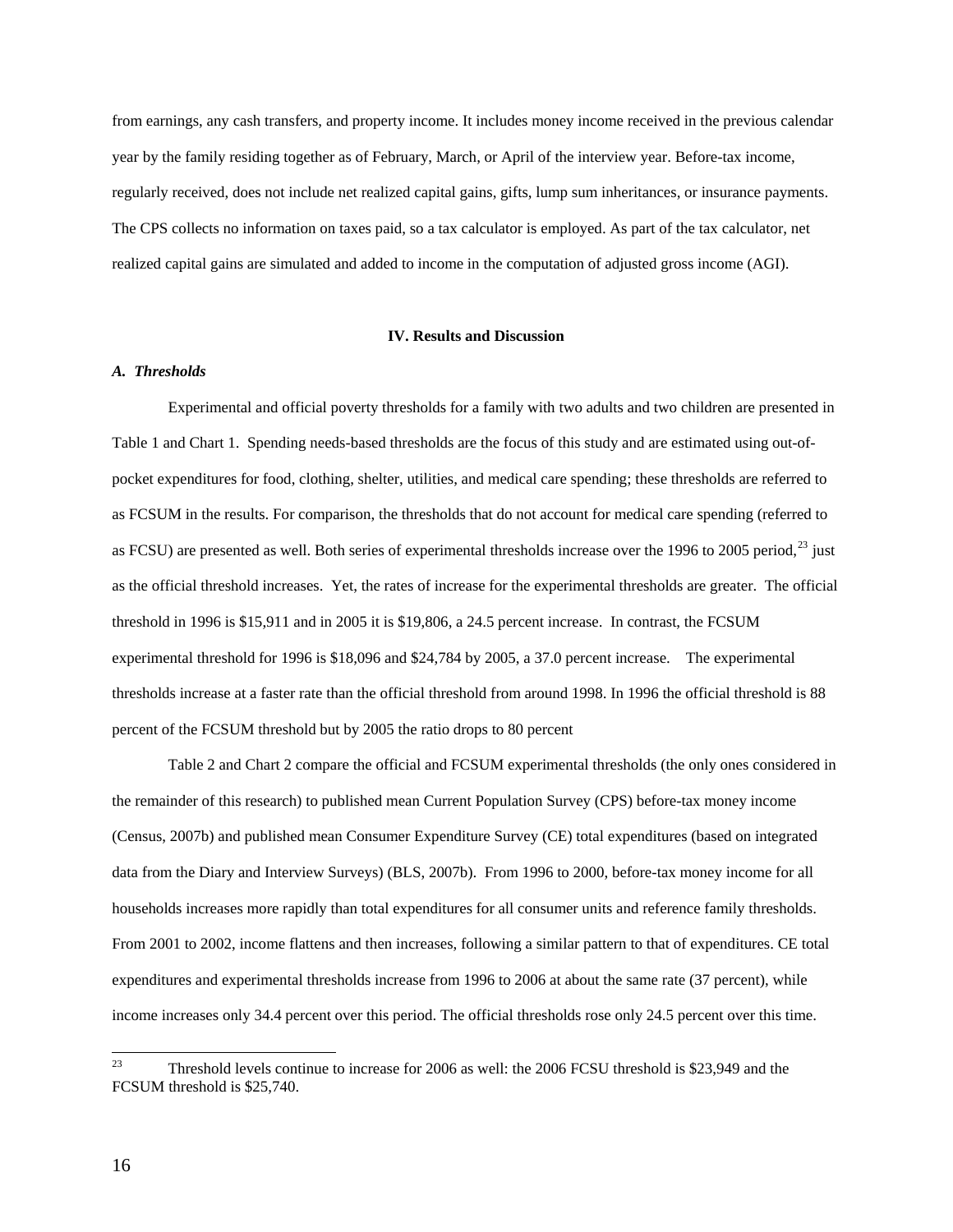When comparing the experimental with the official thresholds, it is important to understand the differences

in the two sets of thresholds. Since movements in the official thresholds are based on the CPI-U, $^{24}$  $^{24}$  $^{24}$  expenditure shares underlying the index and movements in this index are compared to implicit expenditure shares and movements in the experimental thresholds. Expenditure shares for food, clothing, $^{25}$  $^{25}$  $^{25}$  shelter, utilities, and medical care are presented in Tables 3 and 4. Tables 5 and 6 reflect movements in threshold levels and index values respectively. Before beginning this comparison, it is important to bear in mind the differences in expenditure definitions<sup>[26](#page-18-2)</sup> and populations<sup>[27](#page-18-3)</sup> that underlie the price index and experimental threshold. For example, the CPI-U

<span id="page-18-3"></span><sup>27</sup> Over the 1996-2005 period of this study, the Consumer Price Index for All Urban Consumers (CPI-U) was used to adjust the official poverty thresholds from year to year. The CPI-U is based on the spending and prices faced by consumers living in metropolitan statistical areas (MSA's) and urban places of 2,500 inhabitants or more. Non-farm consumers living in rural areas within MSA's are also included. Military consumer units living off base with 50 percent or more of their total family income coming from the armed forces are not included in the CPI-U population. In contrast, the experimental thresholds are based on the spending and prices faced by consumers living in both urban and rural areas, and include military consumer units living off base. The CPI-U measures the average change in prices paid by urban consumer for a fixed market basket of goods and services. As noted in the *BLS Handbook of Methods* (USDL, 1997, p. 170), "The CPI uses a fixed market basket to hold the base-period living standard constant. The CPI equals the ratio of the cost of the base-period basket at this month's prices to the actual cost of the base-period basket in the base period. It is an index of price change only and does not reflect changes in buying patterns that consumers probably would make to adjust to relative price changes." The weight of an item in

<span id="page-18-0"></span> $24$ 24 "The Consumer Price Index is a measure of the average change over time in the prices paid by urban consumers for a market basket of consumer goods and services … it is important to understand that BLS bases the market baskets and pricing procedures for the U … population[s] on the experience of the relevant average household, not on any specific family or individual" (BLS, 2008).

<span id="page-18-2"></span><span id="page-18-1"></span><sup>&</sup>lt;sup>25</sup> We refer to "Apparel" as "Clothing," as did the Panel in their 1995 report.<br><sup>26</sup> For the 1996 and 1997 CPI-U, the 1987 CPI market basket item structure was used to create the index. For 1998 to 2005, the 1998 item structure was used. The primary differences between the 1987 index item structure for food, clothing, shelter, utilities and medical care and the structure underlying the thresholds are for shelter. The CPI is based on owners' rental equivalence of their homes while the thresholds are based on mortgage principal and interest of primary residence, prepayment penalties, property taxes, and property management for primary residences. Shelter in the thresholds does not include expenses associated with lodging away from home or rent as pay while the CPI does. The thresholds include expenses for home maintenance and repairs and some materials for remodeling; the CPI does not. The 1987 CPI item structure did not include tenants' insurance in shelter, but this insurance is included in shelter under the 1998 item structure. Tenants' insurance is included in shelter in the experimental threshold for all years in the study. The definition of utilities in the CPI changed with the adoption of the 1998 CPI item structure. Utilities in the 1987 item structure, and in the thresholds for all years, include fuels, electricity, natural gas service, water and sewerage maintenance, telephone services, and community antenna and cable television. In the 1998 item structure, telephone and cable television services are no longer part of utilities. Utilities in the thresholds do not include those for vacation homes; expenses for vacation homes are included in the 1987 and 1998 CPI item structures. Other details regarding differences between the CPI-U groupings and the experimental threshold groupings follow: the CPI food includes the value of meals as pay while the experimental threshold measure for food does not; and the CPI clothing (apparel) 1998 item structure includes clothing for men, boys, girls, women, and infants and toddlers, footwear, jewelry and watches while the 1987 CPI item structure and the experimental threshold clothing groups include these plus material for making clothes, sewing notions and patterns, shoe repair and other shoe service, coin-operated apparel laundry and dry cleaning, alteration and repair of apparel and accessories, clothing rental, watch and jewelry repair, apparel laundry and dry cleaning not coinoperated, and clothing storage. Medical care is defined the same in the 1987 item structure and the thresholds. In the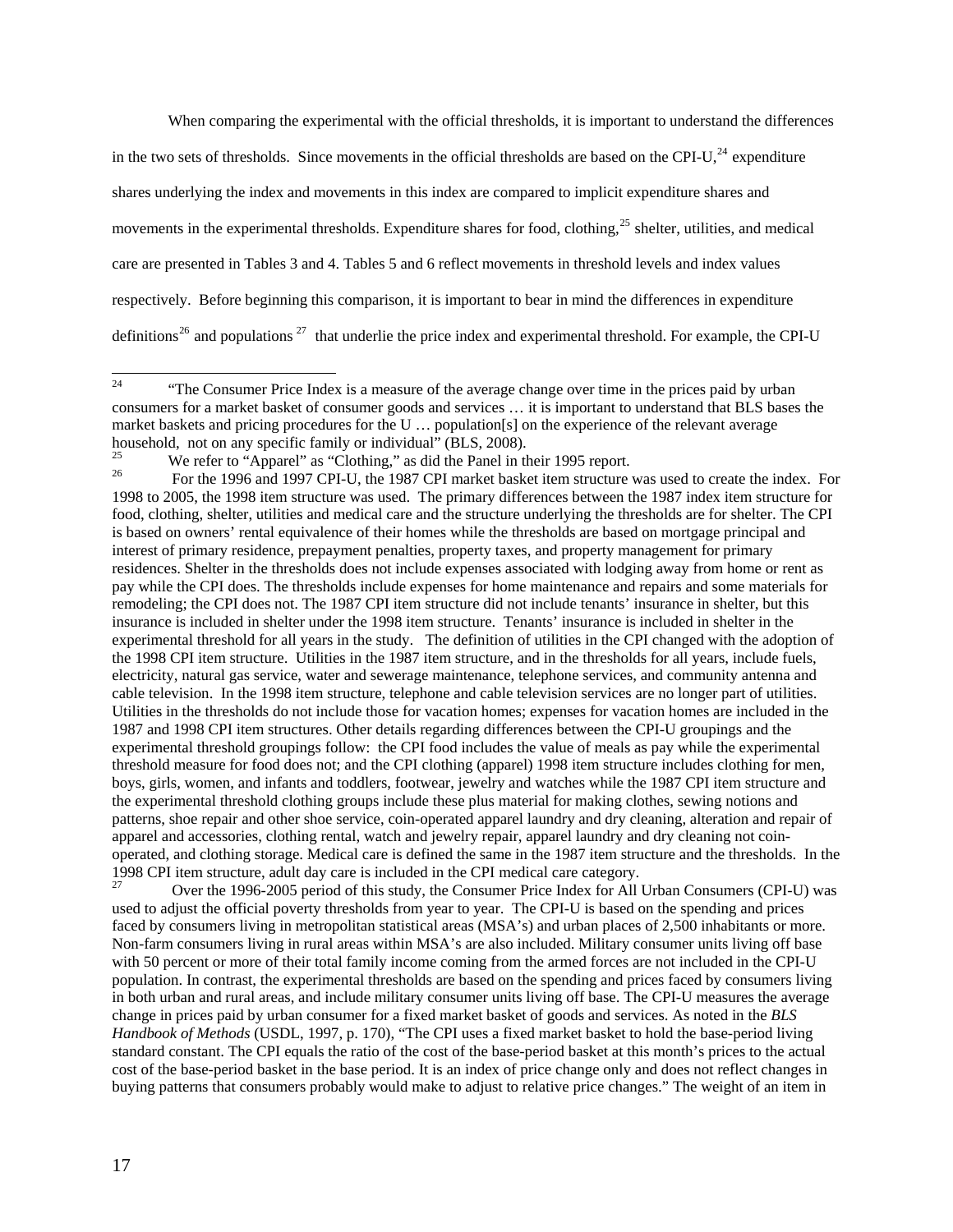includes the value of owner-occupied shelter services (rental equivalence), while shelter in the experimental threshold includes out-of-pocket expenditures. The population underlying the expenditures threshold is composed of two-adult-two-child families living in both urban and rural areas. In contrast, the population underlying the CPI is composed of all consumer units living in urban areas. As we will see, these two groups have somewhat different spending patters and, importantly, they differ in the propensity to own or rent their homes.

 In order to understand why the experimental thresholds increase faster over the period than the official thresholds we can examine differences in the components of the experimental threshold compared to the CPI-U. The expenditure shares presented in Table 3 are implicit in the thresholds produced for the reference family.<sup>[28](#page-19-0)</sup> Shelter accounts for the largest percentage of threshold expenditures, followed by food. In contrast to the official poverty threshold, the share of food accounts for less than a third (28.3 percent) while shelter accounts for almost a third at 29.0 percent in 1996. By 2005 the importance of shelter is greater than that of food, with shelter accounting for 32.9 percent of the experimental threshold and food for 25.9 percent. Among the remaining FCSUM components, utilities are between 13.2 percent and 13.9 percent of the total, followed by medical care (6.3 percent to 7.5 percent) and clothing (4.5 percent to 7.4 percent). Expenditures for other basic goods and services account for about 15.6 percent of the experimental threshold from 1996 to 2005.

For comparison, expenditure shares that underlie the CPI-U, City Average, All Items index are presented in Table 4. The shares are based on aggregated annual CE survey expenditure data from four periods: 1982 to 1984, 1993 to 1995, 1999 to 2000, and 2001 to 2002. . The shares for 1996 and 1997 are created using the 1987 CPI market basket structure and the 1998 through 2005 indexes are created using the 1998 market basket structure.<sup>[29](#page-19-1)</sup>

l

the CPI is derived from expenditures from the CE. These are known as quantity weights. These weights are used along with the prices of goods and services to calculate the index.<br><sup>28</sup> Following the Panel's estimation procedure (see Citro and Michael, 1995, p.198, footnote 14), the shares of

<span id="page-19-0"></span>expenditures in the threshold reflect the expenditures for the threshold components at the  $30<sup>th</sup>$  and  $35<sup>th</sup>$  percentiles of the distribution of the sum of expenditures for food, clothing, shelter, utilities, and medical care (FCSUM) for two adult-two child families. Average expenditures for each component of the threshold are calculated using expenditures between the 27.5 and 32.5 percentiles and the 32.5 and 37.5 percentiles (representing the  $30<sup>th</sup>$  and 35<sup>th</sup> vingtiles) of the sum of FCSUM expenditures. These shares are converted to share fractions of the FCSUM thresholds using multipliers of 1.15 and 1.25.

<span id="page-19-1"></span><sup>29</sup> For distinctions between the 1998 and 1998 market basket structures, see footnote 26. The CPI expenditure shares are based on the official production data used for the 1996 through 2005 CPI-U. The data files used to create the shares contain aggregate annual expenditure estimates (from the Consumer Expenditure Survey) for the CPI-U population for the weight base periods associated with the index years 1996 to 2005. For 1998 to 2005 indexes the composite estimated and raked annual expenditure data are those that were used to construct the biennial aggregation weights. Weights based on 1993 to 1995 CE data were used to construct the 1998-2001 CPIs. Those from 1999-2000 were used to construct the 2002 and 2003 CPIs. Weights based on 2001 and 2002 CE data were used to construct the 2004 and 2005 CPIs. The 1996 and 1997 price indexes are based on 1982-8 expenditure data;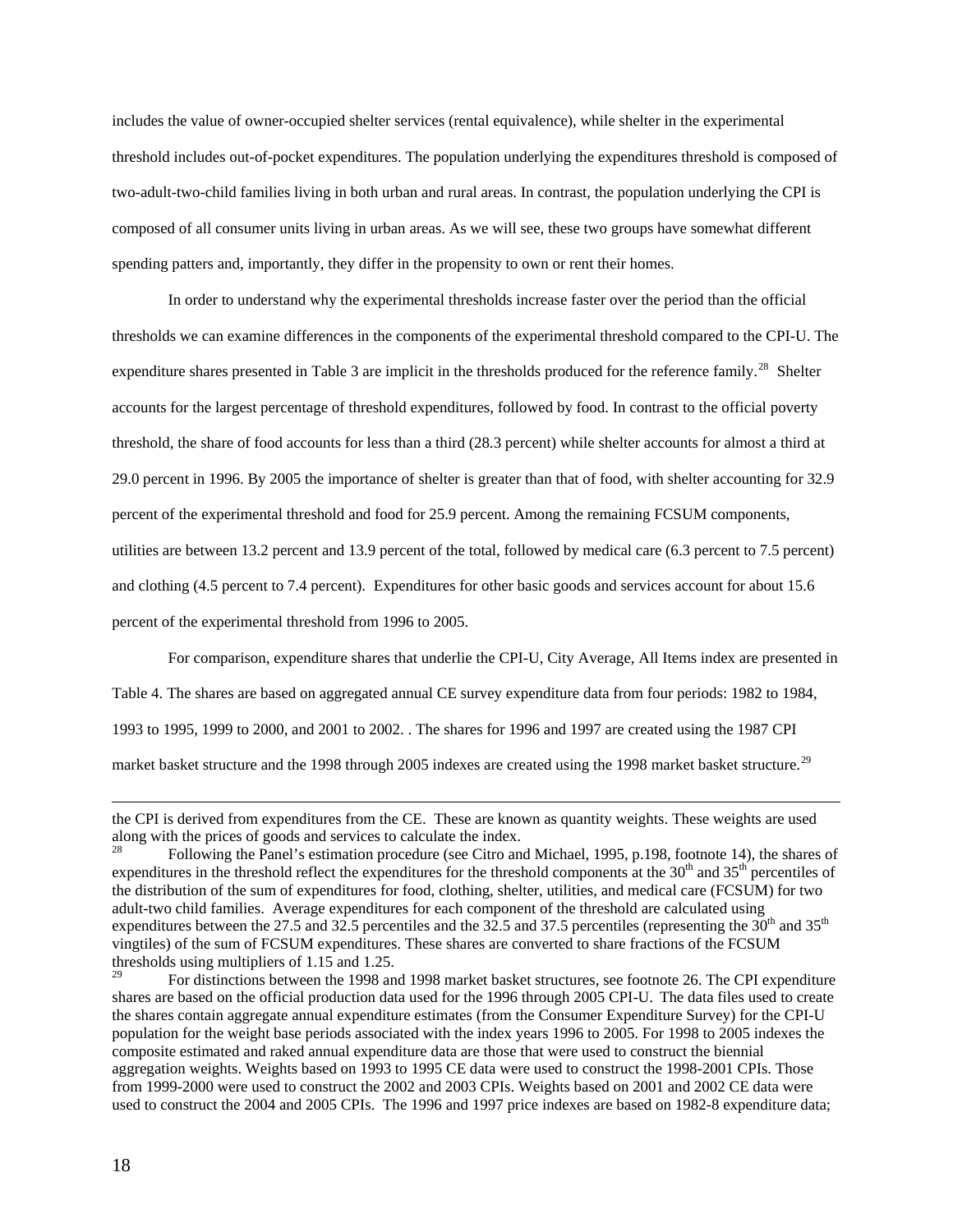Shelter accounts for approximately the same share of aggregate total CPI-U expenditures as it does in the experimental thresholds. In contrast, food accounts for about 15 percent of total CPI-U expenditures, almost half that in the experimental threshold. The average expenditure share for utilities in the CPI-U is almost a third of the experimental threshold share (4.7 percent versus 13.6 percent). Clothing (4.6 percent) and medical care (5.7 percent) account for slightly smaller percentages of total expenditures in the CPI-U. The largest share of expenditures in the CPI-U, about 38 percent, is for goods and services not represented by food, clothing, shelter, utilities, and medical care as defined officially.<sup>[30](#page-20-0)</sup>

By design, the experimental thresholds are comprised of basic necessities. Shelter and utilities together account for an average of 44 percent of expenditures in the experimental threshold and only 35 percent of CPI-U expenditures. Food, clothing, and medical care account for an additional 41 percent of the threshold expenditures but only 26 percent of the CPI-U defined expenditure aggregates. Other goods and services are a much larger component of the CPI-U than of the experimental thresholds.

Movements in the official poverty thresholds are reflected by a combination of expenditure shares and commodity and service prices incorporated in the official CPI-U. To compare changes in the CPI-U with changes in the experimental thresholds over time, percentage changes in the CPI-U and in annual expenditures implicit in the thresholds are calculated. <sup>[31](#page-20-1), [32](#page-20-2)</sup> Changes since 1996 in the CPI-U for all items and for food, clothing, shelter, utilities, and medical are presented in Table 5. There we see increases in the index for food, shelter, utilities, and medical care. The percentage change in the index for each of the components, other than food, rose at a faster rate than the overall index. Changes in the price indexes inform changes in the expenditure thresholds and implicit

l

<span id="page-20-2"></span>the BLS did not composite estimate and rake expenditure data annually during these earlier years. Cage (2006) noted that composite estimation and raking probably does not have significant effect on the shares. He did state however that "the 1996 to 1998 data may have slightly higher variance than the 1999 [and] forward data. But then again, the sample size of the CE was increased in 1999 so the difference in variance would be expected." The expenditures shares were produced using lower level aggregations provided by Rob Cage, Patrick Falwell, and Mary Lynn Schmidt in the CPI Division at the BLS.

<span id="page-20-0"></span>Using the 1998 market basket structure, approximately 17.9 percent of the CPI-U aggregate is for transportation, 6.3 percent for recreation, 5.9 percent for education and communications, 5.0 percent for household operations, and 4.2 percent for other goods and services (authors' own calculations using expenditure aggregates provided by Cage (2006). Even if all education and communications expenditures were added to CPI-U utilities in the 1999 through 2002 weight base periods to account for the fact that the threshold includes telephone expenditures, the CPI-U utilities share would still be smaller than the share in the experimental threshold.

<span id="page-20-1"></span>According to the CPI web site (BLS, 2008), "Movements of the index from one date to another can be expressed as changes in index points, but it is more useful to express the movements [in the CPI] as percent changes. This is because index points are affected by the level of the index in relation to its base period, while percent changes are not."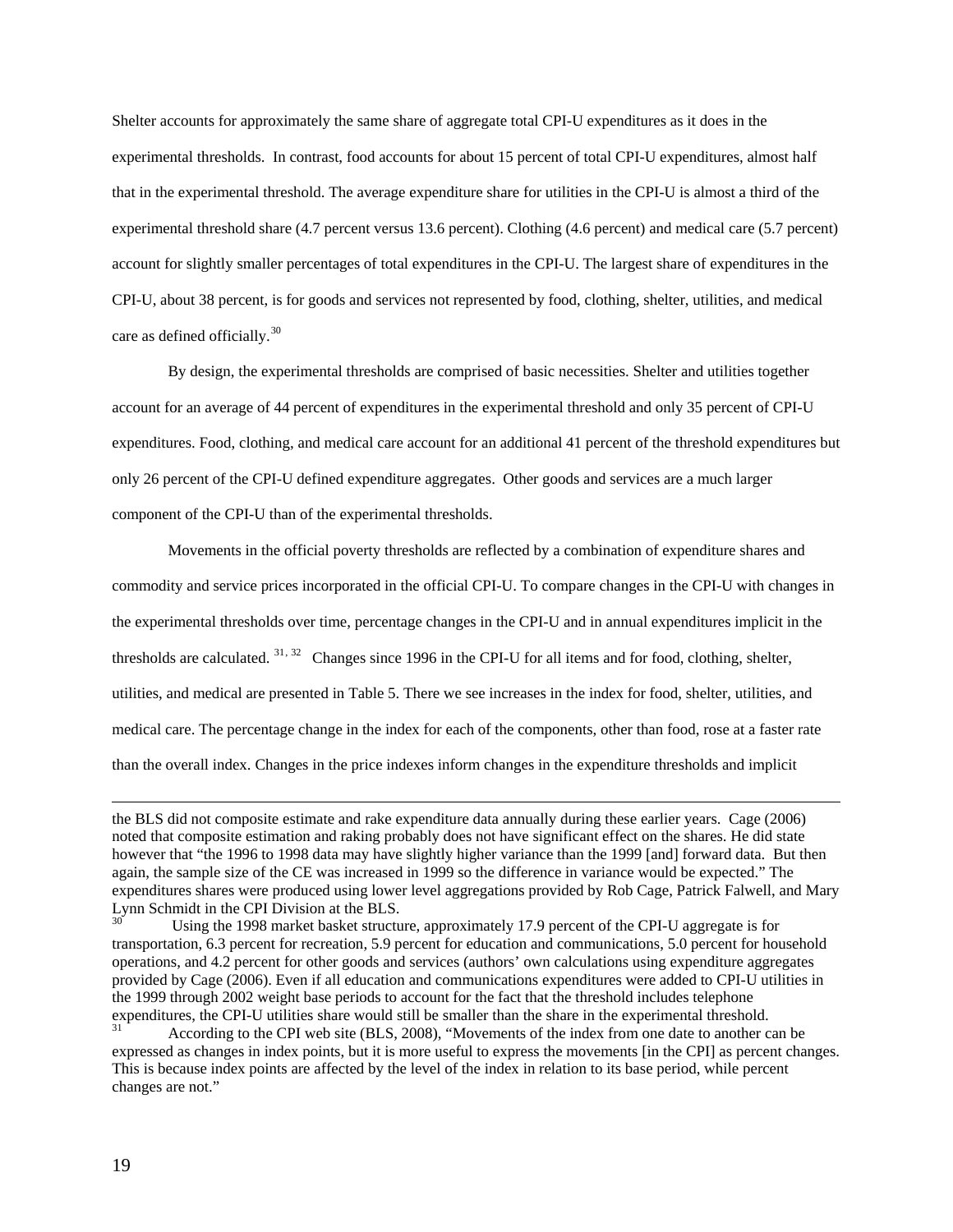expenditures for these same commodity and service groups (Table 6). From 1996 to 2005, the experimental threshold increased at a faster rate than the all items CPI-U (37.0 percent versus 24.2 percent), and thus rose faster than the official poverty threshold because the elements that make up the threshold experienced greater or similar price increases as the major components of the CPI-U. The largest increases in the CPI-U were for the categories of shelter, utilities, and medical care, a group taken together that comprises over half of the experimental thresholds. The largest increase in the implicit threshold expenditures is for shelter (55.6 percent). Other categories rose by amounts more similar to the increases in prices.

Comparing changes in the CPI-U and the experimental thresholds suggest that the major differences in the two series from 1996 to 2005 are related to shelter. Recall that out-of-pocket shelter expenditures of the reference family consist of such items as mortgage interest, mortgage principal payments, property taxes and insurance for homeowners, rent and tenants insurance for renters, and maintenance and repairs for both. The CPI-U for shelter reflects changes in space rents for primary residences of renters and owners along with appropriate expenditure weights.<sup>[33](#page-21-0)</sup> The thresholds represent the spending patterns of and prices faced by four-person families with two children, a group with a high rate of homeownership while the CPI-U is based on a population with lower rates of homeownership in general. Data from the CE reveal that 74 percent of reference families in 1996 owned their homes while 80 percent were homeowners by 2005. In 1996, 86 percent of the owners had mortgages but by 2005, 90 percent did (BLS, 2007b). [34](#page-21-1) These additional results, combined with our study findings, reveal that reference families are more likely to be homeowners with greater increases in out-of-pocket expenditures than is the average household represented by the CPI-U from 1996 to 2005. It is expected that such an outcome would result from a

<sup>32</sup> The implicit threshold expenditures underlying the expenditure percentage changes in Table 6 are derived by applying the shares for each year (in Table 3) to the matching year threshold (in Table 1).<br><sup>33</sup> Reported rents for primary residences are adjusted to omit the cost of utilities in reported rents and thus

<span id="page-21-0"></span>made comparable to owners' reported rental equivalence. The change in space rents for non-rent-controlled and non-subsidized or public rental housing is applied to owner-occupied housing in the same location as the rental units. The change in prices is used in combination with the CE rental equivalence weight to produce the CPI-U for owners' equivalent rent for primary residences. Also included in shelter for the CPI-U are housing away from school (excluding board) and lodging away from home; these represent 8.5 percent of the total shelter weight in the in the CPI-U weight base period 2003-2004.

<span id="page-21-1"></span>Comparable results for the CPI-U underlying population, using the CE data, reveal that approximately 61percent of urban consumer units were owners in 1996; by 2005 the rate increased to 66 percent (BLS, 2007b). A ranking all consumer units by the sum of expenditures for food, clothing, shelter, utilities, and medical care reveals that shelter expenses at the  $30<sup>th</sup>$  to  $35<sup>th</sup>$  percentiles (the percentiles for which changes in expenditures for the reference family are estimated) increased 42 percent from 1996 to 2995, compared to a 55.6 percent increase for the reference family. From 1996 to 2005, the CPI-Us for space rent of primary residences increased 34 percent while the index for owners' equivalent rent increased only 30 percent (BLS, 2008).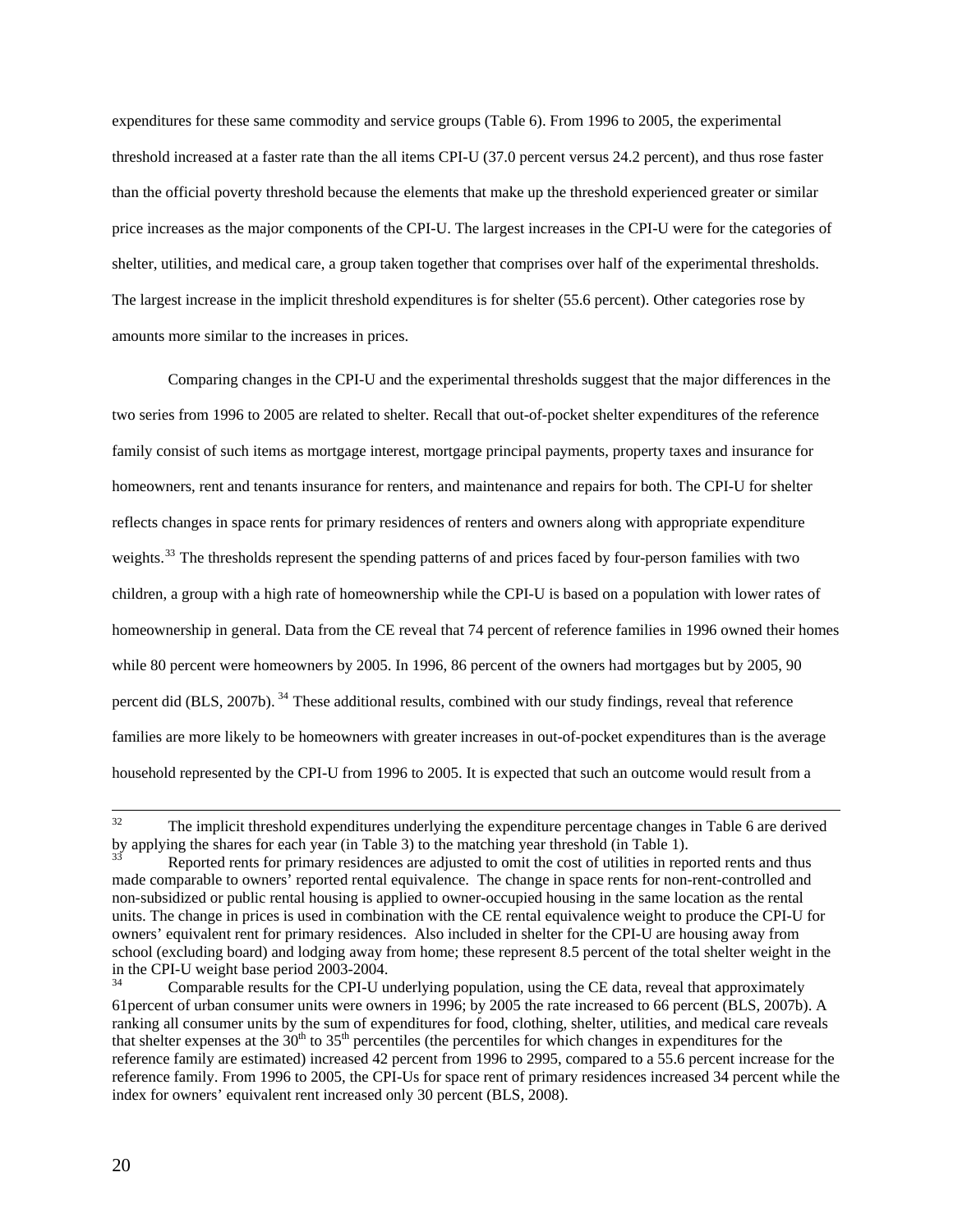market where mortgaged home prices are increasing at a faster rate than rents, a phenomenon that occurred over the period of interest in this study.

### *B. Family Resources*

Changes in poverty thresholds would be expected to change trends in poverty statistics over time. However, these statistics are also affected by changes in income and other tax and transfer policies. Besides before-tax money income, changes in near-cash benefits, taxes, and work-related expenses may change trends in poverty rates. An examination of the elements in the family resource measure sheds light on changes in overall family resources from 1996 to 2005.

 Table 7 shows the aggregate dollar amounts added to or subtracted from before-tax money income for the period 1996 to 2005 to calculate family resources for the experimental poverty measure. Overall, these additions and subtractions result in relatively large net subtractions from income. For example, in 1996, additions of food stamps, net realized capital gains, and the earned income tax credit (EITC) sum to total additions of \$215.2 billion<sup>[35](#page-22-0)</sup>. For that same year, subtractions of all taxes and work expenses totaled \$1,178 billion, five times as large as additions to income. By 2005, subtractions totaled seven times additions to income. Note that while aggregate income taxes fell in 2002 and 2003, payroll taxes and work expenses continued to increase substantially across the period. Since over time we are subtracting larger and larger amounts relative to additions, the experimental measures are expected to result in higher poverty rates due in part to these calculations.

 Further comparison across aggregate values for subgroups sheds light on how the additions and subtractions may affect poverty statistics. Tables 8 and 9 show family incomes or resources for people who are classified as "poor" and those who are classified as "near poor" using the official measure. The "near poor" are people with family income just above the official poverty line; family income is between 100 and 125 percent of the official poverty thresholds. The additions and subtractions for those classified as poor under the official thresholds are in Table 8. The table displays trends over time in the various components of the resource measure. For the officially poor the main additions to family resources are from the EITC and food stamps. The major subtractions are work expenses and payroll taxes. The additions exceed subtractions for this group and are about two times total subtractions in 1996 and in 2005.

<span id="page-22-0"></span><sup>35</sup> Note that a large part of additions to income are made up of net realized capital gains and that these values vary depending on changes in imputation methodology at the Census Bureau.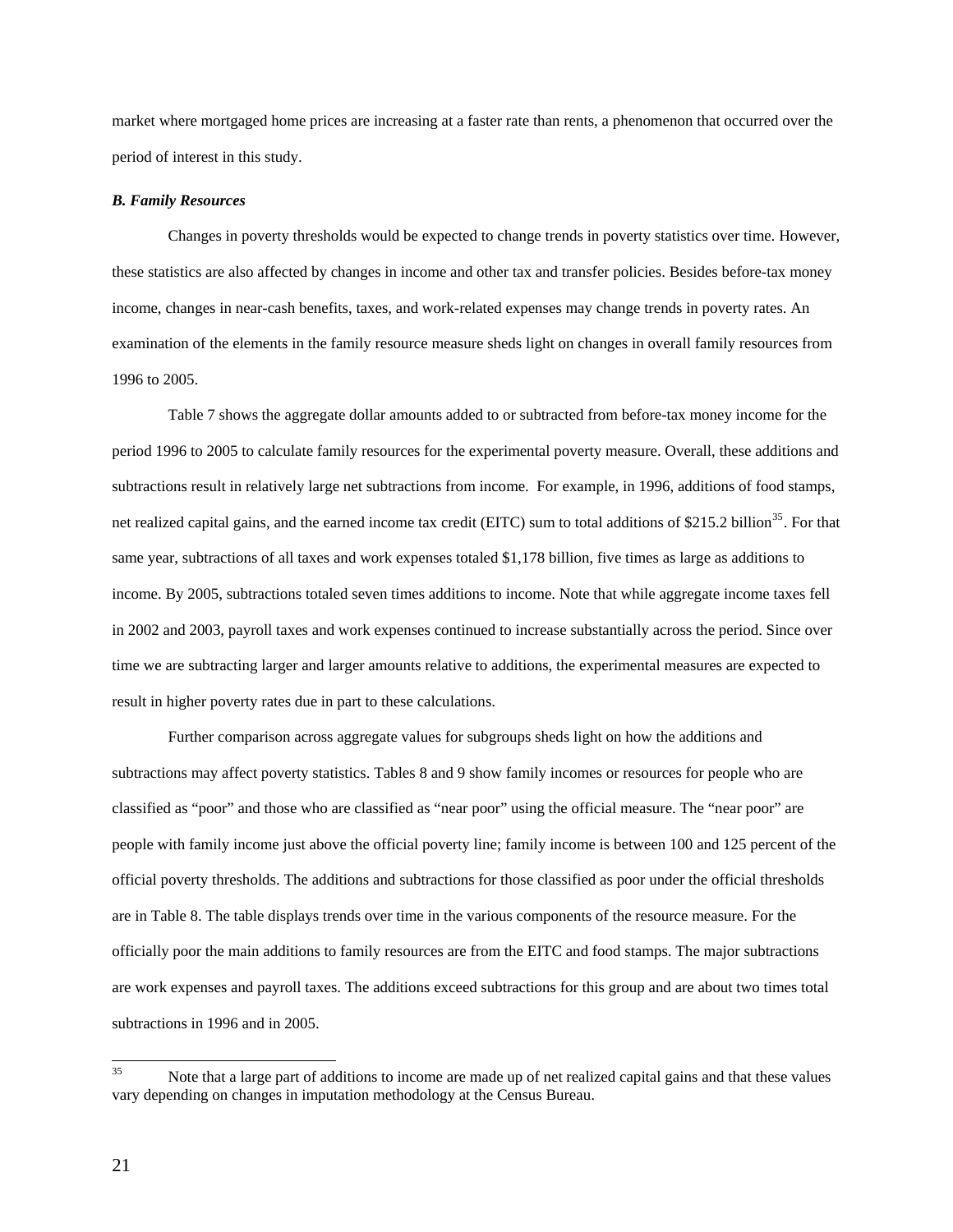Finally, a closer look at the "near poor," a group most likely to be reclassified as poor by the changes to income calculations, is provided in Table 9. That table shows additions and subtractions and suggests that at least some "near poor" people will be classified as poor under the experimental measure, caused by deductions of necessary expenses from income that exceeds additions. The main additions to income for this group are due to the EITC. The main subtractions are for payroll taxes and work expenses. For this group subtractions are greater than additions.

### *C. Experimental Poverty Rates*

To determine poverty status, total family resources are compared to the spending needs thresholds. If the "inflow" to family resources is below the amount needed, then all individuals within the family are classified as poor. The experimental measure uses poverty thresholds that provide a more current estimate of the cost of an explicitly defined set of basic goods and reflects out-of-pocket spending needs. Taking account of spending on basic goods, the value of food stamps, net tax liabilities, and work expenses provides information about families who, while not poor using the official measure, may have difficulty meeting basic needs because necessary outflows exceed inflows.

 Table 10 and Chart 3 show poverty rates for the years 1996 to 2005. The results show that the official poverty rate fell from 1996 to 2000 (13.7 to 11.3 percent.) At this point the official rate begins to increase, reaching 12.7 percent by 2004 and remaining stable at about the same rate in 2005. The experimental poverty measure displays a similar though more pronounced pattern. Differences in trends are due to increases in the experimental thresholds as well as increased payroll taxes and work expenses that families face. While the official rate is lower in 2005 than in 1996, the spending need-based rate is highest in 2005. The increase in taxes and work expenses, and the experimental thresholds after 2000 brings the experimental rate back to the 1996 level and beyond to 17.7 percent.

 Finally, Table 11 shows trends in poverty measures for demographic groups identified in terms of age and race. Children and blacks are of particular interest as these groups have had historically high poverty rates. For both children and blacks, poverty rates based on the official and experimental measures are lower in 2005 than in 1996. Among the groups considered, poverty is highest among blacks over this time period regardless of the measure used. Official child poverty rates are also high. The child poverty rate, based on the experimental measure, is higher than the elderly rate in 1996; however, by 2005, elderly poverty surpasses child poverty by 0.4 percentage points. Poverty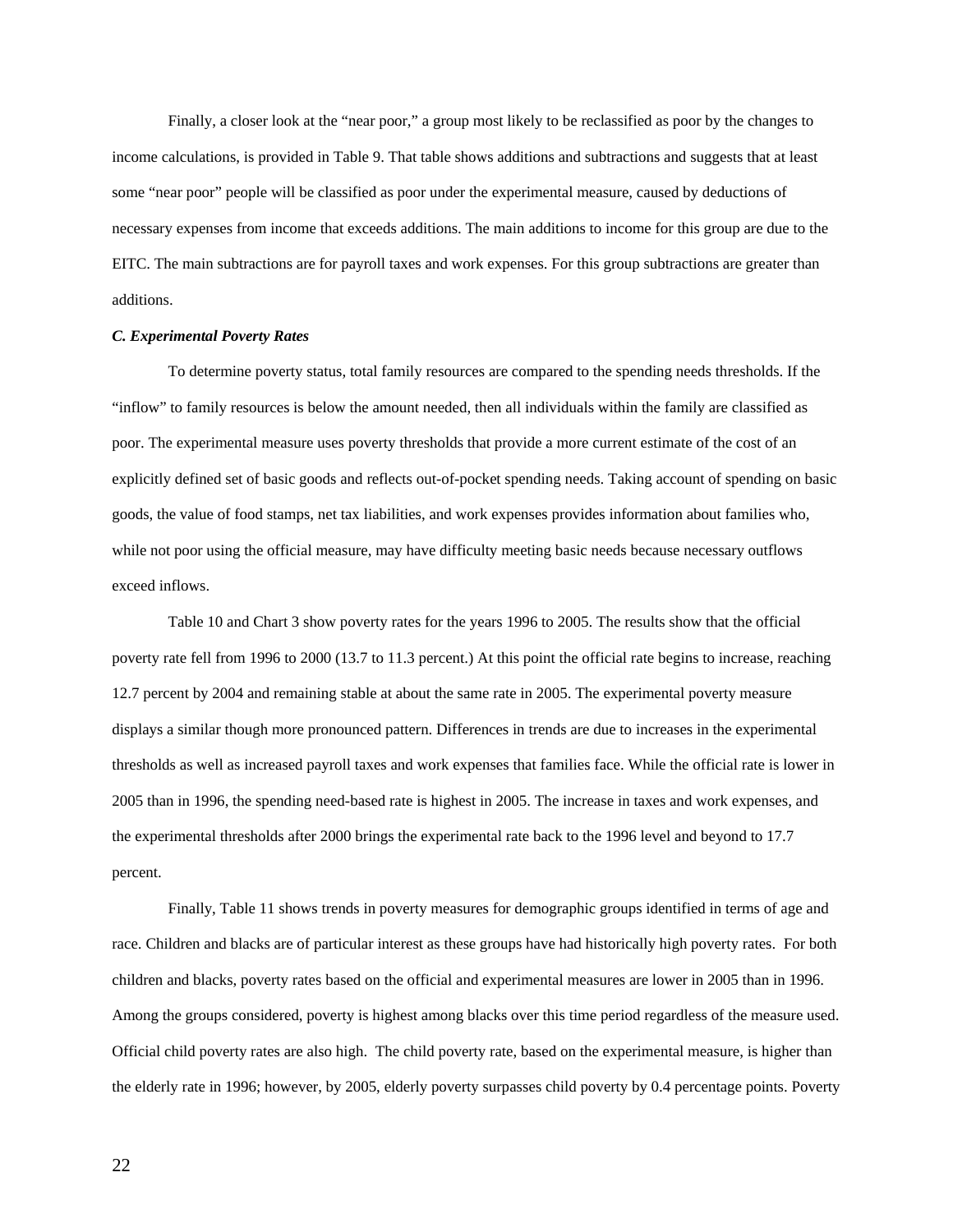rates for children and blacks are lowest from 1999 to 2001 for both poverty measures while official poverty is lowest for the elderly in 1999 and experimental poverty is lowest in 1997 to 1999.

#### **V. Conclusions**

The experimental poverty measure presented in this research was based on NAS recommended procedures with an emphasis on consistency and spending needs. Using the same methods over time, consistently defined thresholds and resources were used to produce poverty rates that reflect the spending need outflows and income inflows of families. The experimental measures and resulting poverty rates were compared to the official measure and rates for 1996 through 2005. Unlike the official poverty thresholds, the experimental thresholds reflect recent spending needs in levels and patterns, and changes in living standards over time. Differences in the experimental threshold and CPI-U were highlighted to provide insight regarding why the official and experimental thresholds move differently. One of the more pronounced findings was that the largest single share of expenditures accounted for in the CPI-U is represented by goods and services that are not included in the experimental threshold as basic needs. This means that the official poverty threshold is influenced more by the expenditures for and prices of goods and services that primarily do not include food, clothing, shelter, utilities, and medical care. Experimental thresholds increased more rapidly during the 1996-2005 time period than did the official poverty threshold. A striking result is that even though shelter accounted for about the same shares of CPI-U total expenditures and of threshold expenditures, implicit shelter expenditures in the thresholds rose almost twice as fast as did the shelter CPI-U.

The resource measure presented was constructed such that it would be consistent with the threshold measure. The Panel emphasized the importance of consistency in their report. However, to date, no other researchers have produced or used a NAS-based measure with consistently defined and constructed thresholds and resources. The resource measure produced in this study is constructed to represent the ability of a family to meet the needs implicit in a particular threshold. In this study, income inflows, net of taxes and work-related expenses, were compared to spending need or outflow-based thresholds. Unlike in the Panel's report, the only non-cash benefits included in resources were food stamps; these were included in resources as purchases with food stamps were reflected in food expenditures in the threshold measure. The experimental poverty measure, calculated over a tenyear period, showed trends and levels of poverty that differed from the official measure for the overall population and for specific demographic groups. An important finding of this work was that increases in the spending for basic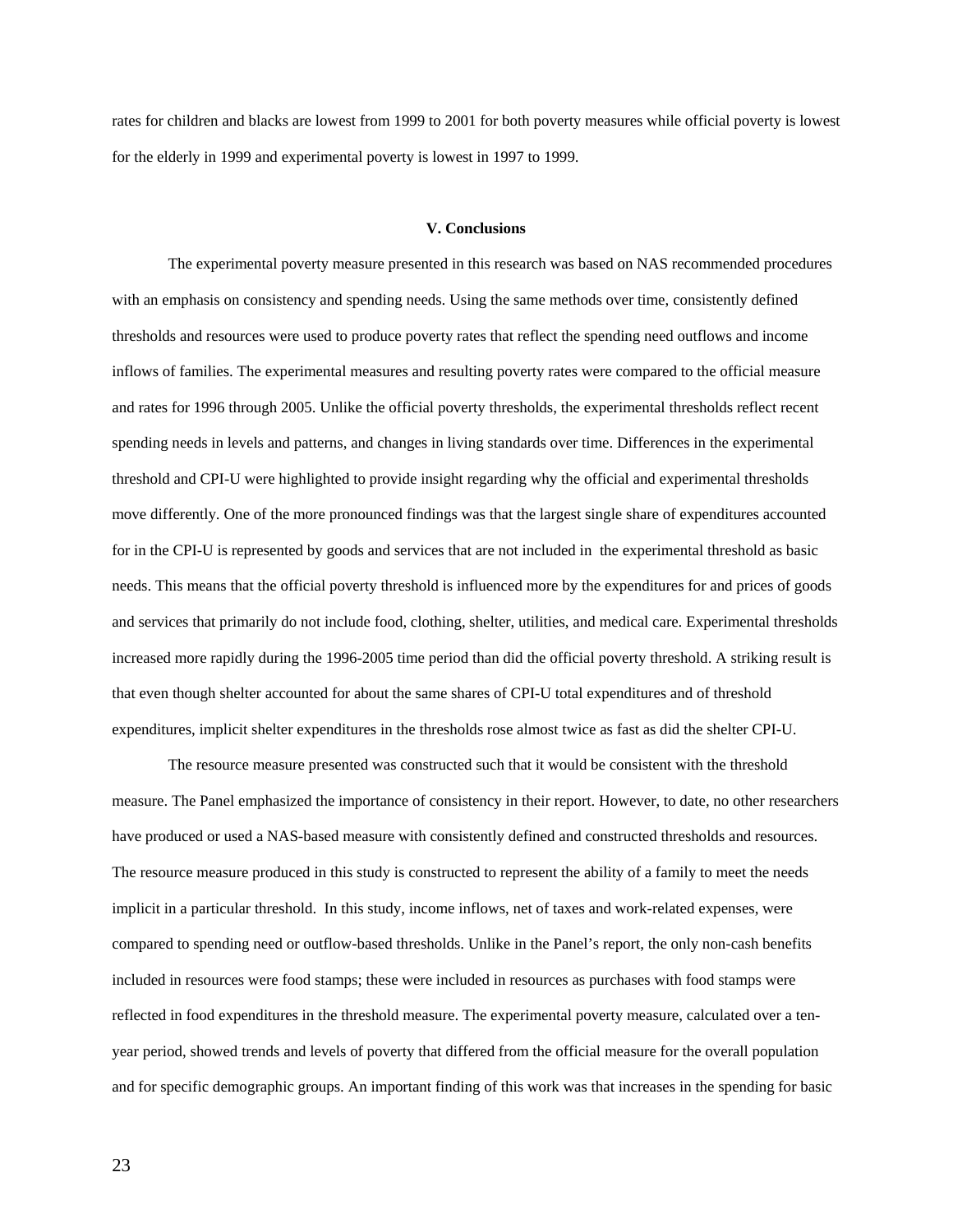goods and services resulted in a greater increase in the number of families not able to meet basic needs than is reflected by the official poverty statistics.

Our constant guides, while producing and describing the measure presented in this research, were the properties that the Panel deemed desirable for a revised poverty measure for the United States: consistency in the construction of thresholds and resources; statistical defensibility; understandability; broad acceptance by the public; and operational feasibility. In producing outflows-based thresholds and inflows-based resources, and explaining the procedures that underlie these, we hope to have produced a measure that has these important properties.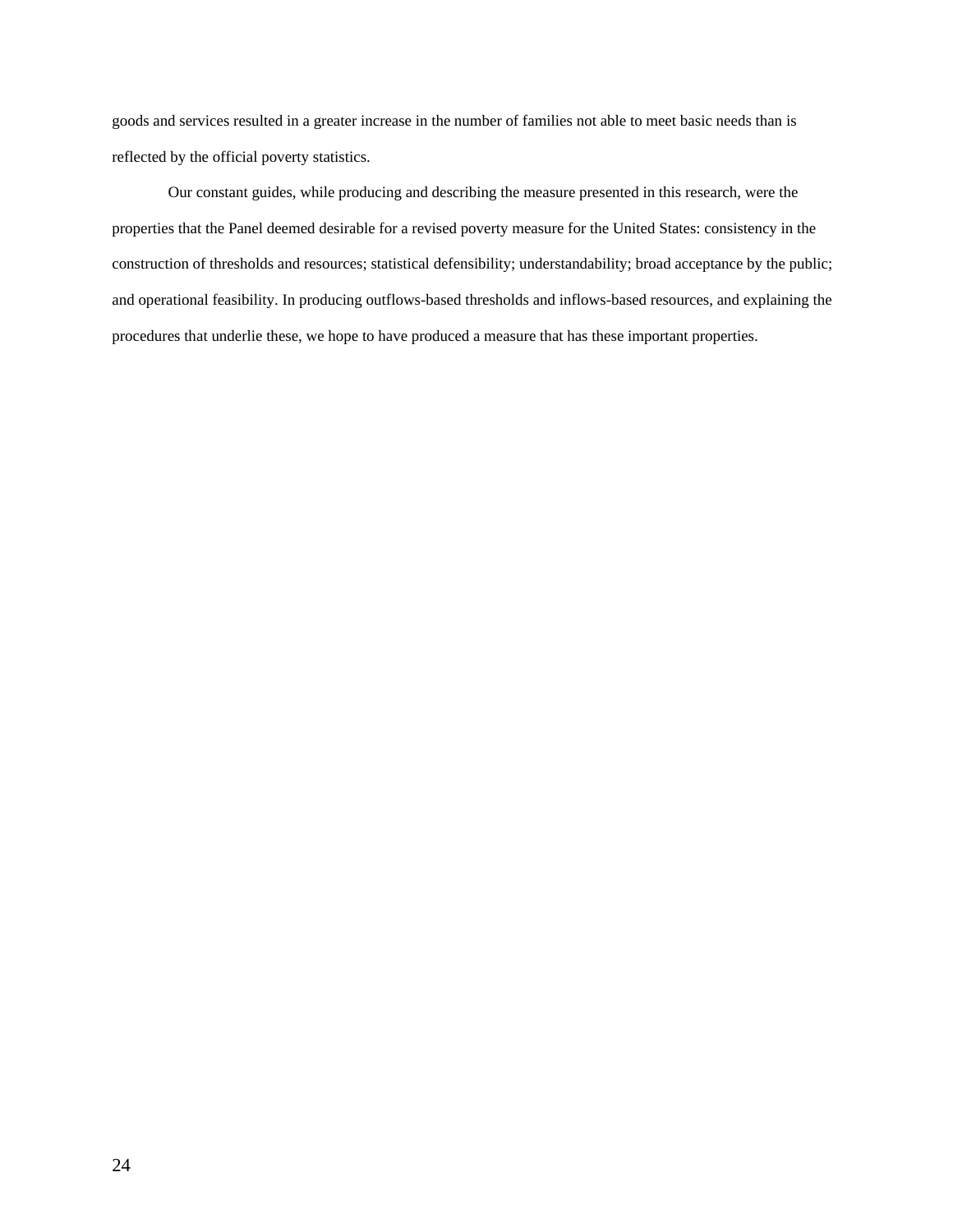### **REFERENCES**

Banthin, Jessica, "Where Do We Stand in Measuring Medical Care Needs for Poverty Definitions?" Available at [http://www7.nationalacademies.org/cnstat/Workshop\\_on\\_Experimental\\_Poverty\\_Measures.html,](http://www7.nationalacademies.org/cnstat/Workshop_on_Experimental_Poverty_Measures.html) (August 2004).

Banthin, Jessica, Thesia I. Garner, and Kathleen Short, "Medical Care Needs in Poverty Thresholds: Problems Posed by the Uninsured." Agency for Healthcare Research and Quality, Presented at the American Economic Association Meetings, (January 2001).

Bavier, Richard, "Medical Out-of-Pocket Spending in Poverty Thresholds," Poverty Measurement Working Paper, Census Bureau, (October 2000).

Bavier, Richard, "Do the Current Poverty Thresholds Include Any Amount for Health Care?" Poverty Measurement Working Paper, Census Bureau, (March 2001).

Bernstein, Jared, Chauna Brocht and Maggie Spade-Aguilar, *How Much Is Enough? Basic Family Budgets for Working Families*. Economic Policy Institute, Washington, D.C., (2000).

Betson, David M., "Is Everything Relative? The Role of Equivalence Scales in Poverty Measurement," Working Paper, Census Bureau, (December 1996).

Betson, David M., "Response to Bavier's Critique of the NRC Panel's Recommendations", Poverty Measurements Working Paper, Census Bureau, (November 2000).

Blank, Rebecca M., "How to Improve Poverty Measurement in the United States," *Journal of Policy Analysis and Managemen*t, Vol. 27(2), forthcoming Spring 2008.

Bureau of Labor Statistics (BLS), *2003 Consumer Expenditure Interview Survey Public Use Microdata Documentation*, Washington, D.C., available at: [www.bls.gov/cex/2003/cex/cexintvw.pdf,](http://www.bls.gov/cex/2003/cex/cexintvw.pdf) (February 24, 2004).

Bureau of Labor Statistics (BLS), Consumer Expenditure Interview Survey Internal Data for 1994 quarter two through 2007 quarter one, Washington, D.C, (2007a).

Bureau of Labor Statistics (BLS), web site: [http://stats.bls.gov/cex/home.htm,](http://stats.bls.gov/cex/home.htm) (2007b).

Bureau of Labor Statistics (BLS), web site: [http://stats.bls.gov/cpi/cpifaq.htm,](http://stats.bls.gov/cpi/cpifaq.htm) (2008).

Cage, Rob, Bureau of Labor Statistics, U.S. Department of Labor, personal communications regarding the CPI and expenditure weights, (2006).

Census Bureau (Census), Current Population Survey Annual Social and Economic Supplement (CPS ASEC) internal data for the income years from 1996 to 2005 with data collected in 1997 through 2006, (2007a)

Census Bureau (Census), web site: [http://www.census.gov/hhes/www/income/income.htm,](http://www.census.gov/hhes/www/income/income.htm) (2007b).

Citro, Constance F., National Academy of Sciences, personal communication regarding the use of shelter consumption as opposed to shelter expenditures in deriving the thresholds, (1999).

Citro, Constance F., and Robert T. Michael (eds.), *Measuring Poverty: A New Approach*, Washington, D.C.: National Academy Press, (1995).

Committee on National Statistics (CNSTAT), Planning Group for the Workshop to Assess the Current Status of Actions Taken in Response to *Measuring Poverty: A New Approach* (John Iceland, Rapporteur), Division of Behavioral and Social Sciences and Education, National Research Council of the National Academies,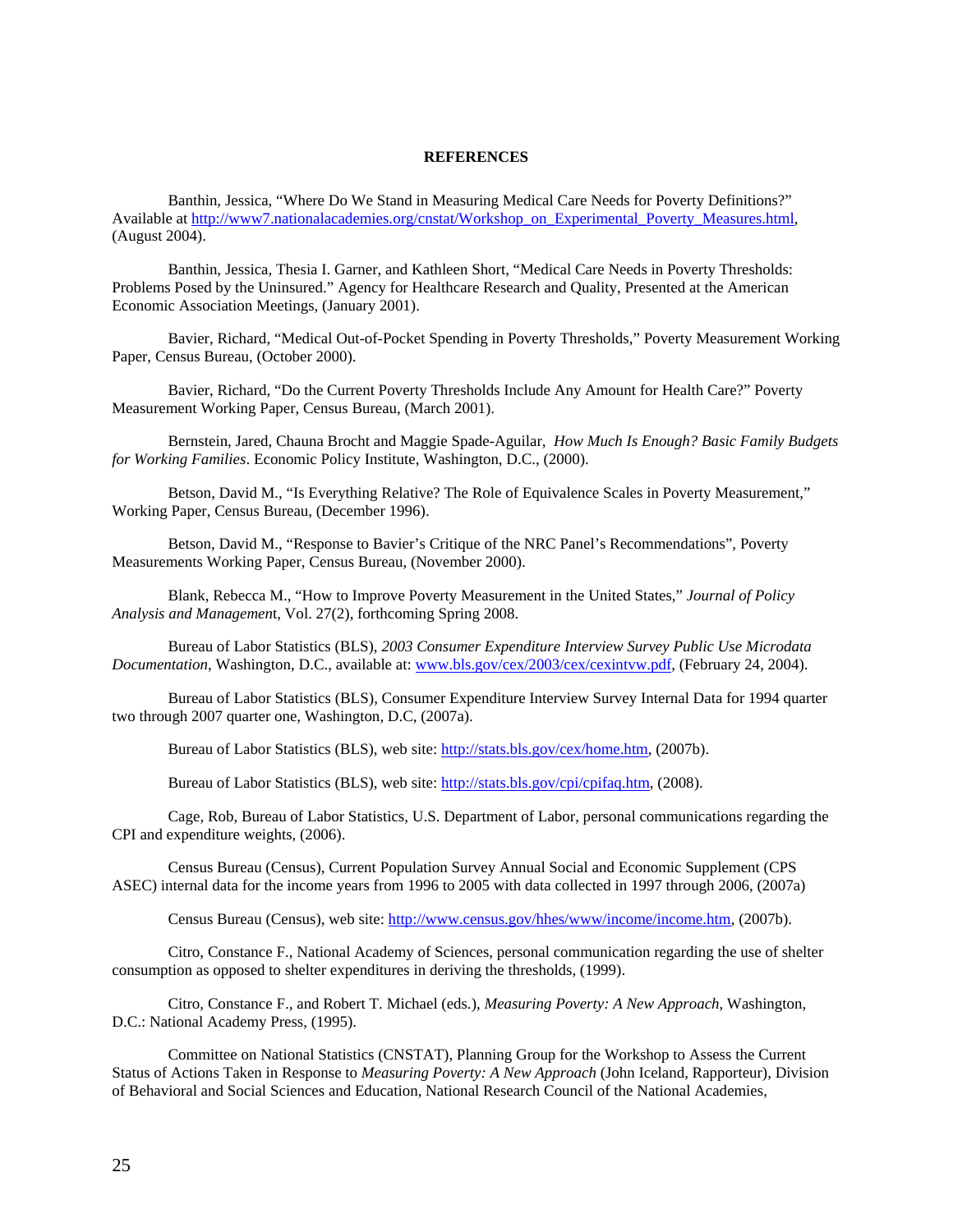*Experimental Poverty Measures: Summary of a Workshop*. Washington, D.C.: The National Academies Press, (2005).

Fisher, Gordon, "The Development of the Orshansky Poverty Thresholds and Their Subsequent History as the Official U.S. Poverty Measure," available at<http://www.census.gov/hhes/www/povmeas/papers/orshansky.html>, 1992, revised 1997.

Garner, Thesia I., "Developing Poverty Thresholds," paper presented during the American Statistical Association annual meetings, Minneapolis, Minnesota, (August 10, 2005), *2005 Proceedings of the American Statistical Association, Social Statistics Section* [CD-ROM], Alexandria, VA: American Statistical Association, (revised September 18, 2006)

Garner, Thesia I. and Patricia Rozaklis, "Accounting for Owner Occupied Housing in Poverty: Focus on Thresholds," *American Statistical Association (ASA) Proceedings of the Section on Government Statistics and Section on Social Statistic,* (1999)*.* 

Garner, Thesia I. and Patricia Rozaklis, "Owner-Occupied Housing: An Input for Experimental Poverty Thresholds," paper presented at session organized by the Society of Government Economists at the annual meeting of the Allied Social Sciences Associations, (January 6, 2001)*.* 

Garner, Thesia I., Stephanie Shipp, Geoffrey Paulin, Kathleen S. Short, and Charles Nelson, "Poverty Measurement in the 1990s," *Monthly Labor Review*, (March 1998), 39-61.

Garner, Thesia I. and Kathleen S. Short, "Owner-Occupied Shelter in Experimental Poverty Measures," paper presented at the Annual Meeting of the Southern Economic Association, Tampa, Florida, (November 1, 2001).

Garner, Thesia I. and Kathleen S. Short, "Economic Well-Being Based on Income, Consumer Expenditures and Personal Assessments of Minimum Needs" in John A. Bishop and Yoram Amiel, eds., *Studies on Economic Well-being: Essays in the Honor of John P. Formby* , Vol. 12 of the Series Research on Economic Inequality, Oxford, UK: Elsevier Science, (2004), 319-361.

Garner, Thesia I. and Kathleen S. Short, "Personal Assessments of Minimum Income and Expenses: What Do They Tell Us about 'Minimum Living' Thresholds and Equivalence Scales?" in John A. Bishop and Yoram Amiel, eds., *Inequality, Welfare and Poverty: Theory and Measurement,* Vol. 9 of the Series Research on Economic Inequality, Oxford, UK: Elsevier Science, (2003), 191-243.

Iceland, John. "The CNSTAT Workshop on Experimental Poverty Measures, June 2004." *Focus* 23(3), (2005), 26-30.

 Iceland, John, Kathleen Short, Thesia Garner, and David Johnson, "[Are Children Worse Off? Evaluating](http://www.jstor.org/view/0022166x/sp030002/03x0020t/0?currentResult=0022166x+sp030002+03x0020t+0,00&searchUrl=http://www.jstor.org/search/AdvancedResults?hp=25&si=1&All=iceland&Exact=&One=&None=&au=on&sd=%25)  [Well-Being Using the New \(and Improved\) Measure of Poverty.](http://www.jstor.org/view/0022166x/sp030002/03x0020t/0?currentResult=0022166x+sp030002+03x0020t+0,00&searchUrl=http://www.jstor.org/search/AdvancedResults?hp=25&si=1&All=iceland&Exact=&One=&None=&au=on&sd=%25)" *Journal of Human Resources* 36, 2 (2001), 398- 412.

Johnson, David, Stephanie Shipp, and Thesia I. Garner, "Developing Poverty Thresholds Using Expenditure Data,*"* in *Proceedings of the Government and Social Statistics Section.* Alexandria, VA: American Statistical Association, (August 1997), 28-37.

Morissette, R. and Susan Poulin, *Income Satisfaction Supplement: Summary of Four Survey Years*, Staff Reports, Labour and Household Surveys Analysis Division, Statistics Canada, Ottawa, Canada, (1991).

Office of Management and Budget (OMB), Statistical Policy Directive No. 14, Definition of Poverty for Statistical Purposes, (May 1978), http://www.census.gov/hhes/www/povmeas/ombdir14.html.

O'Hara, Amy, "New Methods for Simulating Taxes," Census Bureau Working Paper, available at <http://www.census.gov/hhes/income/papers.html>, (2004).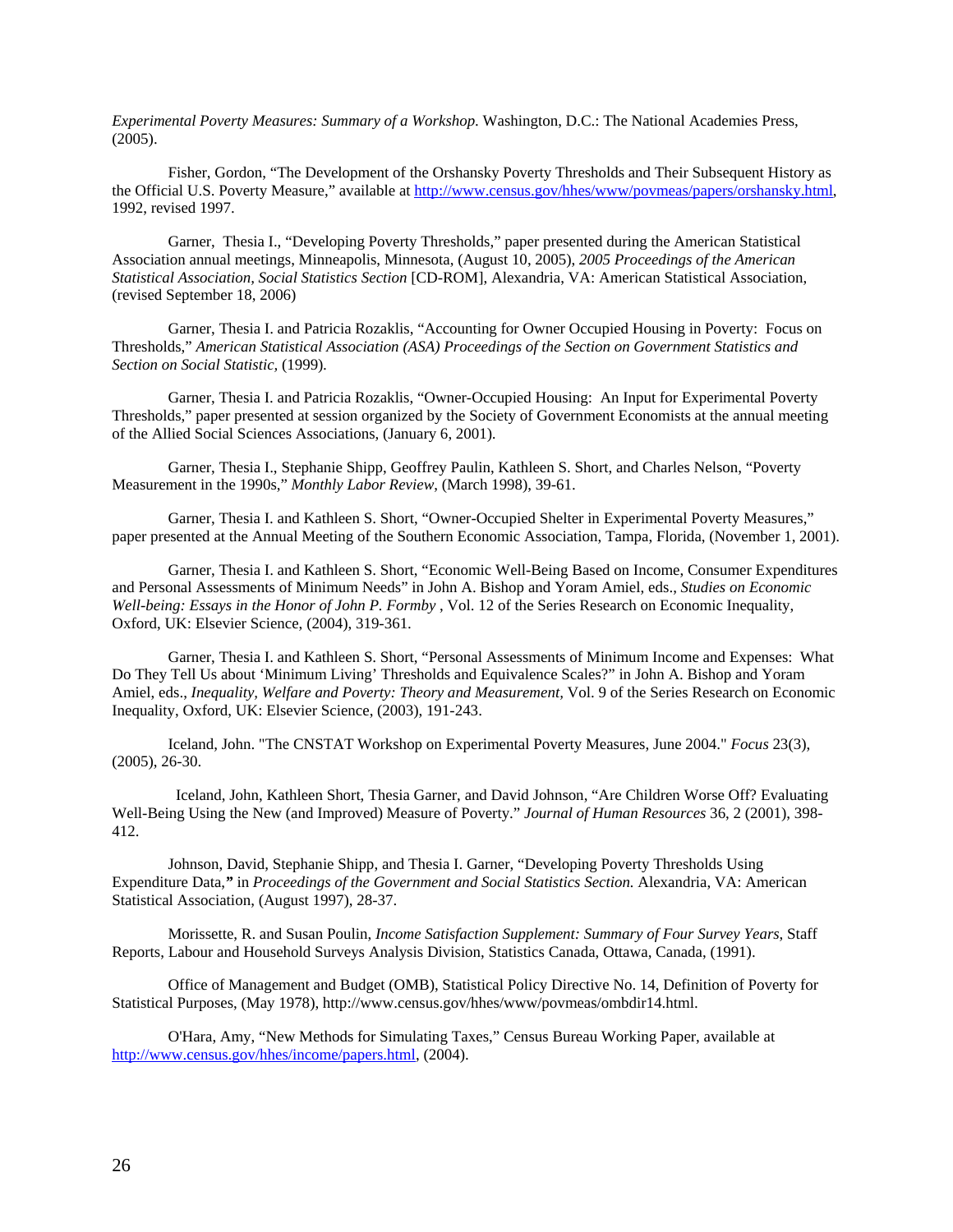Orshansky, Mollie, "Counting the Poor: Another Look at the Poverty Profile," Reprint from the *Social Security Bulletin*, (January 1965), U.S. Department of Health, Education, and Welfare, Social Security Administration.

Pearce, Diana, *The Real Cost of Living in 2005: The Self-Sufficiency Standard for Connecticut,* prepared for the Wider Opportunities for Women, and Office of Workforce Competitiveness, State of Connecticut, available at [http://www.sixstrategies.org/states/states.cfm,](http://www.sixstrategies.org/states/states.cfm) (2005a).

Pearce, Diana, *The Self-Sufficiency Standard for the Washington, D.C. Metropolitan Area 2005*, prepared for the Wider Opportunities for Women, in conjunction with Wider Opportunities for Women's Family Economic Self-Sufficiency Project, available at [http://www.sixstrategies.org/states/states.cfm,](http://www.sixstrategies.org/states/states.cfm) (2005b).

Renwick, T. J., "Basic Needs Budgets Revisited: Does the U.S. Consumer Price Index Overestimate the Changes in the Cost of Living for Low-Income Families?" *Feminist Economics* 4(3), (1998), 129-142.

Renwick, T. J. and B. R Bergmann, "A Budget-Based Definition of Poverty with an Application to Single-Parent Families," *Journal of Human Resources* 28(1), (1993), 1-24.

Rogers, John M. And Maureen B. Gray, "CE Data: Quintiles of Income vs. Quintiles of Outlays," *Monthly Labor Review*, (December 1994), 32-37.

Ruggles, Patricia, *Drawing the Line: Alternative Poverty Measures and Their Implications for Public Policy*, Washington, D.C.: The Urban Institute Press, (1990).

Shapiro, Matthew D. and David W. Wilcox, "Mismeasurement in the Consumer Price Index: An Evaluation," *NBER Macroeconomics Annual*, Vol. 11 (1996), pp. 93-142.

Short, Kathleen, "Estimating Resources for Poverty Measurement: 1993-2003," paper prepared for the Joint Statistical Meetings, Social Statistics Section, Minneapolis, Minnesota, (August 10, 2005).

Short, Kathleen, *Experimental Poverty Measures: 1999,* U.S. Census Bureau, Current Population Reports, Consumer Income, P60-216, U.S. Government Printing Office, Washington, DC, (2001).

Short, Kathleen, "Work-Related Expenditures in a Measure of Poverty," available at [http://www7.nationalacadmeies.org/cnstat/Workshop\\_on\\_Experimental\\_Poverty\\_Measures.html](http://www7.nationalacadmeies.org/cnstat/Workshop_on_Experimental_Poverty_Measures.html), (August, 2004).

Short, Kathleen, and Thesia I. Garner, "A Decade of Experimental Poverty Thresholds: 1990 to 2000," *The ICFAI Journal of Public Finance*, II (2), (May 2004), 65-89.

Short, Kathleen and Thesia I. Garner, "Experimental Poverty Measures Under Alternate Treatments of Medical Out-of-Pocket Expenditures," *Monthly Labor Review,* (August 2002), 3-13.

Short, Kathleen, Thesia Garner, David Johnson, and Patricia Doyle*, Experimental Poverty Measures: 1990 to 1997*, U.S. Census Bureau, Current Population Reports, Consumer Income, P60-205, U.S. Government Printing Office, Washington, DC, (1999).

Short, Kathleen, Martina Shea, David Johnson, Thesia Garner, "Poverty-Measurement Research Using the Consumer Expenditure Survey and the Survey of Income and Program Participation," *American Economic Review*, Volume 88, Number 2, (May 1998).

Triest, Robert K., "Has Poverty Gotten Worse?" *The Journal of Economic Perspectives*, Vol. 12, No. 1 (Winter 1998), pp. 97-114.

U.S. Department of Labor (USDL), Bureau of Labor Statistics, *BLS Handbook of Methods*, Bulletin 2490, (April 1997).

U.S. Department of Agriculture (USDA), *Official USDA Food Plans: Cost of Food at Home at Four Levels, U.S. Average, June 2003*, available at [www.cnpp.usda.gov](http://www.cnpp.usda.gov/), (issued July 2003).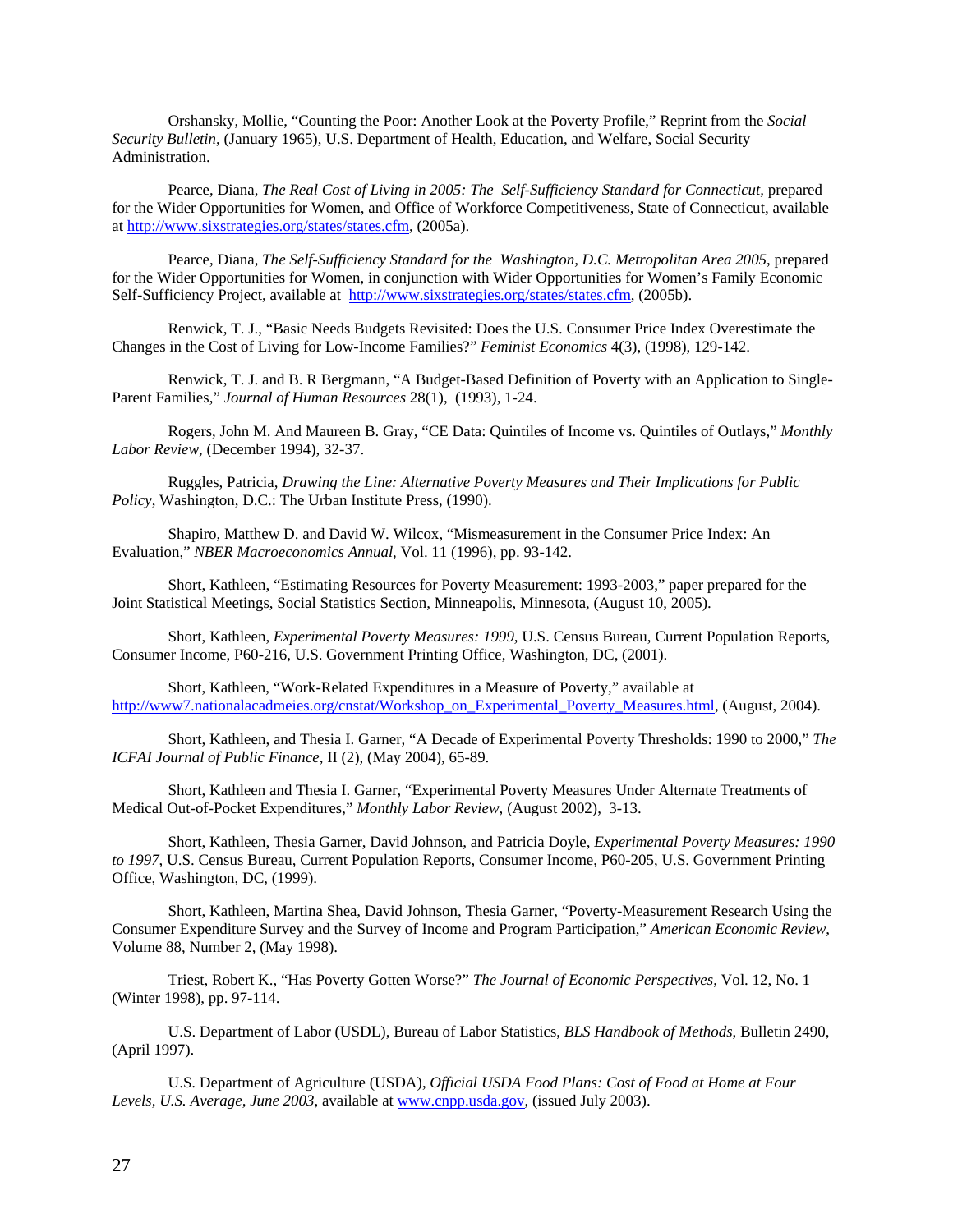(Many of the unpublished working papers listed here are available at:

<http://www.census.gov/hhes/www/povmeas/papers.html>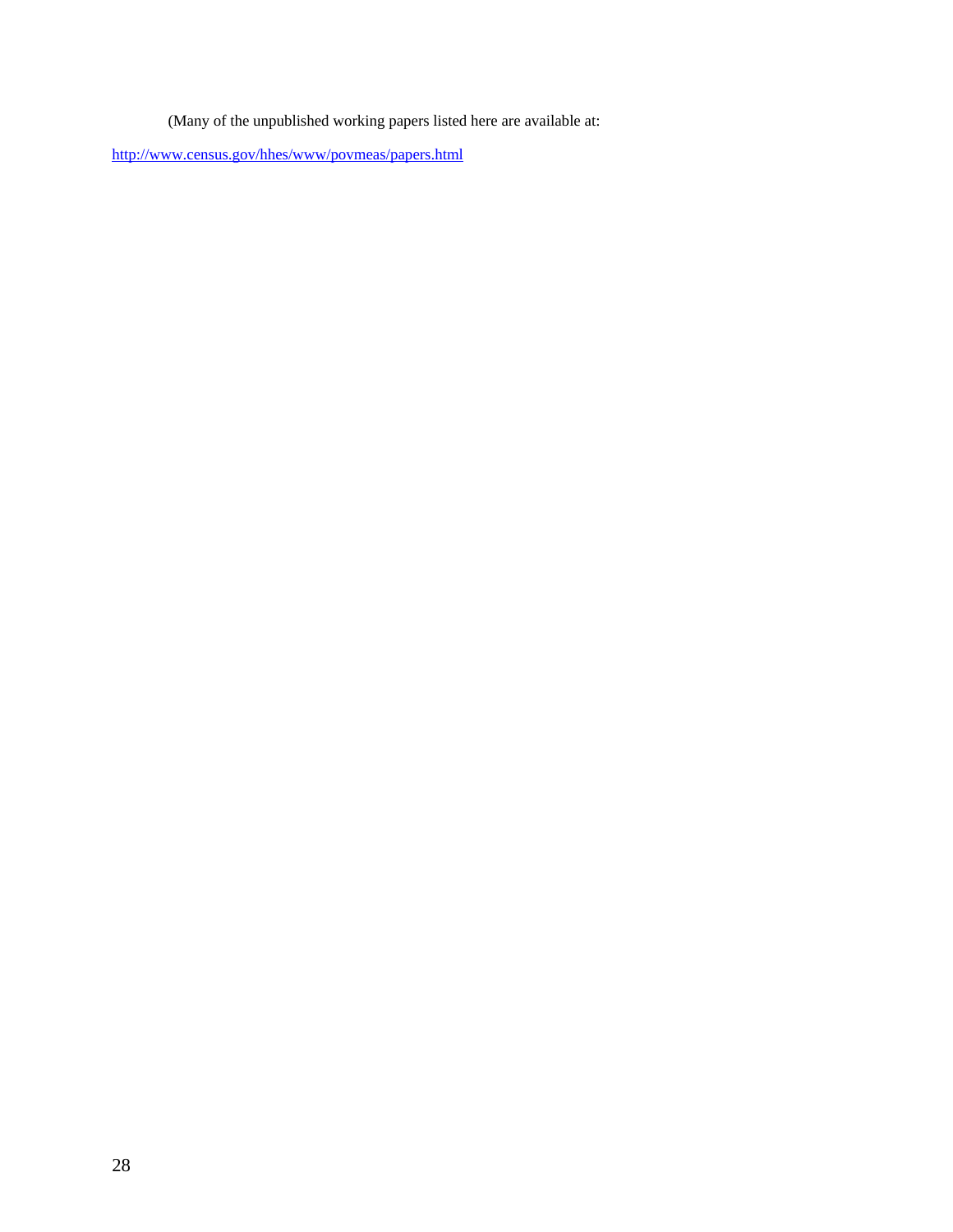|                |                 |             | <b>Experimental</b> |
|----------------|-----------------|-------------|---------------------|
| Year           | <b>Official</b> | <b>FCSU</b> | <b>FCSUM</b>        |
| 1996           | \$15,911        | \$16,749    | \$18,096            |
| 1997           | \$16,276        | \$17,109    | \$18,424            |
| 1998           | \$16,530        | \$17,697    | \$18,994            |
| 1999           | \$16,895        | \$18,196    | \$19,648            |
| 2000           | \$17,463        | \$19,097    | \$20,731            |
| 2001           | \$17,960        | \$19,935    | \$21,640            |
| 2002           | \$18,244        | \$20,757    | \$22,600            |
| 2003           | \$18,660        | \$21,218    | \$23,109            |
| 2004           | \$19,157        | \$21,895    | \$23,738            |
| 2005           | \$19,806        | \$22,769    | \$24,784            |
| 1996 to 2005   |                 |             |                     |
| percent change | 24.5%           | 35.9%       | 37.0%               |

Table 1: Official and NAS-Based<sup>1</sup> Poverty Thresholds for the Reference Family: 1996-2006

**percent change** 24.5% 35.9% 35.9% 37.0% 37.0% Source: Census Bureau and authors' own calculations using U.S. Consumer Expenditure Interview Survey data (BLS, 2007a).

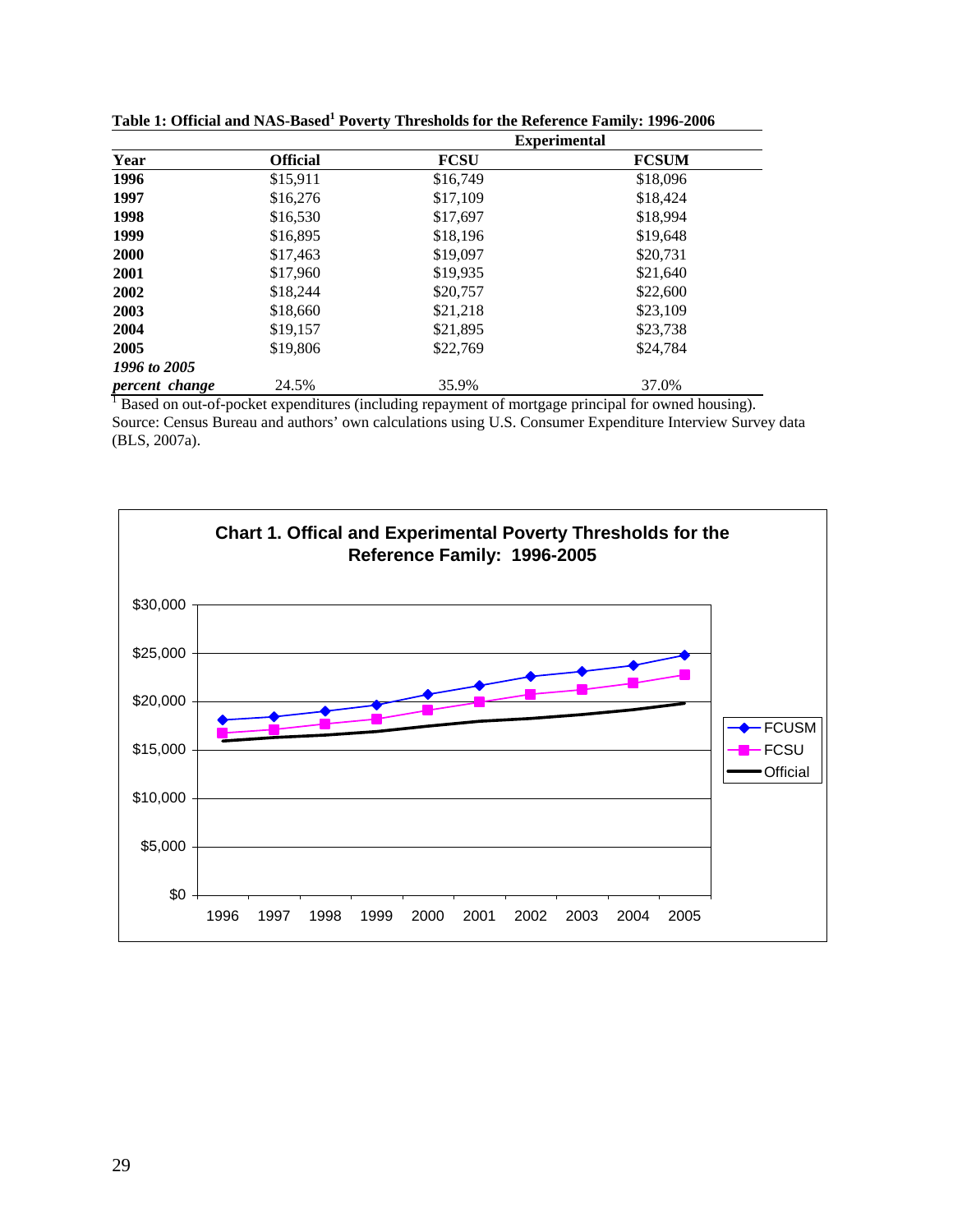|                |                                               |                                              | <b>Thresholds</b> |                 |
|----------------|-----------------------------------------------|----------------------------------------------|-------------------|-----------------|
| Year           | <b>Mean Before-Tax</b><br><b>Money Income</b> | <b>Consumer Expenditures</b><br>(integrated) | <b>FCSUM</b>      | <b>Official</b> |
| 1996           | \$47,123                                      | \$33,797                                     | \$18,096          | \$15,911        |
| 1997           | \$49,692                                      | \$34,819                                     | \$18,424          | \$16,276        |
| 1998           | \$51,855                                      | \$35,535                                     | \$18,994          | \$16,530        |
| 1999           | \$54,842                                      | \$36,995                                     | \$19,648          | \$16,895        |
| 2000           | \$57,047                                      | \$38,045                                     | \$20,731          | \$17,463        |
| 2001           | \$58,208                                      | \$39,518                                     | \$21,640          | \$17,960        |
| 2002           | \$57,852                                      | \$40,677                                     | \$22,600          | \$18,244        |
| 2003           | \$59,067                                      | \$40,817                                     | \$23,109          | \$18,660        |
| 2004           | \$60,528                                      | \$43,395                                     | \$23,738          | \$19,157        |
| 2005           | \$63,344                                      | \$46,409                                     | \$24,784          | \$19,806        |
| 1996 to 2005   |                                               |                                              |                   |                 |
| percent change | 34.4%                                         | 37.3%                                        | 37.0%             | 24.5%           |

| Table 2. Mean Annual CPS Household Income and CE Total Expenditures for All Households and            |  |
|-------------------------------------------------------------------------------------------------------|--|
| <b>Consumer Units Compared to Experimental Poverty Thresholds for the Reference Family: 1996-2005</b> |  |

Source: Census Bureau (Census, 2007b) and Bureau of Labor Statistics (BLS, 2007b) web sites for published annual averages with CE total expenditures are based on integrated data from the Interview and Diary. Thresholds are based on authors' calculations using internal U.S. Consumer Expenditure Interview Survey data (BLS, 2007a).

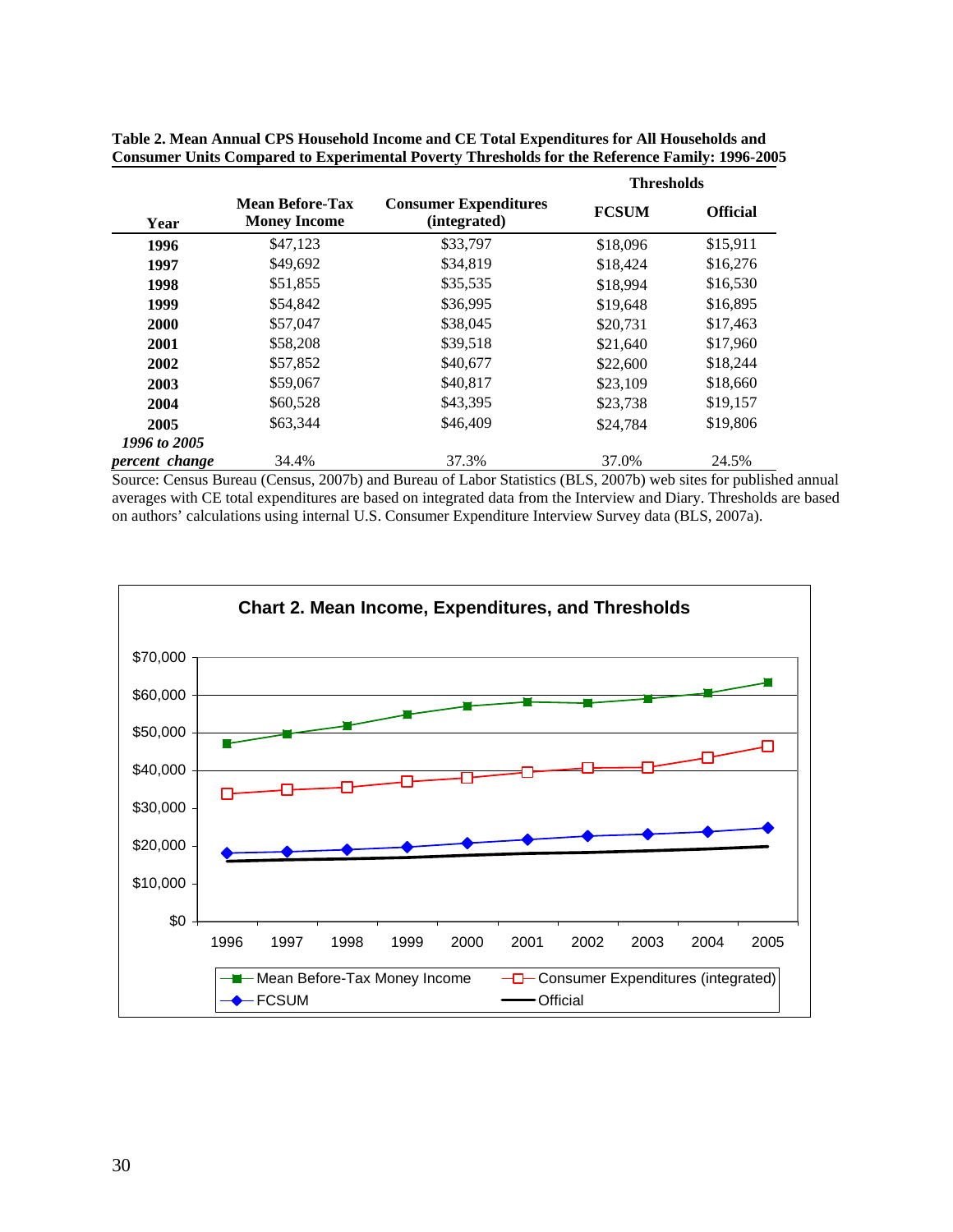| Year           | Food <sup>1</sup> | Clothing <sup>2</sup> | Shelter <sup>3</sup> | Utilities <sup>4</sup> | Medical <sup>5</sup> | Other <sup>6</sup> |
|----------------|-------------------|-----------------------|----------------------|------------------------|----------------------|--------------------|
| 1996           | 0.283             | 0.068                 | 0.290                | 0.132                  | 0.072                | 0.155              |
| 1997           | 0.285             | 0.074                 | 0.278                | 0.135                  | 0.071                | 0.157              |
| 1998           | 0.284             | 0.065                 | 0.293                | 0.137                  | 0.064                | 0.157              |
| 1999           | 0.280             | 0.064                 | 0.299                | 0.138                  | 0.063                | 0.156              |
| 2000           | 0.280             | 0.062                 | 0.301                | 0.134                  | 0.067                | 0.156              |
| 2001           | 0.276             | 0.063                 | 0.297                | 0.136                  | 0.072                | 0.156              |
| 2002           | 0.267             | 0.061                 | 0.305                | 0.137                  | 0.075                | 0.155              |
| 2003           | 0.262             | 0.055                 | 0.317                | 0.139                  | 0.072                | 0.155              |
| 2004           | 0.266             | 0.051                 | 0.318                | 0.136                  | 0.074                | 0.155              |
| 2005           | 0.259             | 0.045                 | 0.329                | 0.137                  | 0.075                | 0.155              |
| 1996 to 2005   |                   |                       |                      |                        |                      |                    |
| percent change | $-0.085$          | $-0.337$              | 0.136                | 0.038                  | 0.038                | 0.000              |
| 1998 to 2005   |                   |                       |                      |                        |                      |                    |
| percent change | $-0.088$          | $-0.312$              | 0.124                | $-0.001$               | 0.176                | $-0.013$           |

**Table 3. Shares of Aggregated Annual Expenditures Implicit in the Experimental Threshold for the Reference Family: 1996-2005** 

Source: Authors' own calculations using U.S. Consumer Expenditure Interview Survey data (BLS, 2007a).

<sup>1</sup> Includes food at home and away from home; does not include alcoholic beverages.

<sup>2</sup> Officially referred to as "Apparel" and includes clothing, footwear, and other apparel products and services.

<sup>3</sup> Includes rent, maintenance and repairs, mortgage interest, principal payments, prepayment penalties, property taxes for owned home, and tenants and homeowners insurance.

<sup>4</sup> Includes natural gas, electricity, other fuels, telephone services, and water and other public services.

<sup>5</sup> Includes health insurance, medical services, prescription drugs, and medical supplies.<br><sup>6</sup> The difference in total threshold expenditures and expenditures for food, clothing, shelter, utilities and medical care.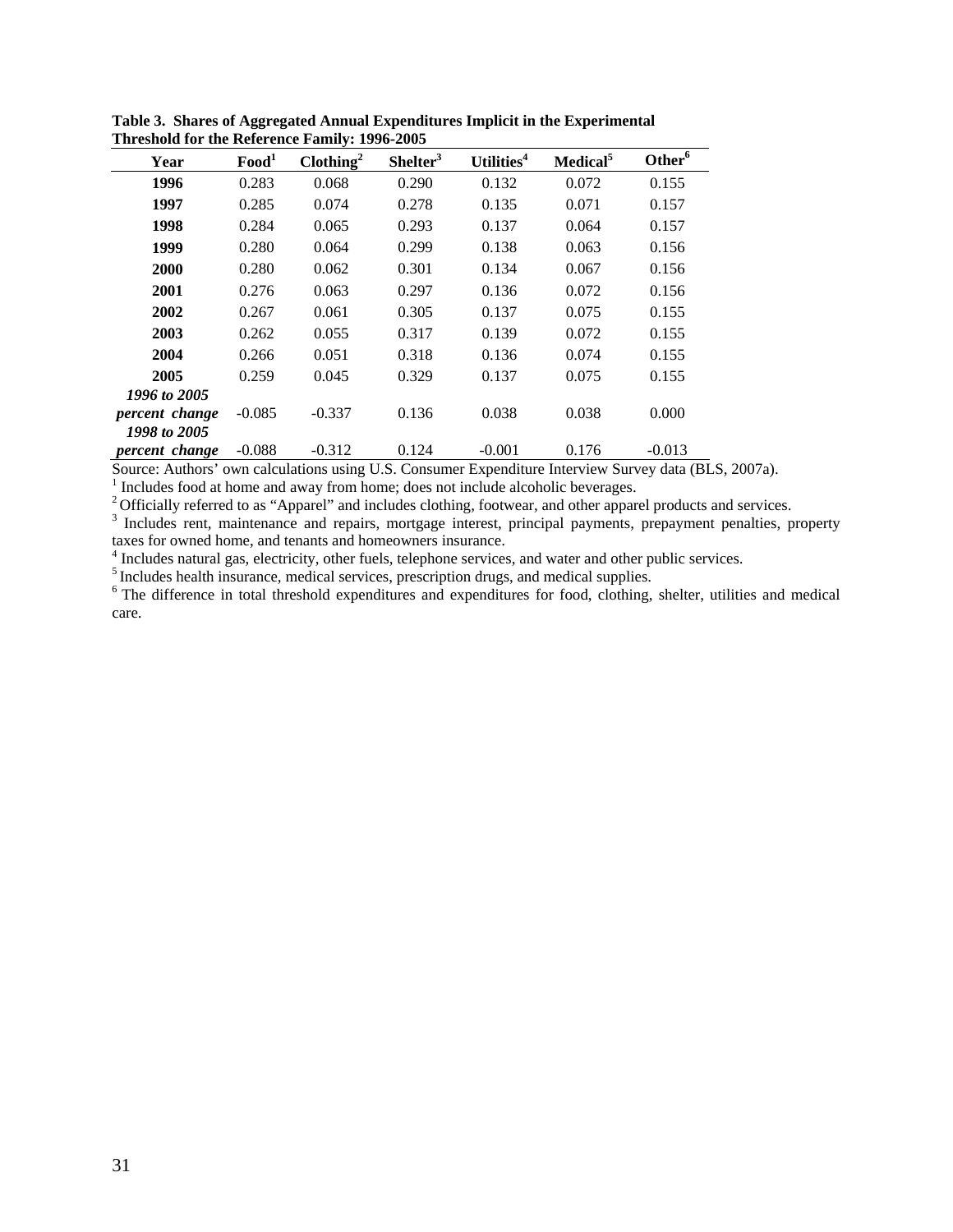|                         | <b>CPI</b> Item Weights' Base |                   |                   |                                            |       | Utilities <sup>4</sup> | <b>Medical</b>    | Other <sup>6</sup> |
|-------------------------|-------------------------------|-------------------|-------------------|--------------------------------------------|-------|------------------------|-------------------|--------------------|
| <i><b>Structure</b></i> | <b>Period</b>                 | <b>Index Year</b> | Food <sup>1</sup> | Clothing <sup>2</sup> Shelter <sup>3</sup> |       |                        | Care <sup>5</sup> |                    |
| 1987                    | 1982-1984                     | 1996              | 0.163             | 0.065                                      | 0.260 | 0.085                  | 0.048             | 0.379              |
|                         |                               | 1997              | 0.163             | 0.065                                      | 0.260 | 0.085                  | 0.048             | 0.379              |
| 1998                    | 1993-1995                     | 1998              | 0.151             | 0.054                                      | 0.290 | 0.051                  | 0.054             | 0.400              |
|                         |                               | 1999              | 0.151             | 0.054                                      | 0.290 | 0.051                  | 0.054             | 0.400              |
|                         |                               | 2000              | 0.151             | 0.054                                      | 0.290 | 0.051                  | 0.054             | 0.400              |
|                         |                               | 2001              | 0.151             | 0.054                                      | 0.290 | 0.051                  | 0.054             | 0.400              |
| 1998                    | 1999-2000                     | 2002              | 0.144             | 0.048                                      | 0.306 | 0.044                  | 0.056             | 0.402              |
|                         |                               | 2003              | 0.144             | 0.048                                      | 0.306 | 0.044                  | 0.056             | 0.402              |
|                         | 2001-2002                     | 2004              | 0.141             | 0.043                                      | 0.323 | 0.046                  | 0.058             | 0.389              |
|                         |                               | 2005              | 0.141             | 0.043                                      | 0.323 | 0.046                  | 0.058             | 0.389              |
|                         |                               | 1996 to 2005      |                   |                                            |       |                        |                   |                    |
|                         |                               | percent change    | $-0.136$          | $-0.339$                                   | 0.243 | $-0.456$               | 0.204             | 0.026              |
|                         |                               | 1998 to 2005      |                   |                                            |       |                        |                   |                    |
|                         |                               | percent change    | $-0.069$          | $-0.199$                                   | 0.114 | $-0.092$               | 0.063             | $-0.028$           |

**Table 4. Shares of Aggregated Annual CE Expenditures Based on CPI Item Structures, U.S. City Average, CPI-U Population: 1996-2005** 

Source: Basic calculations produced by Rob Cage, Mary Lynn Schmidt, and Patrick Falwell, U.S. Bureau of Labor Statistics; upper level aggregations produced by authors.

<sup>1</sup> Includes food at home and away from home; does not include alcoholic beverages.

<sup>2</sup> Officially referred to as "Apparel" and includes clothing, footwear, jewelry, and watches. For the 1987 structure, apparel services and sewing were also included.

<sup>3</sup>Includes rent, lodging away from home, owners' equivalent rent, and tenants and homeowners insurance. In the 1987 structure, tenants' insurance was not included in shelter.

<sup>4</sup> Includes natural gas, electricity, other fuels, and water and other public services. The 1987 structure included telephone services and community antennae and cable television services.<br><sup>5</sup> Includes health insurance, professional services, hospital and related services (including adult day care),

prescription drugs and medical supplies and nonprescription drugs and medical supplies. The 1987 structure did not include adult day care.

<sup>6</sup> Based on the difference in CPI defined total expenditures and CPI defined expenditures for food, clothing, shelter, utilities, and medical care.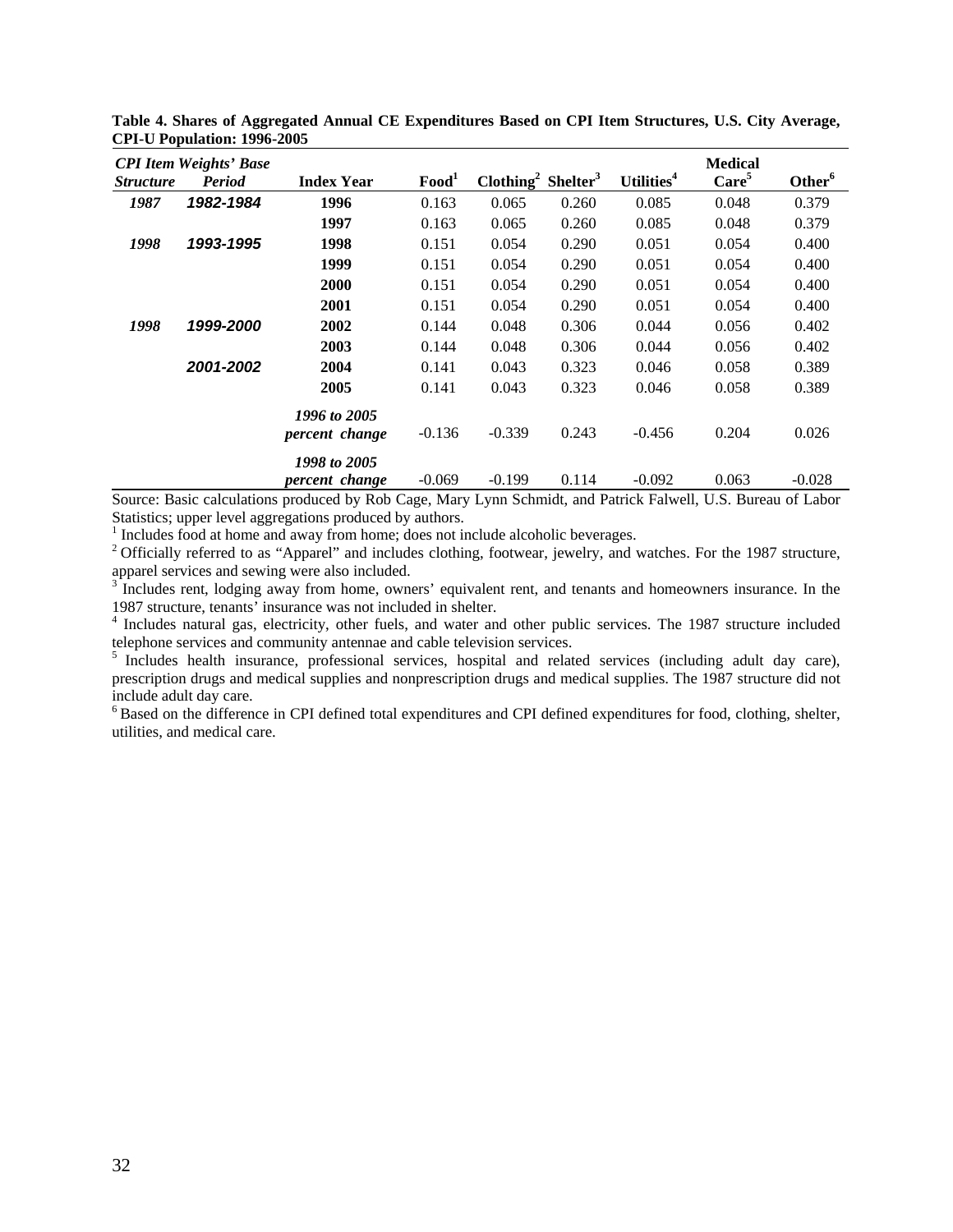| Year | <b>All Items</b> | Food  | <b>Clothing</b> | <b>Shelter</b> | <b>Utilities</b> | <b>Medical</b><br>Care |
|------|------------------|-------|-----------------|----------------|------------------|------------------------|
| 1996 | --               | --    | --              | --             | --               | --                     |
| 1997 | 0.023            | 0.026 | 0.009           | 0.031          | 0.026            | 0.028                  |
| 1998 | 0.039            | 0.048 | 0.010           | 0.065          | 0.008            | 0.061                  |
| 1999 | 0.062            | 0.070 | $-0.003$        | 0.095          | 0.010            | 0.098                  |
| 2000 | 0.098            | 0.095 | $-0.016$        | 0.131          | 0.082            | 0.143                  |
| 2001 | 0.129            | 0.129 | $-0.033$        | 0.173          | 0.178            | 0.195                  |
| 2002 | 0.147            | 0.149 | $-0.058$        | 0.217          | 0.126            | 0.252                  |
| 2003 | 0.173            | 0.174 | $-0.082$        | 0.246          | 0.212            | 0.302                  |
| 2004 | 0.204            | 0.215 | $-0.086$        | 0.280          | 0.270            | 0.359                  |
| 2005 | 0.245            | 0.244 | $-0.093$        | 0.312          | 0.404            | 0.416                  |

**Table 5. Percent Changes of Annul CPI-U, U.S. City Average for All Items and Selected Categories from 1996: 1996-2005** 

Source: U.S. Bureau of Labor Statistics web site (BLS, 2008) and authors' own calculations.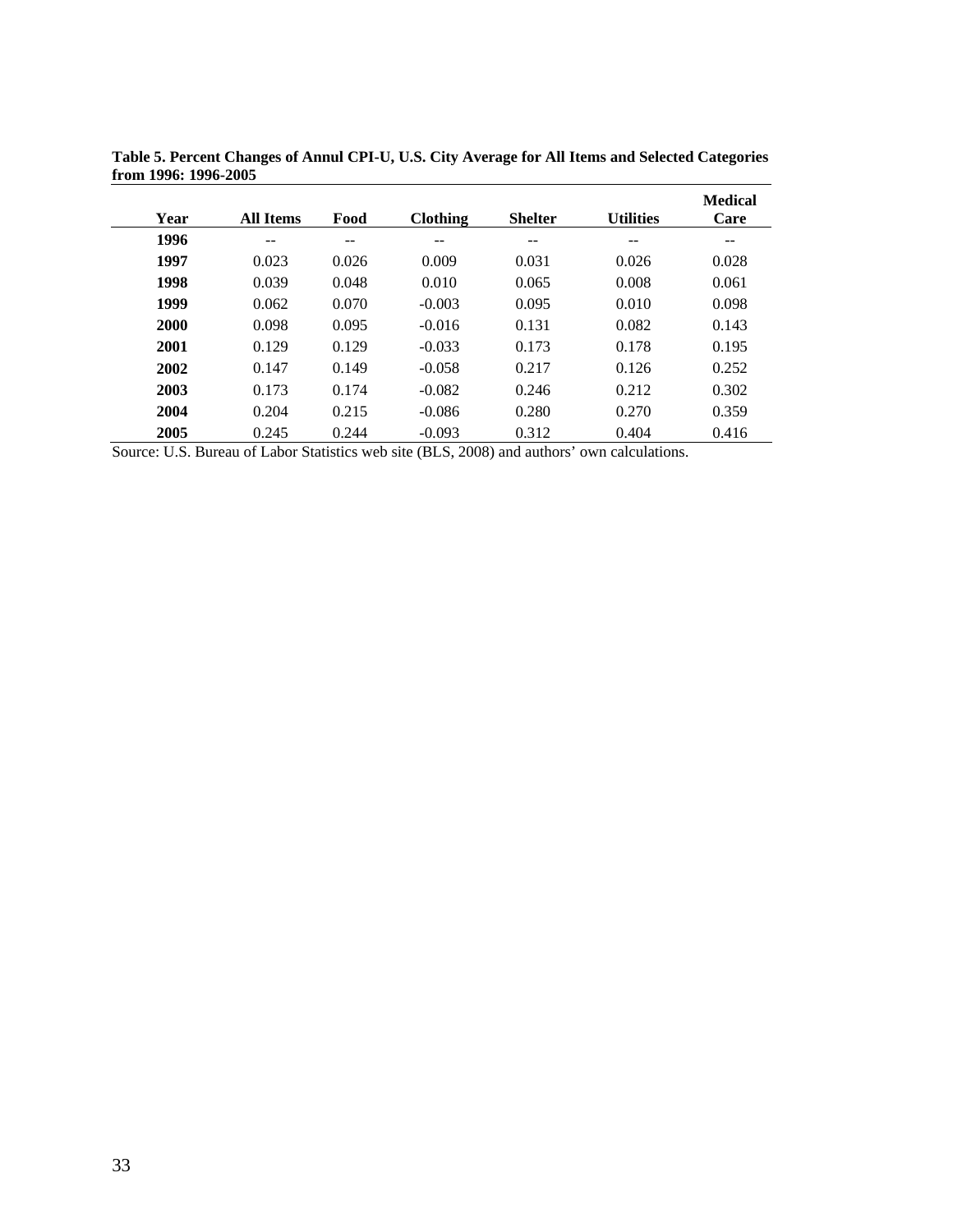| Year | <b>Threshold</b> | Food  | <b>Clothing</b> | <b>Shelter</b> | <b>Utilities</b> | <b>Medical</b><br>Care |
|------|------------------|-------|-----------------|----------------|------------------|------------------------|
| 1996 | --               | --    | --              | --             | --               | --                     |
| 1997 | 0.018            | 0.027 | 0.114           | $-0.022$       | 0.041            | 0.009                  |
| 1998 | 0.050            | 0.053 | 0.012           | 0.061          | 0.091            | $-0.074$               |
| 1999 | 0.086            | 0.073 | 0.023           | 0.119          | 0.132            | $-0.047$               |
| 2000 | 0.146            | 0.134 | 0.051           | 0.190          | 0.162            | 0.059                  |
| 2001 | 0.196            | 0.167 | 0.116           | 0.224          | 0.236            | 0.196                  |
| 2002 | 0.249            | 0.177 | 0.126           | 0.316          | 0.295            | 0.302                  |
| 2003 | 0.277            | 0.183 | 0.033           | 0.396          | 0.341            | 0.280                  |
| 2004 | 0.312            | 0.234 | $-0.012$        | 0.439          | 0.348            | 0.346                  |
| 2005 | 0.370            | 0.253 | $-0.092$        | 0.556          | 0.422            | 0.421                  |

| Table 6. Percent Changes from 1996 of Annual Expenditures Implicit in      |
|----------------------------------------------------------------------------|
| <b>Experimental Thresholds for Reference Families, All U.S.: 1996-2005</b> |

Source: Authors' own calculations using U.S. Consumer Expenditure Interview Survey data (BLS, 2007a).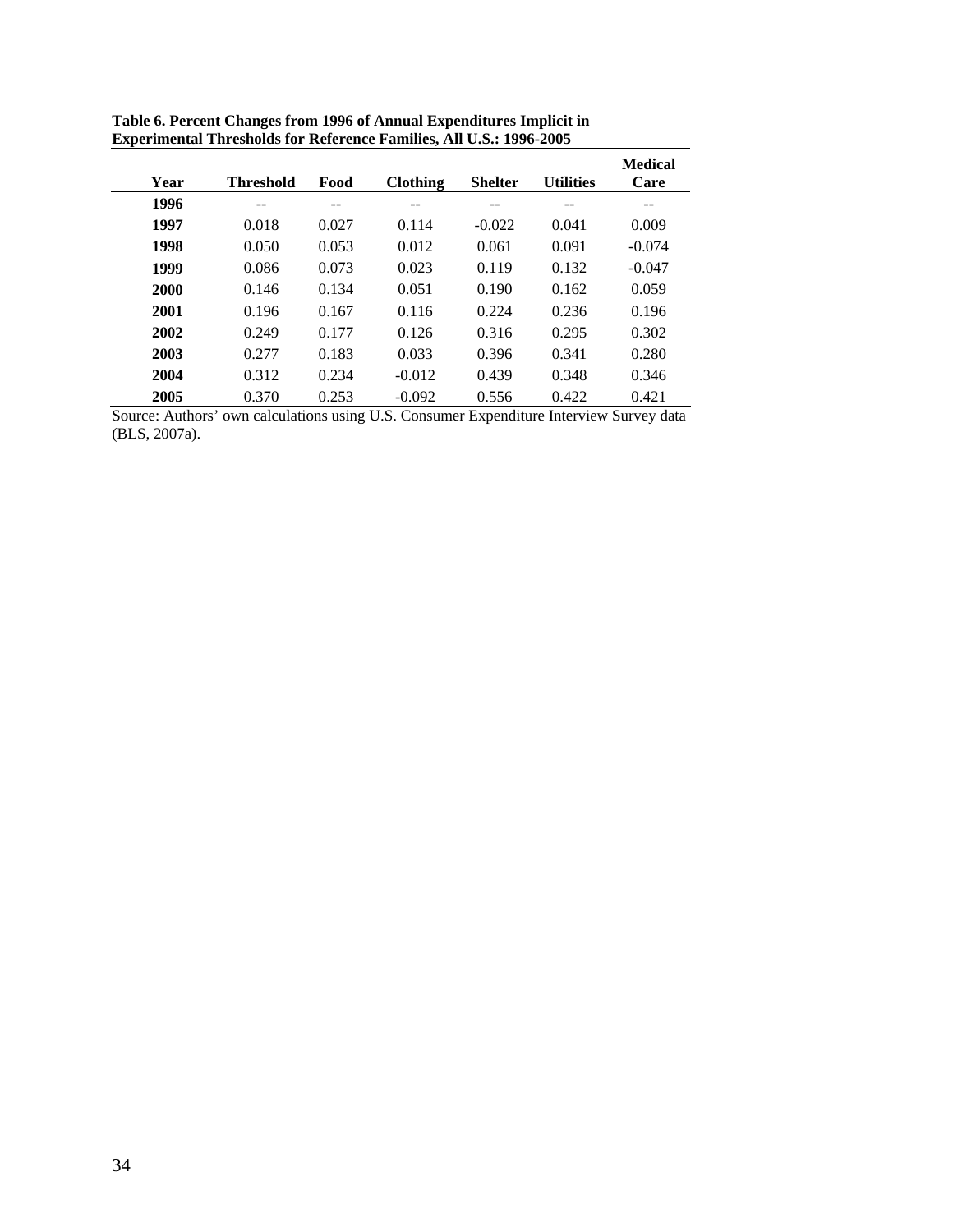|      |                             | <b>Additions</b>         |                                                           |                                            |                                                   | <b>Subtractions</b>                |                               |                        |
|------|-----------------------------|--------------------------|-----------------------------------------------------------|--------------------------------------------|---------------------------------------------------|------------------------------------|-------------------------------|------------------------|
| Year | Food<br>stamps <sup>1</sup> | Net capital<br>$gains^2$ | <b>Earned</b><br><b>Income Tax</b><br>Credit <sup>3</sup> | Federal<br><b>Income</b><br>$\text{Tax}^3$ | <b>State</b><br><b>Income</b><br>$\textbf{Tax}^3$ | <b>Payroll</b><br>$\text{taxes}^3$ | Work<br>Expenses <sup>4</sup> | Childcare <sup>4</sup> |
| 1996 | 14.2                        | 179.4                    | 21.6                                                      | 627.0                                      | 163.2                                             | 266.0                              | 98.0                          | 19.5                   |
| 1997 | 12.3                        | 239.6                    | 21.7                                                      | 703.0                                      | 180.4                                             | 285.0                              | 102.0                         | 21.0                   |
| 1998 | 10.8                        | 339.9                    | 22.5                                                      | 757.0                                      | 200.6                                             | 304.0                              | 106.0                         | 22.1                   |
| 1999 | 9.6                         | 457.7                    | 23.5                                                      | 858.0                                      | 224.6                                             | 328.0                              | 106.0                         | 18.5                   |
| 2000 | 8.7                         | 468.8                    | 22.5                                                      | 907.5                                      | 237.0                                             | 343.0                              | 105.0                         | 19.1                   |
| 2001 | 9.7                         | 483.8                    | 23.7                                                      | 923.0                                      | 248.7                                             | 357.0                              | 120.0                         | 19.8                   |
| 2002 | 11.2                        | 58.3                     | 25.7                                                      | 744.0                                      | 179.3                                             | 386.0                              | 128.0                         | 19.2                   |
| 2003 | 12.9                        | 78.0                     | 26.1                                                      | 745.0                                      | 188.4                                             | 396.0                              | 128.0                         | 19.1                   |
| 2004 | 14.7                        | 185.0                    | 27.0                                                      | 968.0                                      | 198.2                                             | 409.0                              | 134.0                         | 20.0                   |
| 2005 | 16.2                        | 179.8                    | 29.3                                                      | 864.0                                      | 207.8                                             | 431.0                              | 152.0                         | 22.2                   |

**Table 7. Aggregate Additions and Subtractions to Family Resources (\$ billions) for the Total Population: 1996 to 2005** 

Source: Authors' own calculations using the 1997-2006 CPS ASEC (Census, 2007a).

<sup>2</sup> Capital gains and losses are imputed to the CPS ASEC at the Census Bureau using the IRS Statistics of Income (SOI) file. Imputation methods vary for the figures shown in the chart.

<sup>3</sup> Tax figures are simulated based on reported income amounts and imputed capital gains and losses.

<sup>4</sup> Work expenses and child care expenses while parents work are based on data collected in the Survey of Income and Program Participation. A percentage of median expenses are assigned to individuals and are computed based on the number of weeks worked reported in the CPS.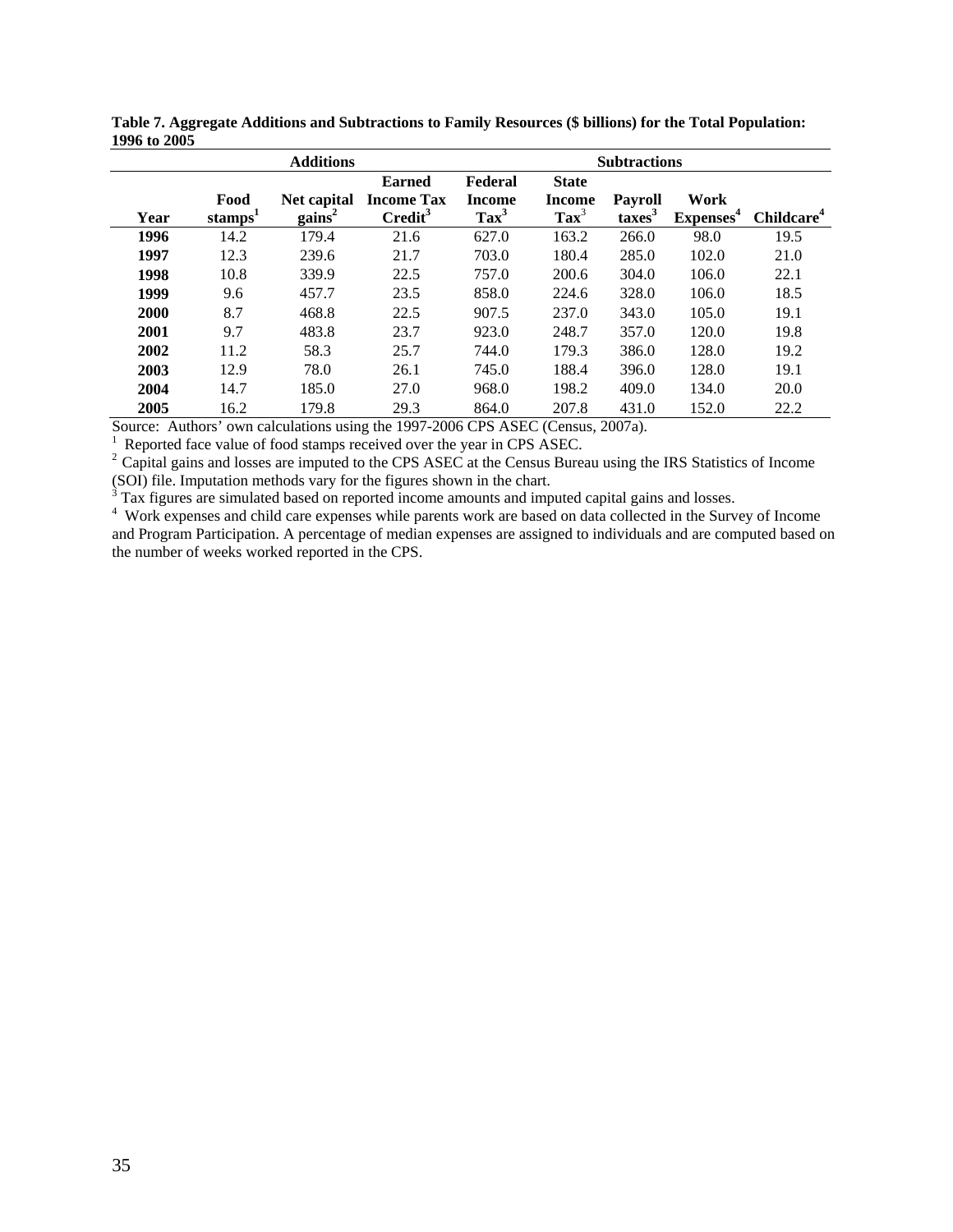|      |                | <b>Additions</b>     |                                                     |                              |                                      | <b>Subtractions</b>     |                         |                  |
|------|----------------|----------------------|-----------------------------------------------------|------------------------------|--------------------------------------|-------------------------|-------------------------|------------------|
| Year | Food<br>stamps | Net capital<br>gains | <b>Earned</b><br><b>Income Tax</b><br><b>Credit</b> | Federal<br><b>Income Tax</b> | <b>State</b><br><b>Income</b><br>Tax | <b>Payroll</b><br>taxes | Work<br><b>Expenses</b> | <b>Childcare</b> |
| 1996 | 10.7           | 0.2                  | 8.7                                                 | 0.2                          | 0.3                                  | 3.9                     | 4.7                     | 1.7              |
| 1997 | 9.5            | 0.5                  | 8.9                                                 | 0.1                          | 0.3                                  | 3.9                     | 4.7                     | 1.8              |
| 1998 | 8.1            | 1.1                  | 9.4                                                 | 0.2                          | 0.3                                  | 3.9                     | 4.7                     | 2.1              |
| 1999 | 7.0            | 1.2                  | 9.1                                                 | 0.2                          | 0.3                                  | 4.0                     | 4.5                     | 1.3              |
| 2000 | 6.3            | 0.7                  | 8.8                                                 | 0.1                          | 0.3                                  | 3.8                     | 4.2                     | 1.2              |
| 2001 | 7.2            | 0.8                  | 9.0                                                 | 0.2                          | 0.4                                  | 4.1                     | 4.9                     | 1.3              |
| 2002 | 7.8            | 5.4                  | 9.3                                                 | 0.6                          | 0.0                                  | 4.5                     | 5.4                     | 1.3              |
| 2003 | 9.4            | 6.7                  | 9.7                                                 | $-0.4$                       | 0.0                                  | 4.6                     | 5.3                     | 1.3              |
| 2004 | 10.6           | 0.0                  | 10.5                                                | $-1.5$                       | $-0.3$                               | 5.1                     | 6.0                     | 1.5              |
| 2005 | 11.7           | 0.1                  | 11.3                                                | $-0.9$                       | $-0.2$                               | 5.1                     | 6.7                     | 1.4              |

**Table 8. Aggregate Additions and Subtractions to Family Resources (\$ billions) of Officially Poor Families: 1996 to 2005** 

Source: Authors' own calculations using the 1997-2006 CPS ASEC (Census, 2007a).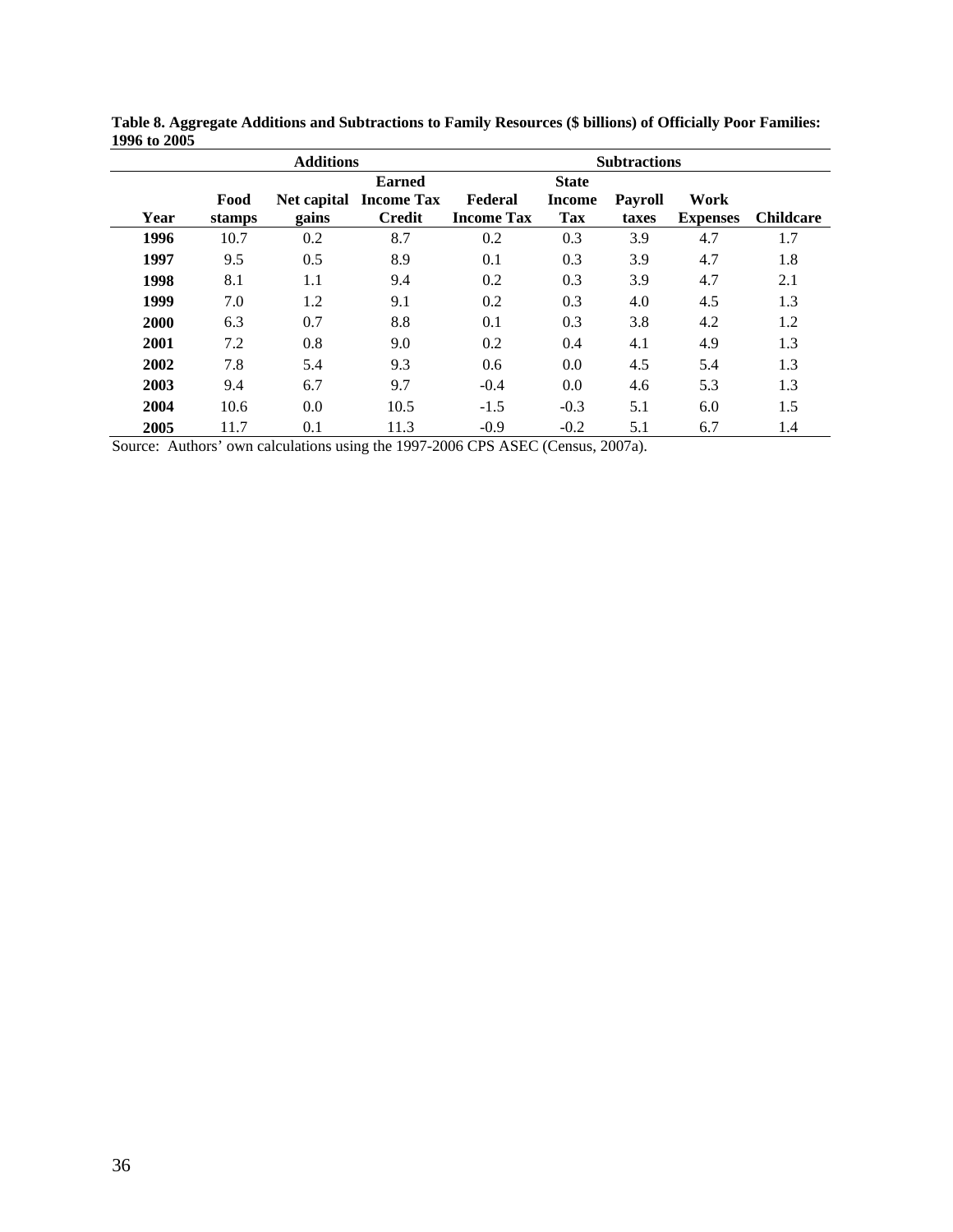|      |                | <b>Additions</b>     |                                                     |         |                                              | <b>Subtractions</b>     |                         |                  |
|------|----------------|----------------------|-----------------------------------------------------|---------|----------------------------------------------|-------------------------|-------------------------|------------------|
| Year | Food<br>stamps | Net capital<br>gains | <b>Earned</b><br><b>Income</b><br><b>Tax Credit</b> | Federal | <b>State</b><br><b>Income Tax Income Tax</b> | <b>Payroll</b><br>taxes | Work<br><b>Expenses</b> | <b>Childcare</b> |
| 1996 | 1.3            | 0.2                  | 3.7                                                 | 0.6     | 0.4                                          | 3.1                     | 2.8                     | 0.8              |
| 1997 | 1.1            | 0.4                  | 3.9                                                 | 0.6     | 0.4                                          | 3.2                     | 2.8                     | 0.8              |
| 1998 | 0.9            | 0.6                  | 3.8                                                 | 0.5     | 0.5                                          | 3.1                     | 2.7                     | 0.8              |
| 1999 | 0.9            | 0.5                  | 4.2                                                 | 0.5     | 0.5                                          | 3.4                     | 2.7                     | 0.7              |
| 2000 | 0.8            | 0.7                  | 4.0                                                 | 0.6     | 0.5                                          | 3.5                     | 2.7                     | 0.8              |
| 2001 | 0.9            | 0.5                  | 4.3                                                 | 0.0     | 0.6                                          | 3.5                     | 3.0                     | 0.7              |
| 2002 | 1.1            | 1.3                  | 4.4                                                 | 0.0     | 0.2                                          | 3.8                     | 3.2                     | 0.7              |
| 2003 | 1.2            | 2.2                  | 4.6                                                 | $-0.9$  | 0.2                                          | 4.0                     | 3.4                     | 0.7              |
| 2004 | 1.4            | 0.3                  | 4.4                                                 | $-1.5$  | 0.2                                          | 4.1                     | 3.6                     | 0.7              |
| 2005 | 1.4            | 0.2                  | 5.0                                                 | $-1.3$  | 0.2                                          | 4.0                     | 3.8                     | 0.7              |

**Table 9: Aggregate Additions and Subtractions to Family Resources (\$ billions) of Near Poor Families: 1996 to 2005** 

Source: Authors' own calculations using the 1997-2006 CPS ASEC (Census, 2007a).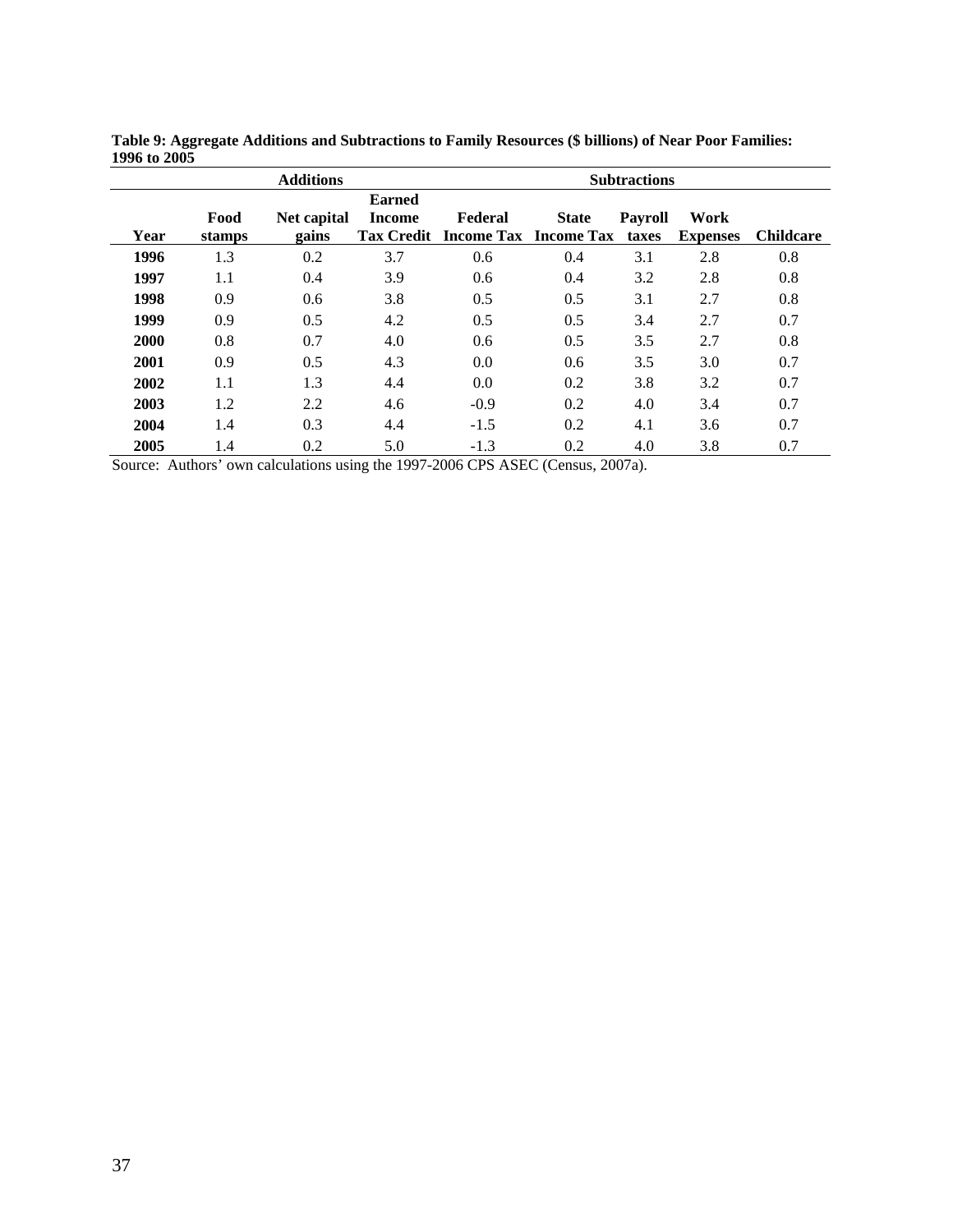| 1770-200J |                 |                     |
|-----------|-----------------|---------------------|
| Year      | <b>Official</b> | <b>Experimental</b> |
| 1996      | 13.7            | 17.1                |
| 1997      | 13.3            | 16.2                |
| 1998      | 12.7            | 15.8                |
| 1999      | 11.9            | 15.2                |
| 2000      | 11.3            | 15.3                |
| 2001      | 11.7            | 16.1                |
| 2002      | 12.1            | 16.5                |
| 2003      | 12.5            | 17.0                |
| 2004      | 12.7            | 17.2                |
| 2005      | 12.6            | 17.7                |

**Table 10. Official and Experimental Population Poverty Rates Using Income-Based Resources: 1996-2005** 

Source: Authors' own calculations using the 1997-2006 CPS ASEC (Census, 2007a) and thresholds based on CE Interview data (BLS, 2007a).